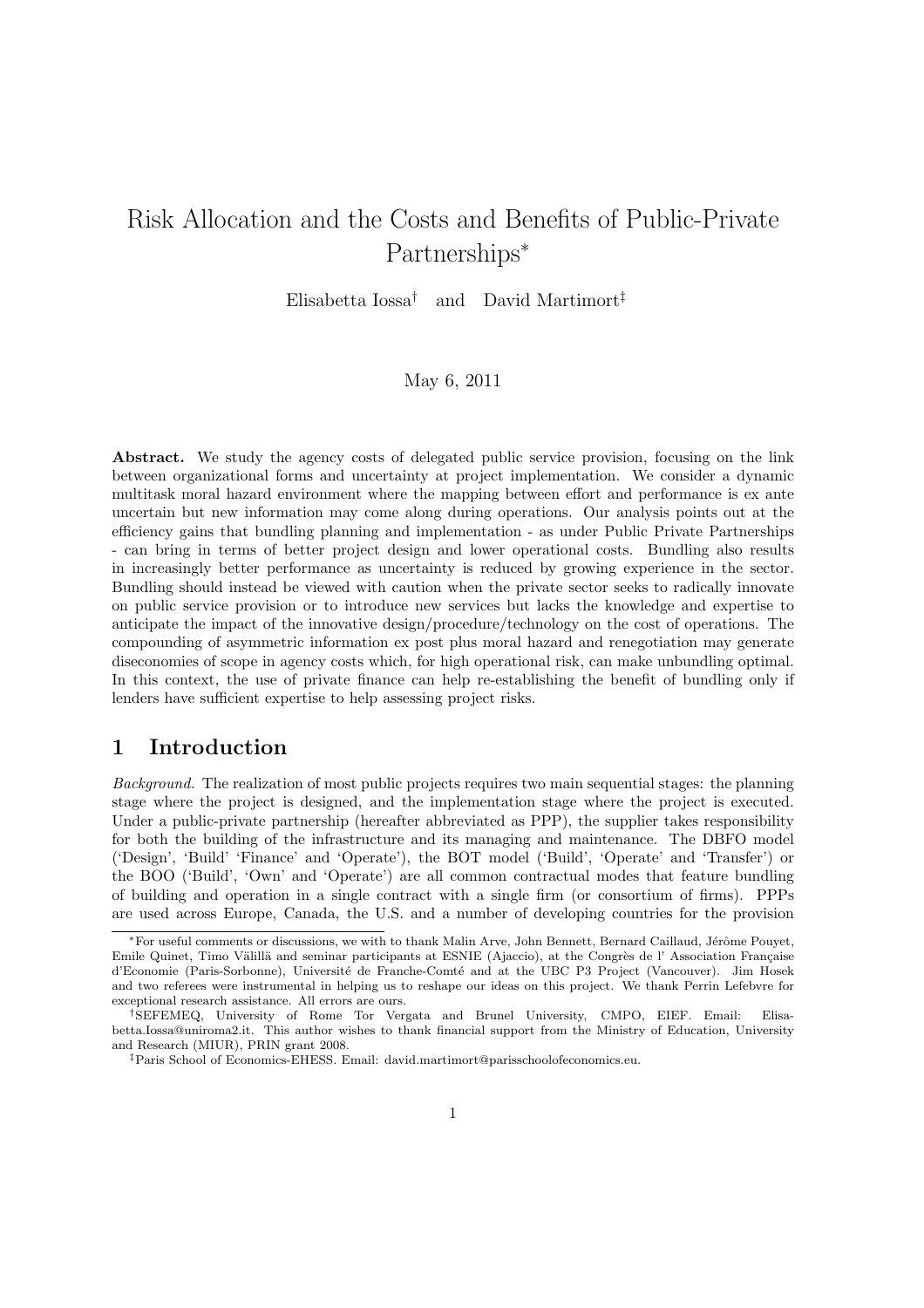of public infrastructures and services in sectors such as transport, energy, water, IT, prisons, waste management, schools, hospitals and others. Transport projects for toll roads, ports and rail typically follow the 'concession model', where the private provider recoups (part or all of) its initial investment through charges to final users. In PPP hospitals, schools and prisons, instead, where users typically do not pay; it is the public sector that pays the private sector party for the service that it provides to users. This is known as the 'PFI model'.

When principals delegate to agents the tasks of planning and implementing projects, both moral hazard and adverse selection problems may arise. At planning stage, the agent may have to be motivated to efficiently design the project. At implementation stage, the agent may have to be motivated to exert effort in managing the project and to use efficiently the information that comes along during operations. In this paper, we study how uncertainty at implementation stage affects the design of compensation schemes for the agents, and we derive implications for the optimality of PPP agreements. Uncertainty is important not just because the agent maybe risk averse but also because it affects the degree of contract incompleteness.

Consider the changes that we have witnessed in the last twenty years to the way public services are provided. A central theme in both developed and developing countries has been an increasing level of delegation to the private sector for the provision of public services. Not only have traditional services such as transport, energy and gas been increasingly privatized, but new or more complex services have been contracted out for which there is no precedent in the private sector. Europe for example is experiencing with the delegation of prisons operations, of school design and maintenance, of new methods for waste disposal such as recycling plants, and with an increasingly use of transport concessions for toll roads, rail, ports and bridges. When the UK Government first outsourced the electronic monitoring services for the Home Detention Curgew (HDC) scheme in the mid 1990s the service was so new that there was no precedent for the service model (Serco Institute  $2007$ ).<sup>1</sup> When the UK National Audit Office (NAO) reviewed the success of the three highly complex PPP deals to finance and manage London's Underground system, two years after the first contract was signed, and in spite of a period of 'shadow running' to review arrangements and make adjustments, they found it "hard to determine whether [the measures were] easy or difficult to achieve, and whether they [were] sufficiently aggressive" (NAO, 2004).

Overview. We consider a simple model of procurement in a dynamic multitask moral hazard environment where the mapping between effort at design stage and performance at implementation stage is ex ante uncertain but new information may come along during operations.<sup>2,3</sup> We compare a setting where only one agent is in charge of both planning and implementation with one where these two tasks are allocated to two different agents. We start by considering the case of projects where uncertainty is pervasive in the sense that neither the public authority nor the contractor can predict ex ante all contingencies (productivity shocks) that may arise during operations. Incentives are provided through revenues sharing agreements when users pay (concession model), or through service standards agreements when users do not pay (PFI model), and through an infrastructure quality index. We show that design effort is always greater under bundling because the firm takes into account the positive externality that a better design generates on the marginal cost of operational effort. And with a

<sup>&</sup>lt;sup>1</sup>The HDC scheme allowed prisoners to live outside prison custory under curfew rules; they would be fitted with electronic monitoring devices that will initiate an alert if they broke their curfew conditions.

 $2$ This modeling device distinguishes our approach from others in the literature. See Aghion and Tirole (1994), Tirole (1999) and Rosenkranz and Schmitz (2003) for incomplete contracting models of innovation which rely on the perfect knowledge of the mapping between research and development.

 $3$ See Holmström and Milgrom (1991) for the seminal model on multitasking in a moral hazard context. Multitasking is one feature that makes the analysis of PPPs arrangements quite specific compared with the existing more general literature on privatization. This literature analyzes the agency cost of delegation to the private sector in a framework where a single task has to be performed. See the seminal papers by Sappington and Stiglitz (1987) and Shapiro and Willig (1990) and the overviews by Shleifer (1998) and Martimort (2006).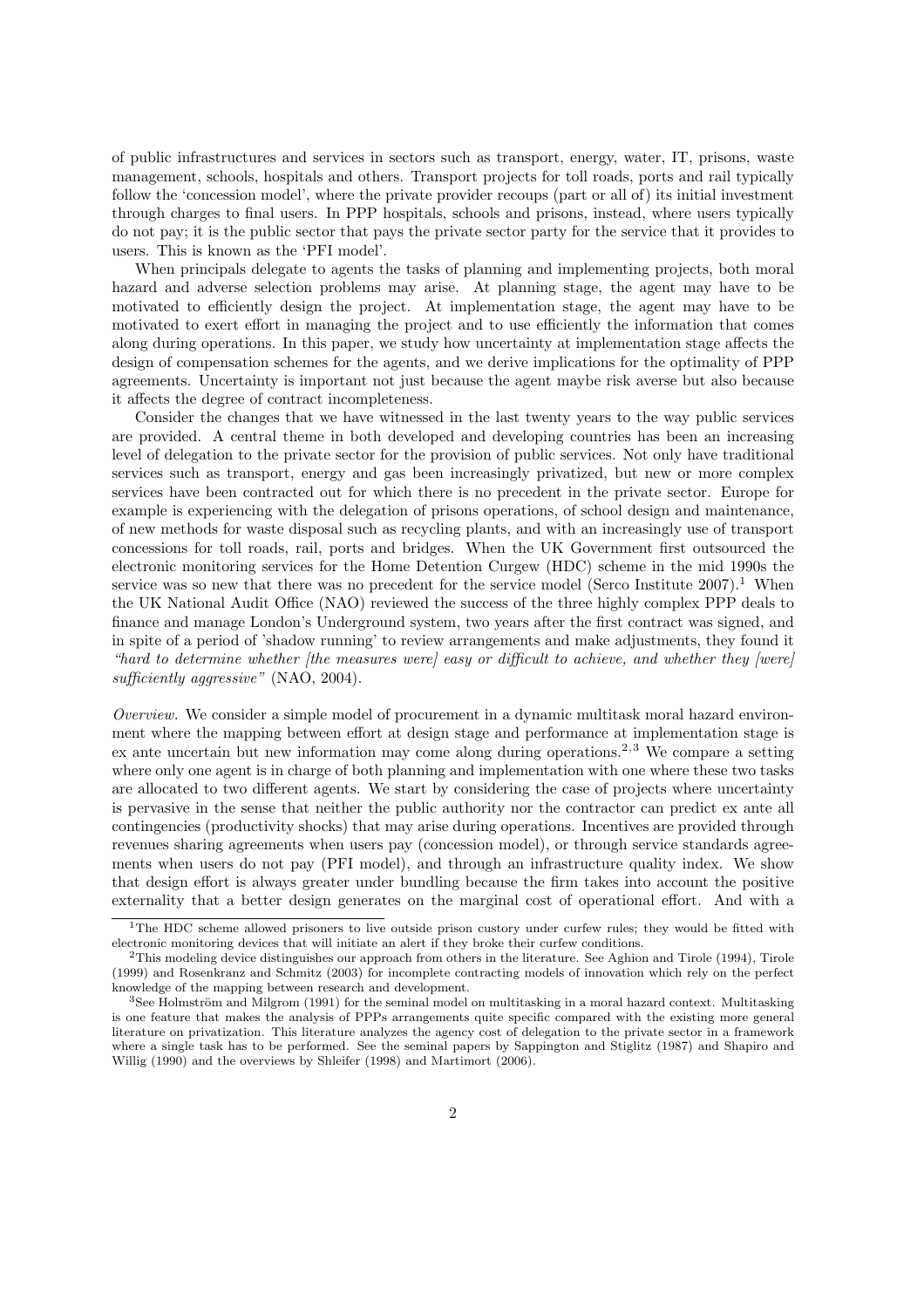lower cost, operational effort increases to raise the revenues from the provision of the service, or to raise service standards for services where users do not pay. Therefore, operational costs are also lower under bundling. Bundling has the greatest benefits in terms of innovative design and lower costs when demand risk is low, when service standards can be measured precisely, when the infrastructure quality index is imprecise, and when the technology is very flexible, in the sense that it easily adapts to unforeseen circumstances.

We then extend the analysis to projects where uncertainty is less pervasive and more complete contracting is possible, productivity shocks being verifiable ex post. This can be thought of as a metaphor for a second stage of private provision of public services, where sufficient past evidence is available to inform the parties of what may arise during the operational stage. The contract will then compensate the contractor also for adverse events beyond his control. This insurance improves the noise-to-signal ratio at the operating stage and reduces the risk premium due to provide incentives. With a more detailed and efficient risk allocation, the advantages of bundling in terms of greater design effort and lower operational costs are boosted.

The lesson of these findings is that bundling certainly dominates when contracting takes place under symmetric (although possibly incomplete) information over productivity shocks. Significantly different results are obtained for complex projects where productivity risks are high but their realizations are private information of the firm at the operating stage. With asymmetric information, compensating the firm for adverse events beyond its control becomes more complex, as the operator always wants to claim to be hit by a negative shock in order to receive a compensation. Under bundling, the problem is exacerbated since the firm may also undersupply the first-stage design effort and always claim to be hit by a bad shock. Preventing this "double deviation" calls for even less insurance at operating stage and a contract that is not time-consistent. With renegotiation becoming ex post attractive, ex ante incentives are further weakened. We then show that when uncertainty on productivity shocks is high, compounding asymmetric information ex post, moral hazard and renegotiation results in such lack of insurance that the gain at design stage due to the internalization of externalities becomes insufficient to compensate for excessive risk taking. Unbundling then dominates.

In DBFO projects, the bundling of design and implementation is accompanied by the use of private finance, which typically covers about 90% of project costs, the remaining 10% being equity. Whilst private finance is in general more costly than public finance, the due diligence carried out by the contractor's banks may sometimes stop contractors taking on too much inappropriate risk. The lender may for example have the expertise to assess risks carefully, improving the quality of the business plans, and ensuring that contingency plans are in place to manage risks appropriately. Our paper further shows that should the financier have such expertise and should the government have not, private finance increases the efficiency of the PPP, and in the presence of high risks this improvement can justify the higher cost of private capital. Practitioners do acknowledge that the record of conventional public sector procurement in assessing risk in not good (Leahy, 2005), and rating agencies such as MOODY's (2007) explicitly recognize the importance of the quality of the contractor's financial model - typically audited by lenders - to calculate operational risk in PPP projects.<sup>4</sup>

Evidence. Empirical observations confirm the importance of externalities across the design and the implementation stage of a project. The innovative design of PFI prisons in the UK was found for example to have brought cost saving of 30% (NAO 2003). The innovative design in PFI motorway projects combined with high modulus road bases and stone mastic asphalt (SMA) was found to reduce traffic disruption from maintenance, as well as lower costs, time and raw materials. In line with our predictions, PPPs have also found to result in increasingly better performance as uncertainty

<sup>4</sup>Lenders in PPP projects (directly or through independent consultants) typically undertake an audit of the financial model of the contractor, for example to ensure that the financial model has been prepared within accepted accountancy standards and that the calculations have been accurately formulated and are fully consistent with the assumptions specified in the project documents.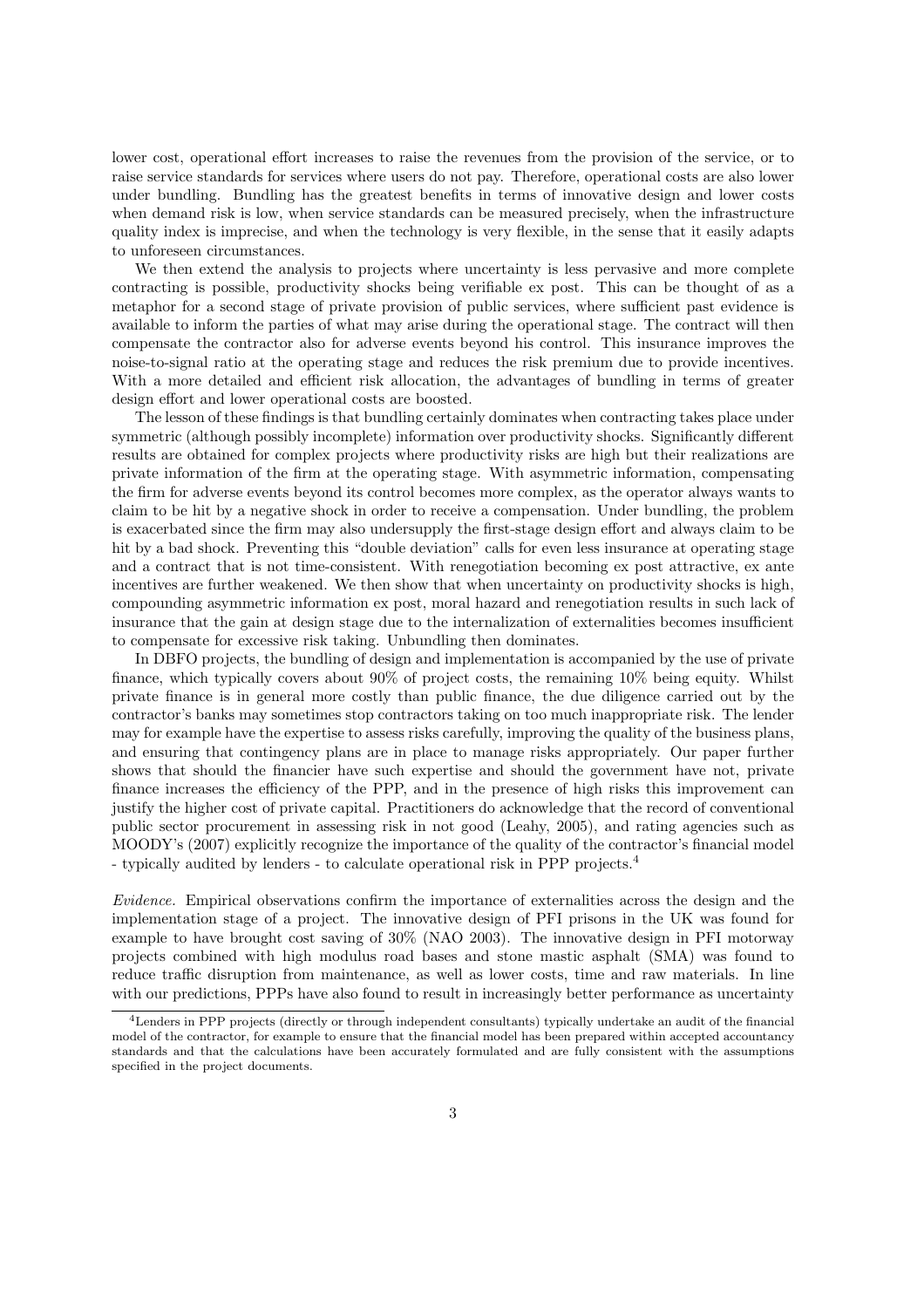is reduced by growing PPP experience in a sector, and by appropriate training of the public officials involved in the PPP contract design and management. In the UK PPP housing sector, for example problems initially arose from the complexities in obtaining planning permissions for multiple sites and the difficulties in estimating costs for the refurbishment of properties at the outset of procurement but lessons were learnt from pathfinder projects and the injection of public sector expertise (HM Treasury 2006). Knowledge accumulation has also been favored by the setup of dedicated PPP government units in various countries to create centres of expertise on PPP projects (e.g. Central PPP Policy Unit in the Department of Finance in Ireland, the Unita' Tecnica della Finanza di Progetto in Italy, Partnership UK in the UK), and by the diffusion of best practices on risk assessment and risk allocation.

Our results also explain the skepticism on the use of PPPs for complex projects where risks are high and uncertainty is pervasive. In complex IT projects, the link between the effort the operator puts in handling the system and the system performance is certainly more uncertain than in conventional IT systems. Given the peculiarities of each and every scheme, there is a significant informational advantage that the operator gets over the public authority. With the public authority unable to verify why software customization was more time consuming than anticipated, the contractor will have to be responsible also for events beyond its control. For very complex projects, risk transfer becomes so costly that PPPs turn unsuitable. The UK has indeed recommended against using PPPs for complex IT projects. Also concerns have repeatedly been expressed on the performance of PPPs in new sectors such as waste and recycling, where the cost of disposal can vary dramatically and no past experience is available to inform the parties, and for complex and innovative clinical services where technology changes fast and risks are high.

Our results suggest that renegotiation plays an important role in determining the cost and benefit of PPPs. In practice, numerous instances have been recorded where PPP contracts have been renegotiated. In the UK, renegotiations occurred in 33% of Central Government Departments PFI projects signed between 2004 and 2006. The changes amounted to a value of over £4m per project per year equivalent to about 17% of the value of the project (NAO, 2007). Illustrative is also the case of specialized IT provision where the appropriate use of the facility involves continuous adaptation. Following performance failure and costly contract renegotiation, the HM Treasury in the UK now recommends against the use of PPPs for IT projects (see HM Treasury 2006). Renegotiation by the government of concession contracts in Latin American and Caribbean Countries is also widespread. Considering a compiled data set of more than 1,000 concessions granted during 1985–2000, Guash (2004) showed that 30 % of the concessions were renegotiated (see also Guash, Laffont and Straub, 2008).

Literature review. Our model belongs to a burgeoning literature that discusses the costs and benefits of bundling tasks in contexts plagued with transaction costs, agency costs or contract incompleteness taken separately or in tandem. That literature can roughly be decomposed into two trends which, although different in motivation and scope, share the common finding that bundling tasks arise when contracting costs exhibit scope economies.

The first subset of the literature builds on the incomplete contracts and property rights paradigms. Hart (2003) provides a model of PPPs where the sole source of incentives is asset ownership. A builder can perform two kinds of investment (productive and unproductive) which may both reduce operating costs, although only the productive investment raises also the benefit of providing the service. Under traditional procurement, the builder cannot internalize the impact of his effort neither on benefits nor on costs and, as a result, implements too little of the productive investment but the right amount of the unproductive one. Under PPP, the builder partly internalizes the impact of his productive investment whereas he also exerts too much of the unproductive one.<sup>5</sup> Bennett and Iossa (2006)

<sup>&</sup>lt;sup>5</sup>Turning to the case where ownership concerns a public good and still using the property rights approach, Besley and Ghatak (2001) show that ownership should lie in the hands of that player with the highest valuation for the public good. On similar issues, see also King and Pitchford (2001) and Francesconi and Muthoo (2006).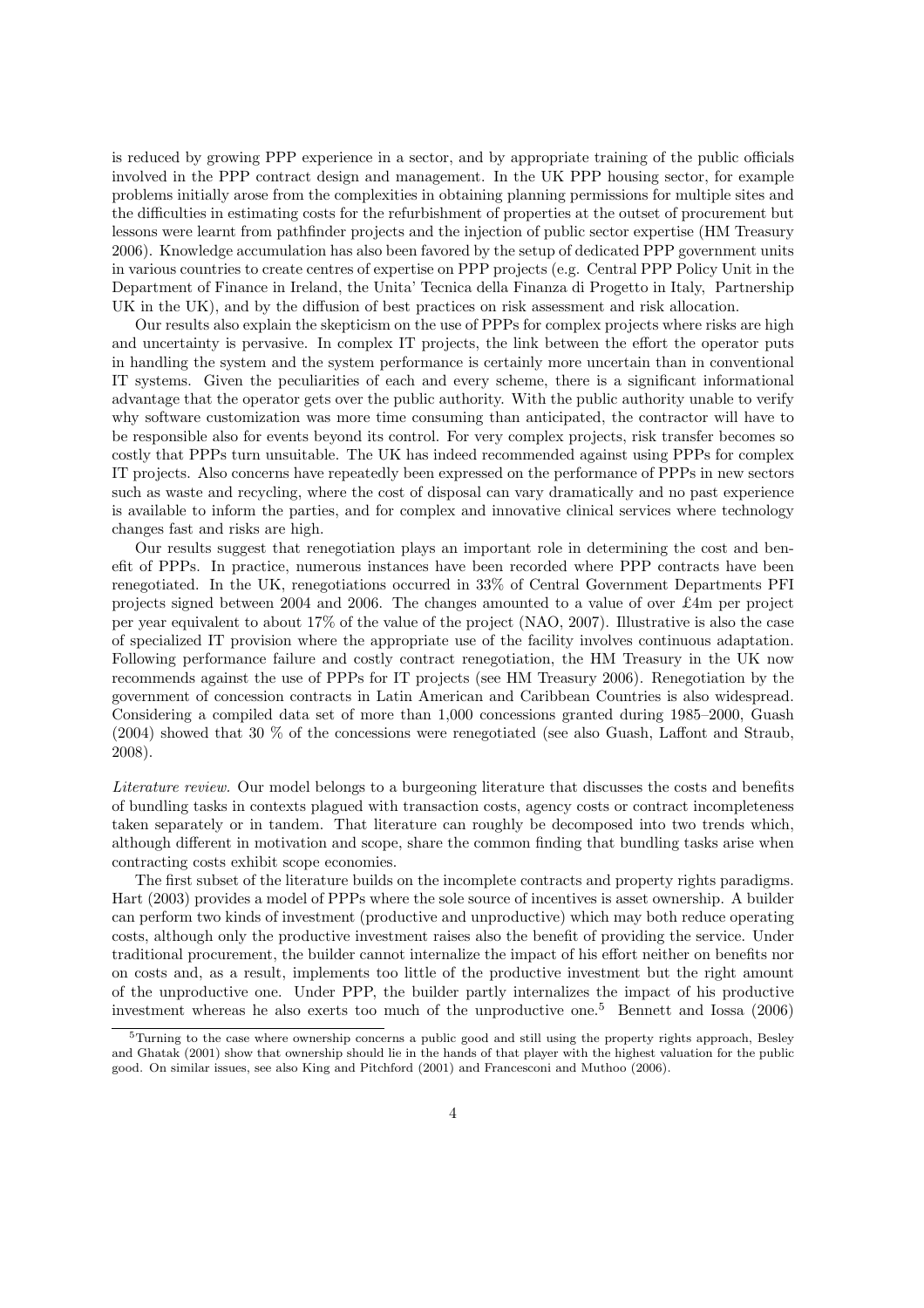study the desirability of bundling different phases of a project and of giving ownership to the investor. Innovations are non-contractible ex ante but verifiable ex post. Ownership of the asset gives control right to the owner to decide whether to implement quality enhancing or cost-reducing innovation proposed by the investor. The hold-up problem is less severe under PPP, compared with traditional procurement, when there is a positive externality between the building and managing stages. With a negative externality the opposite can hold.

Externalities between various production stages are also the focus of a branch of the agency literature, which beyond the specific case of PPPs, addresses organizational issues related to task bundling in moral hazard environments. Martimort and Pouyet (2008) build a model for PPPs with moral hazard. The agency costs due to the trade-off between insurance and incentives are lower under a PPP when there is a positive externality between building and managing assets; a better design reduces costs at the implementation stage. The argument is standard from the multitask literature:<sup>6</sup> providing incentives on one task makes incentives on the other cheaper.<sup>7</sup> Iossa and Martimort (2008) build on these insights, extending the analysis to cover other issues in PPPs, from contract duration, to private finance and regulatory risk.

We significantly depart from the analysis in Martimort and Pouyet (2008)and Iossa and Martimort (2008) by focusing on an environment where costs are non-verifiable and introducing an uncertain synergy between design and implementation.

Other benefits of bundling allowing for reciprocal effort supervisions, improved risk-sharing or improved incentives in ongoing relationships have been found in various other contexts by Che and Yoo (2001), Choi (1993), Macho-Stadler and Perez-Castrillo (1993), Itoh (1994), and Ramakrishnan and Thakor  $(1991)^8$  Certainly closer to us is Schmitz  $(2005)$  who studies how the control of sequential tasks should be allocated in a pure moral hazard problem but with limited liability as a source of the agency problems. He considers the possibility that the second-stage project can be more or less successful or more or less costly depending on the first-stage effort while keeping the assumption of a common knowledge mapping between design and implementation. The prospects of getting liability rent in the second-stage are a powerful engine for first-stage incentives.<sup>9</sup> Benz, Grout and Halonen (2001) present a model of PPP which mixes elements of private information (whoever builds an asset knows how efficient it can be to provide the service) and moral hazard (service can be improved by effort) but in very different ways than ours. Under bundling, the adverse selection rent is again used to provide cheaper effort incentives. Bennett and Iossa (2010) study the scope for PPPs when notfor-profit firms (NPs) are involved. Using an incomplete contract approach, they show that bundling helps reduce overinvestment in building quality by NPs. Auriol and Picard (2011) compare traditional procurement with PPPs, focusing on the role of the shadow costs of public funds when the information structure changes with the organizational form.

Finally, Lewis and Sappington (1997), Khalil and al. (2006) and Krähmer and Strausz (2009) investigate the value of bundling planning and implementation in a context where the agent needs to acquire information. Such models feature also some interaction between an ex ante moral hazard and an ex post revelation problems but different from ours.<sup>10</sup>

 ${}^{6}$ Holmström and Milgrom (1991).

 $7$ Martimort and Pouyet (2008) show also that ownership is an imperfect way of aligning incentives. To a large extent, the important issue they stress is not who owns the asset but instead whether tasks are bundled or not.

<sup>8</sup>The benefits for an organization of bundling tasks have also investigated in pure adverse selection environments. Those papers sometimes allow collusion between agents, delegated sub-contracting, various asymmetries and information structures, and imperfect substitutability/complementarity between tasks (Baliga and Sjöström, 1998, Baron and Besanko, 1992, 1999, Gilbert and Riordan, 1995, Laffont and Martimort, 1998, Dequiedt and Martimort, 2004, Mookherjee and Tsugamari, 2004, Severinov, 2008). Complementarity between tasks whose costs are privately known by agents creates scope economies in agency costs. In a nutshell, each piece of private information creates a wedge between marginal benefit and marginal costs which induces some inefficiency. Moving from having two agents each dealing with one task to a merger avoids a "double marginalization".

<sup>9</sup>On this, see also Laux (2001) although this paper is not concerned with organizational design per se.

 $10$ Also related is the work of Gromb and Martimort (2007) who analyze the organization of experts acquiring infor-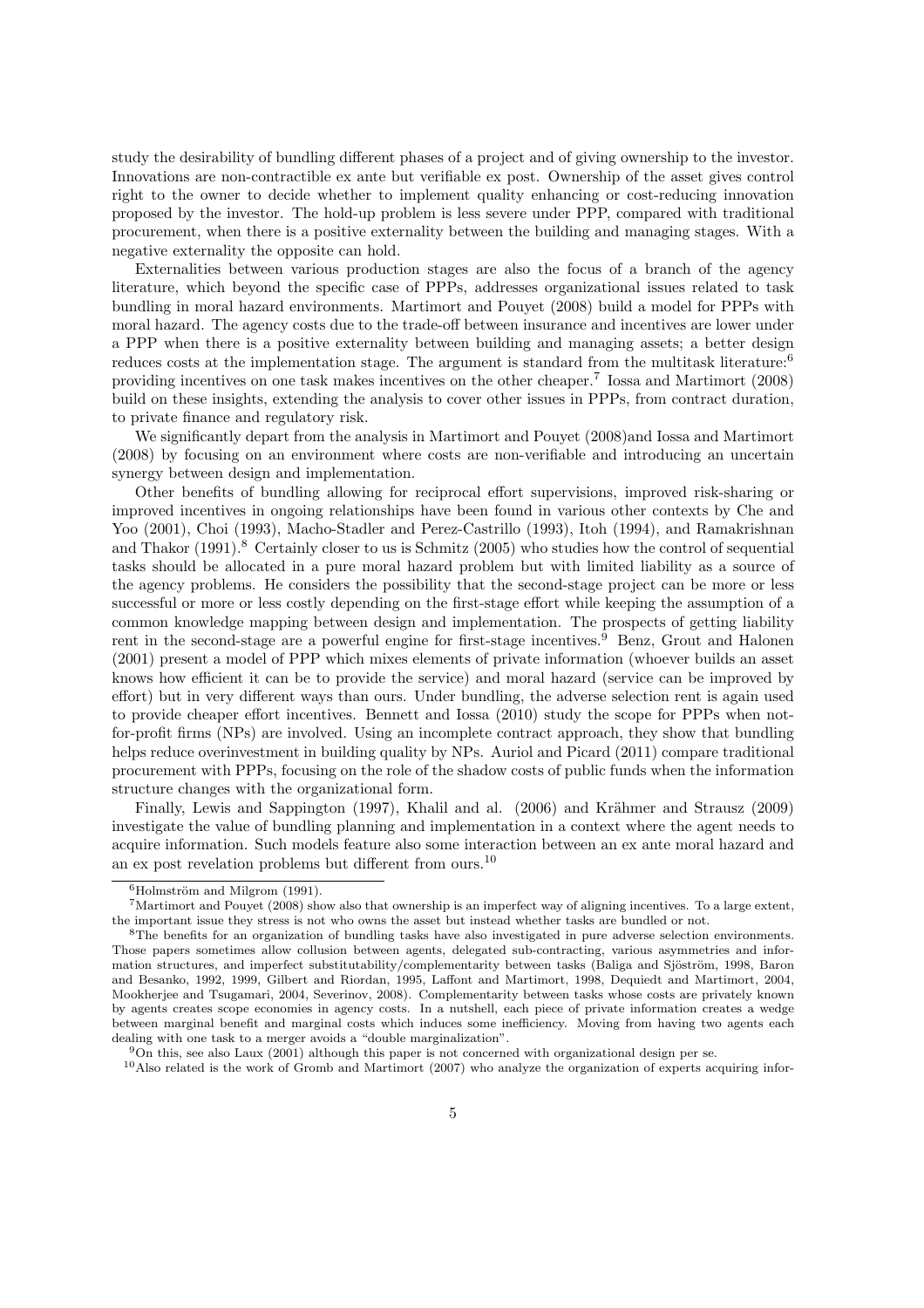Organization of the paper. Section 2 presents our model. Section 3 analyzes optimal incentive schemes under either unbundling or bundling in our basic scenario where uncertainty is pervasive and productivity shocks that may arise during the operational stage cannot be predicted ex ante. This section provides also our main result on the benefits of bundling tasks. Section 4 considers more complete contracting, studying the case where shocks are verifiable and thus can be contracted upon, showing that the benefits of bundling are boosted. In Section 5, the analysis covers the central case where the firm has private information on the productivity shocks and shows that now bundling may generate diseconomies in agency costs. Section 6 introduces a new player in the model, the financier, and studies the costs and benefits of private finance. Section 7 summarizes our findings and provides alleys for further research. Proofs are relegated to an Appendix.

## 2 The Model

We consider the following public procurement context: A public authority (the principal) relies on a private firm or consortium (the agent) to provide a public service. Examples of such delegation include of course transportation, water production and sanitation, waste disposal, clinical and educational services etc. In such settings, the provision of the service requires also to build and design an infrastructure. This delegation of services to the private sector is modeled as a multi-task problem.

In the sequel, we discuss the rationale for relying on a PPP (bundling) rather than adopting a more traditional procurement model. With such traditional contracting, the principal first buys the infrastructure from a given builder and then selects an operator. We thus investigate whether the two tasks of respectively designing/building the assets and operating them should be bundled and performed by the same contractor (a consortium) or instead whether they should be unbundled and undertaken by two separate firms (a builder and a separate operator).

Technology. Investing in the infrastructure initially costs I. In a first building stage, the builder chooses a design. By exerting effort a (or, by making some investment in the quality of the infrastructure), the contractor improves the quality of the project and raises its social value. Investing a has a monetary cost  $\frac{a^2}{2}$  which is borne by the firm.

For services where users pay (concession model), the revenues from the service provision are stochastic and defined as

$$
R=e+\zeta
$$

where e is the operating effort and  $\zeta$  is a shock normally distributed with zero mean and variance  $\eta^2$ . The effect of e on R captures for example the higher demand from users of transport services when service reliability, on-the train services, or the efficiency of the ticketing system are higher. One can interpret  $\zeta$  as a demand shock. In transport concessions, for example, even when there is a reasonable level of confidence in forecasts, demand can be dramatically affected by competition from other modes or facilities, from the conditions affecting the wider network, such as economic activity levels or tourism demand, and from the price of inputs (e.g. fuels).

To simplify exposition, we shall use  $R$  interchangeably to denote also the benefit from the service, for those services where users do not pay (PFI model). Here, e captures for example the operational efficiency of hospitals, the attitude of prisons staff towards inmates, or the quality of education and management in schools, whilst  $\zeta$  captures the uncertainty affecting social benefits. In school projects, for example, uncertainty comes from socioeconomic conditions and cultural factors affecting the social value of education, the availability of private education, and birth rates affecting the school population.

The operating effort e improves benefits but its provision is costly for the operator. This cost can be a disutility of effort counted in monetary terms or a true operating cost. It is expressed as

mation in a first stage and revealing it in a second one.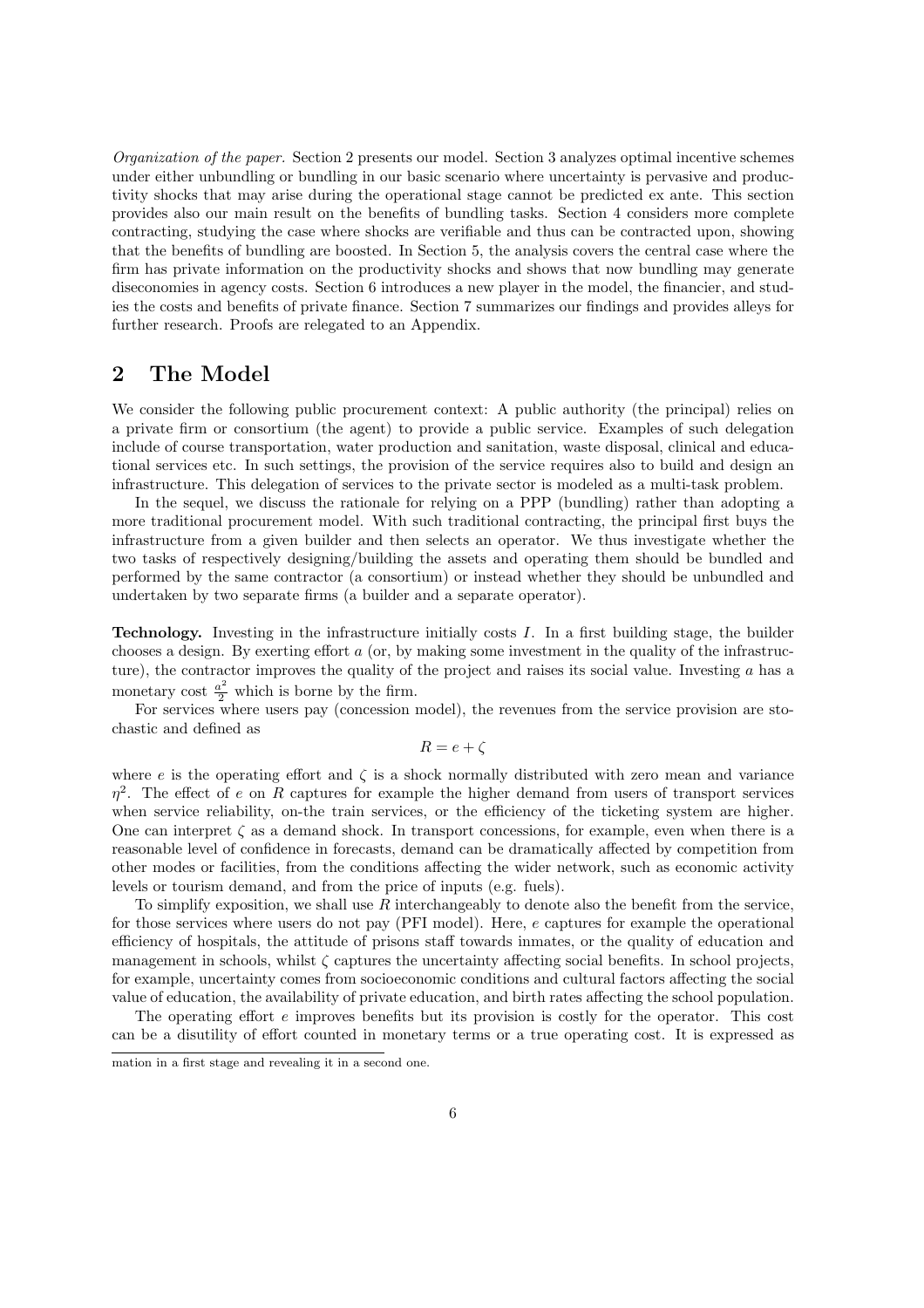$\frac{\mu}{2}(e-a-\theta)^2$  where a is the design effort,  $\theta$  is a productivity shock and  $\mu$  is a parameter that reflects the flexibility of the technology at the operating stage;  $\mu$  being greater as the technology becomes less flexible. Except in Sections 4 and 5, we shall assume that  $\theta$  is also normally distributed with zero mean and variance  $\vartheta^2$ . The operator chooses the effort e ex post, i.e., once he already knows  $\theta$ . This simple formulation allows us to capture how the firm can adapt its second-stage efforts to productivity shocks in the environment.

Some justifications are in order. First, a greater design effort  $a$  reduces the cost of operating effort. For example, better project design simplifies operations, better transport infrastructure reduces maintenance effort, and good school facilities (labs, gyms, theaters etc.) make it easier to motivate students and improve educational attainments. Second, the random variable  $\theta$  in the cost of operating effort captures the uncertainty that may characterize the mapping between design and operation. When a project introduces a new service or an innovative project design greatly modifies existing procedures, the changes may be so dramatic that no established point of reference may be available to predict performance.<sup>11</sup> Third, the variance of  $\theta$ ,  $\vartheta^2$ , captures operational (cost) risk, namely the effect on the cost of operations of exogenous factors, such as force majeure events, inflation, or changes in specific input prices.

**Contracts and organizational forms.** The revenue  $R$  is verifiable and can thus be contracted upon. In transport projects, for example, revenues can be verified through electronic ticket systems, whilst in energy projects they can be specified through computerized billing systems, and revenue sharing agreements between the public authority and the contractor are widely employed. For projects where users do not pay (PFI model), service standards  $(R)$  are verified using key performance indicators and audit, complaints received, and user satisfaction surveys.<sup>12</sup> Whilst  $\tilde{R}$  is verifiable, the government cannot disentangle the impact of outside variables  $\zeta$  and the effect of operational effort e on revenues.<sup>13</sup>

Costs incurred both at the design and operation stages are nonverifiable.<sup>14</sup> However, the principal has also at his disposal a contractible quality index Q to check whether the quality of the infrastructure is good enough. This quality index is directly related to the first-stage effort and writes as

$$
Q=a+\epsilon
$$

where the error term  $\epsilon$  is again normally distributed with zero mean and a variance  $\sigma^2$  which captures the precision of the quality index.

Contracts based on revenues and quality index can be used to regulate the services.<sup>15</sup> Following Holmström and Milgrom (1987, 1991), we assume that contracts are linear in the contracting variables and we refer to the slopes of those contracts as the incentives intensities.

<sup>&</sup>lt;sup>11</sup>The extensive use of pilot projects to experiment with new approaches before deciding whether to adopt them more broadly provides an additional example.

 $12$ See the study on operational PPP contracts by PUK (2008). Contracts specify a number of performance measures (typically  $30/40$  but sometimes up to 200; Serco, 2007) and the number of points that each underperformance/overperformance episode will attract. The accrued number of performance points is then used to adjust the contractor's payment (the so-called "availability payment") at the end of a period, usually either a year or a quarter.

<sup>&</sup>lt;sup>13</sup>For example, the punctuality of trains and transport services is affected by weather or traffic conditions and the operational efficiency of contractors but the effects cannot be perfectly disentangled; the spreading of infections in hospitals is affected in non-deterministic way by both the distance between beds and the cleanliness of the hospitals. In prison services, one of the key performance indicators is the occurrence of re-offending, which is affected by factors outside the control of the prison contractors but tend to improve with the attitude of prison staff towards inmates.

 $14$ The non-verifiability of costs is a key feature of complex projects like PPPs. This is especially true in developing countries as noticed by Laffont (2005) and Estache and Wren-Lewis (2009).

 $15$ For instance, infrastructure quality indicators in the contract for London Underground included: (i) capability, a measure of the capacity of the infrastructure, capturing the average journey time; (ii) availability, a measure of the reliability of rolling stock, signaling, track, and station-based equipment; (iii) ambience, a measure of the quality of the environment for passengers, including the condition and cleanliness of trains and stations and the provision of passenger information (NAO, 2004).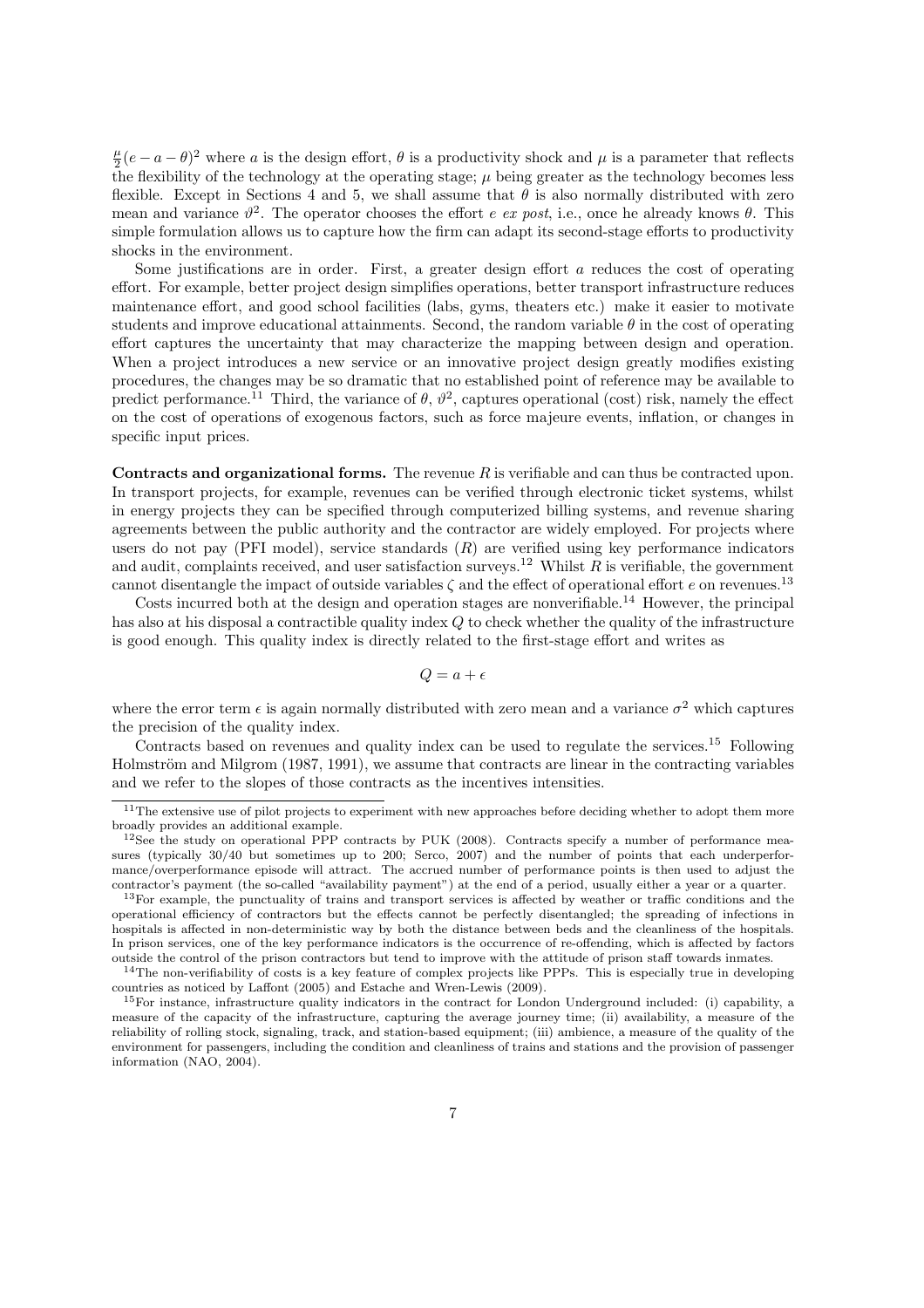Under *unbundling*, we assume that the operator does not observe the builder's effort but perfectly anticipates its value at equilibrium. The builder is rewarded as a function of the realized quality index and operates under a linear scheme based on a quality index only:<sup>16</sup>

$$
t_B(Q) = \alpha_B + \beta Q.
$$

The operator keeps a share of the operating revenue and operates under the following linear scheme:

$$
t_O(R) = \alpha_O + \gamma R.
$$

The fixed payments  $\alpha_B$  and  $\alpha_O$  can be interpreted as the upfront fee bid at the tender stage for the right to provide the service (in which case they are negative), or as ex post payments made by the government (in which case they are positive). We will use both interpretations in what follows.  $\alpha_O$ can also be interpreted as an availability payment paid by the government for services where users do not pay. The incentives intensities of these contracts are captured by the parameters  $\beta$  and  $\gamma$ .

**Remark 1** Those schemes exhaust all contracting possibilities. Following Holmström  $(1979)'s$  "Informativeness Principle", and since the first-stage investment does not affect revenues, there is no point rewarding the builder as a function of revenues or the operator according to the quality index.

Consider now the case of bundling. A conglomerate operates now under the linear scheme

$$
t(Q, R) = \alpha + \beta Q + \gamma R.
$$

Under all circumstances below, the outside opportunity of the firm(s) gives an exogenous payoff normalized at zero. Contracts are also designed ex ante, i.e., before productivity shocks realize.

Objectives. The principal is risk-neutral and maximizes his share of revenues net of the costs of paying for the services and the infrastructure. Formally, under unbundling, this objective is

$$
R - t_B(Q) - t_B(R) - I
$$

whereas, under bundling, it becomes

$$
R-t(Q,R)-I.
$$

Those expressions presume that the principal pays by himself the investment and appropriates all revenues. Of course, it is only an accounting convention to have the builder invest I, and then be paid  $t(Q, R) + I.$ 

Firm(s) are (is) risk-averse with constant degree of risk-aversion  $r \geq 0$ , and we denote  $v(x) =$  $1 - exp(-rx)$  this utility function.<sup>17</sup> Firms care about the expected net return. Under unbundling, the builder and the operator respectively maximize

$$
E\left(v\left(t_B(Q)-\frac{a^2}{2}\right)\right)
$$
 and  $E\left(v\left(t_R(R)-\frac{\mu}{2}(e-a-\theta)^2\right)\right)$ .

<sup>&</sup>lt;sup>16</sup>In theory the builder could also be paid according to the realized revenues from the facility. However, as Remark 1 below emphasizes, this would have no effect on the builder's incentives in our context. Moreover, in practice, such payments would be difficult to implement as the operational contracts extend to many years after the facility is built.

<sup>&</sup>lt;sup>17</sup>The assumption of risk-aversion for the firm(s) captures the fact that a PPP project might represent a large share of the firms' activities so that they can hardly be viewed as being diversified. Instead, assuming risk-neutrality for the government gives a simple benchmark: In the absence of moral hazard, optimal risk allocation requires the public sector to bear all risks. This assumption may be questioned in the case of small local governments whose PPP projects may represents a significant share of their overall budget. For a large country, the existing deadweight loss in the cost of taxation may as well introduce a behavior towards risk if the PPP project were to represent a large share of the budget. Lewis and Sappington (1995) and Martimort and Sand-Zantman (2007) analyze the consequences of having risk-averse governments in procurement settings.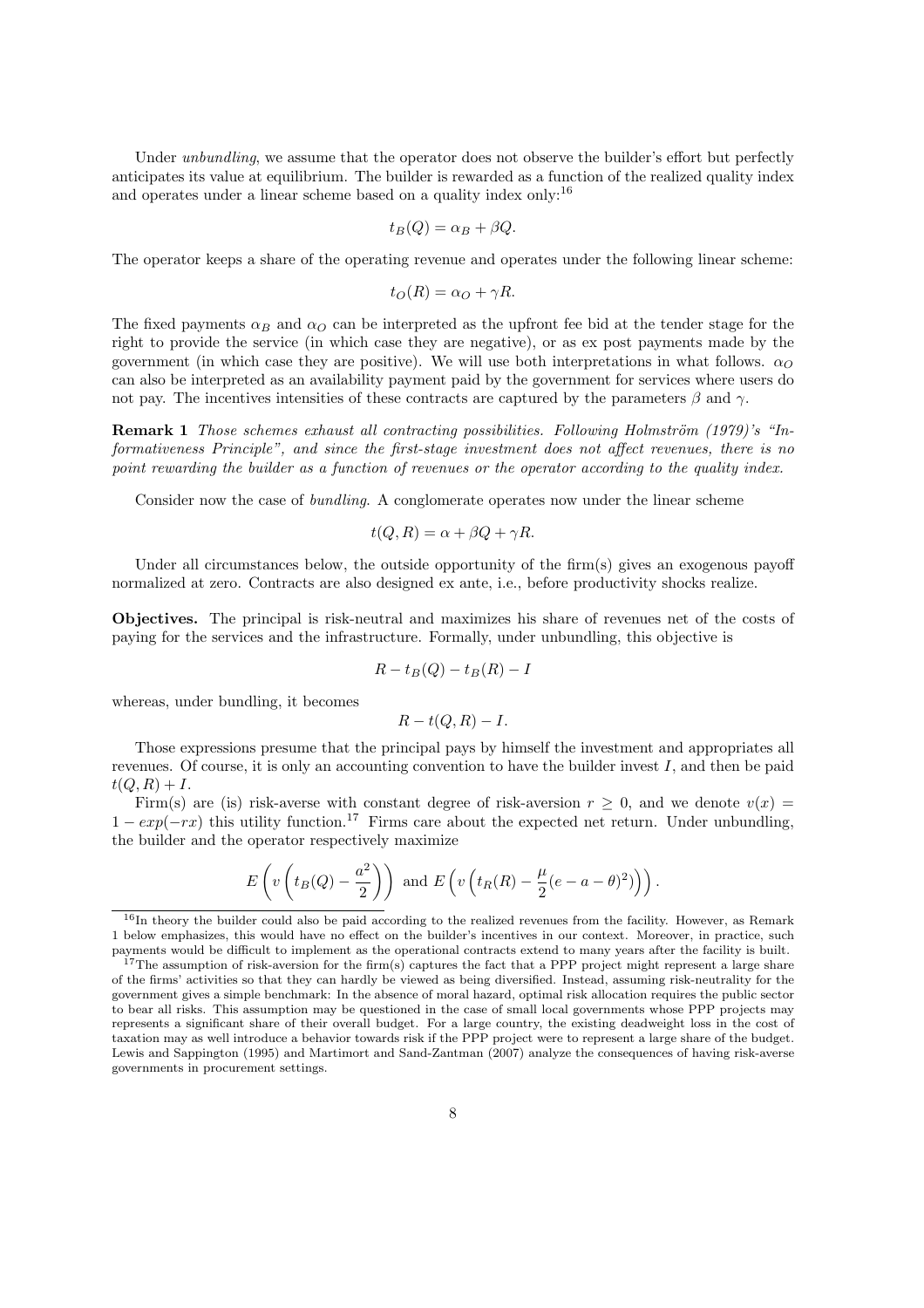Under bundling, the conglomerate's objective becomes

$$
E\left(v\left(t(Q,R)-\frac{a^2}{2}-\frac{\mu}{2}(e-a-\theta)^2)\right)\right)
$$

where  $E(\cdot)$  is the expectation operator.

Contractible efforts and shocks. When the design and operating efforts are both contractible and all shocks perfectly insurable, the efficient levels of effort maximize social welfare. Whether bundling or unbundling is chosen is clearly irrelevant and the firm is fully insured against all shocks. Let  $(a^*, e^*(\theta))$  be those efficient levels of effort. They solve:

$$
\max_{a} \left\{ -\frac{a^2}{2} + E_{\theta} \left( \max_{e} e - \frac{\mu}{2} (e - a - \theta)^2 \right) - I \right\}.
$$

We find

$$
a^* = 1
$$
 and  $e^*(\theta) = a^* + \frac{1}{\mu} + \theta$ 

Of course, the operating effort depends on the design effort but is biased upward, and the less so as the technology is less flexible. In the limiting case where  $\mu \to \infty$ , the design fully determines the operating effort up to the ex post shock  $\theta$ . This highlights the existing *positive externality* between the two stages: improving design also increases operating revenues.<sup>18</sup>

Finally, only projects with positive value are undertaken, which imposes an upper bound  $I^*$  on the feasible investments:  $\overline{a}$  $\mathbf{r}$ 

$$
I \leq I^* = \frac{1}{2} \left( 1 + \frac{1}{\mu} \right).
$$

Remark 2 Our framework could be modified to capture the possibility of a negative externality between design and operation.<sup>19</sup> Suppose that the disutility of effort at the operating stage writes as

$$
\frac{\mu}{2}(e+a-\theta)^2.
$$

The operating effort moves thus in opposite directions with the design effort. Keeping the same expression of revenues as above, there would be no benefit in investing in a good design. Alternatively, if revenues were directly an increasing function of the first-stage effort and, for instance, write as  $R = \lambda a + e + \epsilon$  with  $\lambda > 1$ , or if a good design was creating positive externality whose social value to the principal was  $S = \lambda a$ <sup>20</sup> the optimal first-stage effort would remain positive.<sup>21</sup>

## 3 Organizational Forms under Incomplete Contracting

In public service projects, uncertainty may be pervasive. The service may have typically been provided by the public sector and at the time of delegation no data about delivery capabilities and past

<sup>&</sup>lt;sup>18</sup>Interestingly, once the operator knows  $\theta$ , his expected revenues  $a + \theta$  depend on both the first-stage effort and the productivity shock. This randomness will also be present when efforts are non-verifiable. Anticipating on our findings in the sequel, since only a share of the revenues is kept by the operator, the fluctuations of his payoff will not fully reflect fluctuations of productivity shocks.

<sup>19</sup>For example, an innovative design of a hospital, using recently-developed materials, may lead to improved lighting and air quality, and therefore better clinical outcomes, but may also increase maintenance costs.

 $^{20}$ For example, an innovative design of a school using open plans may lead to a more welcoming, inclusive learning environment. An innovative design of a prison, with a gym, a workshop or an education block, can help inmates train for a job and reduce the percentage of re-offenders.

 $^{21}$ Because of a space constraint, we leave the study of those more complex patterns of externalities for future research.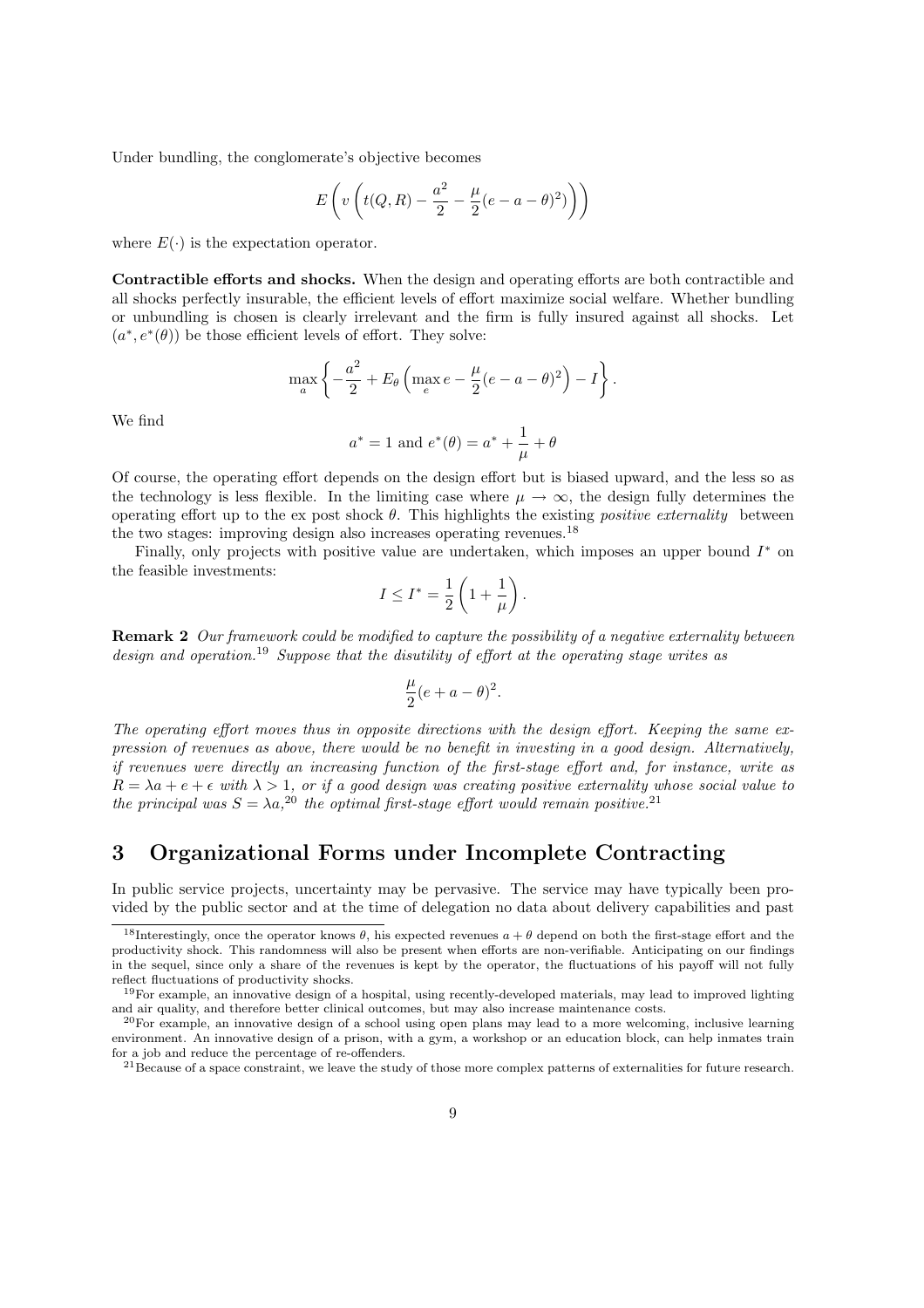performance may be available.<sup>22</sup> The project may also introduce new services and procedures that make it difficult to foresee all contingencies that may arise at the implementation stage.<sup>23</sup>

To analyze the benefits of bundling for such projects, let us first assume that the productivity shocks  $\theta$  cannot be contracted upon ex ante. Only ex post, will the realization of  $\theta$  become common knowledge. At that stage, the operator adapts its second-stage effort to its realization, but the payment is not adjusted to capture the incompleteness of the contract. $^{24}$ 

Unbundling. Consider first the builder's incentive constraint. The design effort maximizes the certainty equivalent of the builder's profit:

$$
a = \arg\max_{\tilde{a}} \alpha_B + \beta \tilde{a} - \frac{\tilde{a}^2}{2} - \frac{r\sigma^2 \beta^2}{2} \equiv \beta.
$$
 (1)

The builder's participation constraint written in terms of certainty equivalents becomes:

$$
U_B = \alpha_B + (1 - r\sigma^2) \frac{\beta^2}{2} \ge 0.
$$
 (2)

Consider now the operator. As he knows  $\theta$  and perfectly anticipates the builder's first-stage effort level, his incentive constraint writes as

$$
e(\theta, \gamma, a) = \arg \max_{\tilde{e}} \alpha_O + \gamma \tilde{e} - \frac{\mu}{2} (\tilde{e} - a - \theta)^2 - \frac{r \eta^2 \gamma^2}{2} \equiv a + \theta + \frac{\gamma}{\mu}.
$$
 (3)

The second-stage effort increases with the productivity shock  $\theta$ , and the incentives intensity γ. This expression also shows that the operator's effort responds to productivity shocks and design as in the first-best.<sup>25</sup> However, since the operator only keeps a share of revenues, only a fraction of the productivity risk impacts on his expected payoff. Using  $(3)$ , the certainty equivalent of this payoff in state  $\theta$  becomes  $\alpha_O + \gamma e(\theta, \gamma, a) - \left(\frac{1}{\mu} + r\eta^2\right) \frac{\gamma^2}{2}$  $\frac{\gamma^2}{2}$ . Taking into account the extra risk-premium coming from uncertainty on productivity shocks, the operator's participation constraint becomes (where we make explicit the dependence on  $a$ )

$$
U_O(a) = \alpha_O + \gamma a + \left(\frac{1}{\mu} - r(\eta^2 + \vartheta^2)\right) \frac{\gamma^2}{2} \ge 0.
$$
 (4)

**Proposition 1** Suppose that  $\theta$  is non-verifiable. The optimal scheme under unbundling entails the following incentive intensities and first-stage effort level:

$$
\gamma_U = \frac{\frac{1}{\mu}}{\frac{1}{\mu} + r(\eta^2 + \vartheta^2)} < 1 \text{ and } \beta_U = a_U = \frac{1}{1 + r\sigma^2} < 1. \tag{5}
$$

Those results are quite standard but their implications in our context are interesting. The incentives intensity  $\gamma_U$  captures the transfer of demand risk to the operator. Higher demand risk transfer

 $^{22}$ Focusing on such uncertain environments fits well with the observation made by Bajari and Tadelis (2001) that, in many procurement contexts, buyers and sellers face the same uncertainty on costs and demand conditions beforehand.  $^{23}$ This uncertainty often justifies for example the use of pilot projects, for the public sector to experiment with a new

organizational form or a new project before committing its policy to it.

 $^{24}$ This assumption is justified even if there is a renegotiation ex post as long as the principal keeps all bargaining power at this stage.

 $^{25}$ See Backer and Johnson (2003) for another interesting moral hazard model with the agent choosing his effort after the realization of some shock.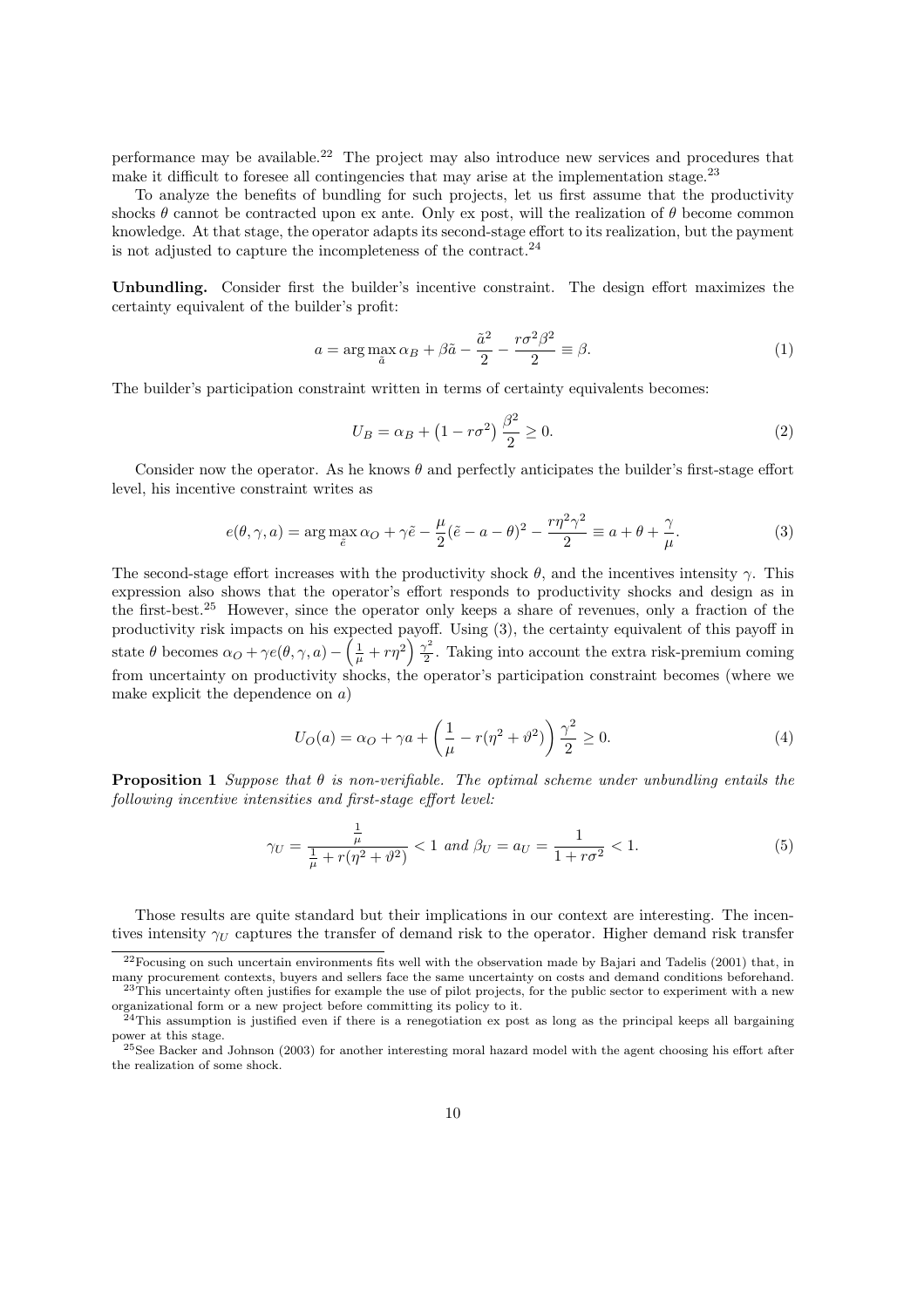(higher  $\gamma$ ) raises the operator's incentives, but at the cost of a higher risk premium  $(r(\eta^2 + \vartheta^2)\gamma^2/2)$ to compensate the operator for all the risks he bears. This includes uncertainty on revenues and on the productivity shock  $\theta$ . When demand risk increases ( $\eta^2$  higher) or when operational uncertainty is higher  $(\vartheta^2$  higher), transferring demand risk becomes more costly (the risk premium increases) so that less risk transfer and weaker incentives become optimal. Similar insights apply with regard to the power of the incentives scheme for the builder. As the precision of the quality index decreases ( $\sigma^2$ ) increases), incentives are reduced to decrease the risk premium  $(r\sigma^2\beta^2/2)$ . A less flexible technology (µ greater) also corresponds to a lower powered revenues sharing agreement. It becomes indeed harder to provide incentives at the operating stage when the corresponding effort is almost fully determined by the first-stage design.

Bundling. Consider now the case of bundling. The second-stage incentive constraint remains as in (3). Turning now to the first-stage incentive constraint, the conglomerate anticipates the impact of design on second-stage effort and revenues. More precisely, the first-stage effort now solves:

$$
a = \arg\max_{\tilde{a}} \alpha + \beta \tilde{a} - \frac{\tilde{a}^2}{2} + E_{\tilde{\theta}} \left( \gamma e(\theta, \gamma, a) - \frac{\mu}{2} (e(\theta, \gamma, a) - a - \theta)^2 \right) - \frac{r(\eta^2 + \vartheta^2)\gamma^2}{2} - \frac{r\sigma^2\beta^2}{2}
$$

where the last terms represent the risk premiums associated to all risks borne by the conglomerate.

Using  $e(\theta, \gamma, a)$  from (3) yields another expression of the first-stage incentive constraint as

$$
a = \arg\max_{\tilde{a}} \alpha + (\beta + \gamma)\tilde{a} - \frac{\tilde{a}^2}{2} + \left(\frac{1}{\mu} - r(\eta^2 + \vartheta^2)\right)\frac{\gamma^2}{2} - \frac{r\sigma^2\beta^2}{2} \equiv \beta + \gamma.
$$
 (6)

Incentives intensities at both stages contributes to raise the first-stage effort.

The conglomerate's participation constraint written in terms of certainty equivalents becomes:

$$
U(a) = \alpha + (\beta + \gamma)a - \frac{a^2}{2} + \left(\frac{1}{\mu} - r(\eta^2 + \vartheta^2)\right)\frac{\gamma^2}{2} - \frac{r\sigma^2\beta^2}{2} \ge 0.
$$
 (7)

**Proposition 2** Suppose that  $\theta$  is non-verifiable. The optimal scheme under bundling entails the following properties.

• Incentives intensities on profits (resp. quality) are greater (resp. lower) than under unbundling:

$$
1 > \gamma_B = \frac{\frac{1}{\mu} + \frac{r\sigma^2}{1 + r\sigma^2}}{\frac{1}{\mu} + \frac{r\sigma^2}{1 + r\sigma^2} + r(\eta^2 + \vartheta^2)} > \gamma_U,
$$
\n(8)

$$
1 > \beta_U > \beta_B = \frac{1}{1 + r\sigma^2} \frac{r(\eta^2 + \vartheta^2)}{\frac{1}{\mu} + \frac{r\sigma^2}{1 + r\sigma^2} + r(\eta^2 + \vartheta^2)}.
$$
(9)

• The first-stage effort  $a_B$  is greater than under unbundling but still lower than the first-best:

$$
a_B = \frac{1 + \gamma_B r \sigma^2}{1 + r \sigma^2} \in (a_U, 1). \tag{10}
$$

Under bundling, the principal can rely on both  $\beta$  and  $\gamma$  to provide incentives for first-stage effort. The first instrument is direct, whereas the second is indirect. A revenues sharing scheme indeed rewards the merged entity for his operational effort which is indirectly positively linked to the first stage effort. Because of this positive externality, agency costs exhibit economies of scope. The power of incentives is greater under bundling and the agent keeps a larger share of revenues. At the same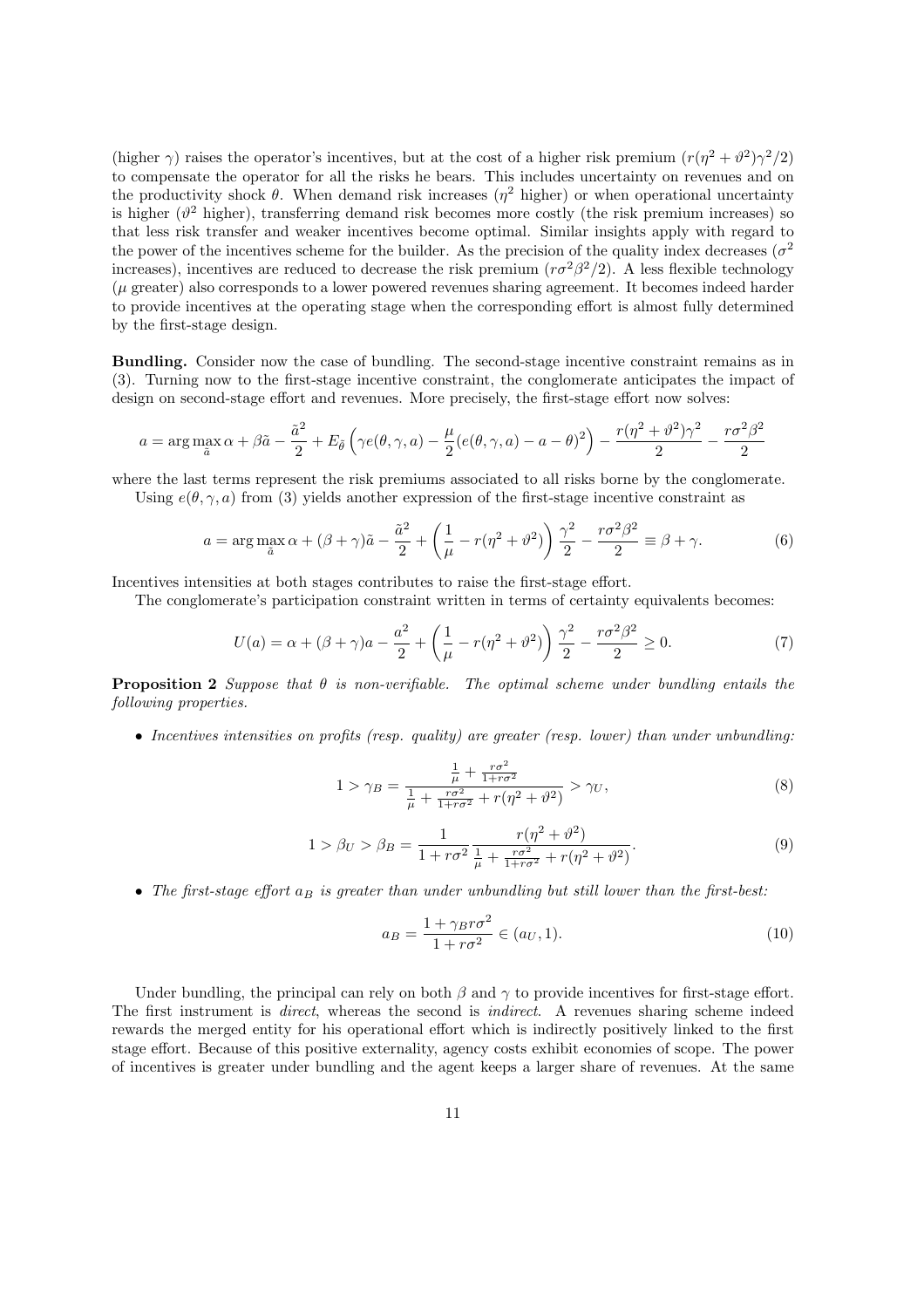time, relying on a quality index becomes less attractive which highlights a substitutability between direct and indirect rewards for first-stage effort. Keeping a greater share of revenues in turn boosts the design effort because the firm takes now into account the impact of a better design on operational costs. And with lower operational costs, the second-stage effort increases which raises revenues. From the definition of operational efforts under both organizational forms, we indeed obtain:

$$
e(\theta, \gamma_B, a_B) > e(\theta, \gamma_U, a_U) \quad \forall \theta.
$$
\n
$$
(11)
$$

Importantly, the incentives intensities  $\beta$  and  $\gamma$  move in opposite directions. A more noisy quality index means that the principal relies less on that index to provide first-stage incentives. But as a substitute, the firm should keep more of its revenues. On the contrary, when revenues are more risky, there is less point in using revenues to provide first-stage incentives. By the same token, as the technology becomes more flexible ( $\mu$  decreases),  $\gamma_B$  increases whereas  $\beta_B$  decreases. The principal relies more on revenues sharing since the conglomerate's operational effort becomes more responsive to second-stage incentives.<sup>26</sup>

#### Welfare comparison. The comparison between organizational forms is now straightforward.

#### Proposition 3 Bundling is always the optimal organizational form.

Related results have been found in the existing agency literature although in slightly different contexts (see our review of the literature). Our novel finding is that this welfare comparison takes now into account uncertainty in the mapping between first-stage and second-stage effort at the time of making the choice on the optimal organizational form. Nevertheless, the strong positive relationship between investment and operational efforts justifies an unambiguous choice of bundling. This suggests a potential gain from PPPs during a first stage of delegation to the private sector, where uncertainty is pervasive and insufficient past evidence is available to inform parties of what may arise later at the operational stage.

Bundling has the greatest benefits when  $\sigma^2 = +\infty$ , i.e., with no useful quality index. Indeed, with separate entities, there is no way to incentivize the builder. Instead, the conglomerate takes into account the impact of design on revenues and exerts a positive first-stage effort. Similarly, when  $\mu$ goes to zero and the technology is very flexible, the positive externality across stages is large. The revenues sharing scheme is high powered ( $\gamma$  close to one), and again bundling has the greatest benefits.

The gains from bundling are also high when demand risk is low, service standards can be measured precisely ( $\eta^2$  is low), or when operational risk is low ( $\vartheta^2$  is low) so that the firm keeps most revenues and better internalizes externality across stages ( $\gamma$  is high). To illustrate, PPPs may be beneficial for standard transport projects, such as toll roads and motorways, where traffic information is well documented. Social houses and public accommodations also show low demand risk although there reliable infrastructure quality indexes might also be available. Traditional procurement with unbundling may instead be preferable for new toll road projects in less developed areas, or for innovative transport projects, where both demand and operational risks are high.<sup>27</sup>

$$
R = a + \theta + \zeta.
$$

<sup>&</sup>lt;sup>26</sup>When the technology becomes non-flexible (the limiting case where  $\mu \to +\infty$ ), revenues are just a noisy measure of first-stage effort, namely:

Holmström (1979)'s "Informativeness Principle" then calls for using that observable to also reward the firm for its first-stage effort on top of the quality index. In that limiting case with no flexibility, revenues do not provide any incentives for the operational effort which is fully determined by the design stage.

<sup>&</sup>lt;sup>27</sup>For example high uncertainty in demand forecast characterized the highly innovative Channel Tunner Rail Link connecting England to France (see NAO 2007).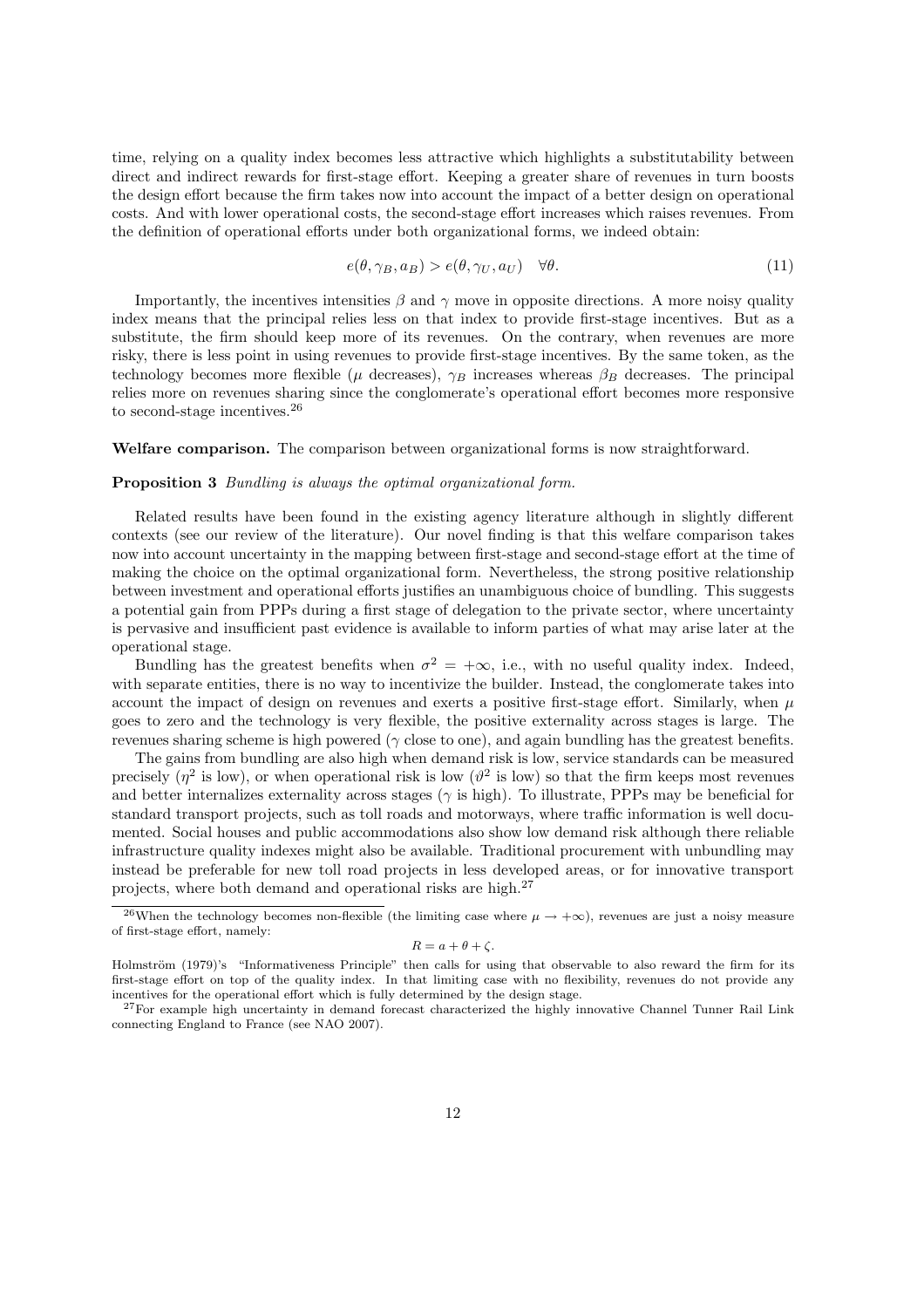Finally, bundling facilitates initial investment into the project. Indeed, the condition for a positive net present value project under bundling becomes:

$$
I \leq I_B = \frac{1}{2(1+r\sigma^2)} + \frac{\left(\frac{1}{\mu} + \frac{r\sigma^2}{1+r\sigma^2}\right)^2}{2\left(\frac{1}{\mu} + \frac{r\sigma^2}{1+r\sigma^2} + r(\eta^2 + \vartheta^2)\right)} < I^*.
$$

Instead, under unbundling the condition is more stringent:

$$
I \le I_U = \frac{1}{2(1+r\sigma^2)} + \frac{1}{2\mu^2 \left(\frac{1}{\mu} + r(\eta^2 + \vartheta^2)\right)} < I_B.
$$

That comparison explains the pervasive use of PPP contracts in European countries at the time governments' budget constraints were tight. In the U.K., for example, PPP were highly promoted by the Labour Government on efficiency grounds, though critics also suggested that behind its political support lied also the desire to promote private infrastructure investment at the time where limits imposed by the Maastricht Treaty were tight (IPPR 2001). Following Engel and al. (2007), we know that there is no justification for PPPs from freeing public funds per se. Our analysis shows that PPPs may nevertheless relax budget constraints and facilitate investment just based on efficiency grounds.

## 4 The Mature Phase of Delegation: Verifiable Productivity Shocks

So far we have modeled uncertain environments where productivity shocks cannot be described ex ante and remain non-contractible. That setting, as we mentioned, was suitable to capture the initial phase of delegation of public service provision to the private sector, where little past experience exists to assess operational risks. Only incomplete contracts that are not contingent on the productivity shocks were feasible. We now consider less uncertain environments where productivity shocks can be foreseen ex ante and thus described in a more complete contract. Ex post, contracting partners will have common knowledge of those shocks. Such setting can be thought of representing a more mature phase of delegation, where some past experience exists to inform parties as to what might or not happen as events unfold during the operational stage.

**Information structure.** For simplicity, we assume from now on that  $\theta$  has still zero mean but can only take two values  $\theta = (1 - \nu)\Delta\theta > 0$  and  $\underline{\theta} = -\nu\Delta\theta < 0$  with respective probabilities  $\nu$  and  $1 - \nu$ . We denote  $\Theta = {\theta, \bar{\theta}}$ . Let also  $E_{\theta}(\cdot)$  be the expectation operator with respect to  $\theta$ . For further references, notice that the first-best operational effort in the good productivity state  $\bar{\theta}$  is greater than in the bad state  $\underline{\theta}$ .<sup>28, 29</sup>

**Remark 3** When the productivity shock  $\theta$  is ex post verifiable, one could a priori think that the principal can provide insurance against this shock rather easily. This will indeed be immediate if shocks directly affect revenues. For instance, revenues could write as  $R = e + \theta + \epsilon$  and "uninsurable" revenues would just be  $\tilde{R} = R - \theta = e + \epsilon$  so that all relevant incentive contracts would be contingent on this latter variable. However, in our setting, productivity shocks affect the operator's non-verifiable

<sup>&</sup>lt;sup>28</sup>This monotonicity property will carry over to the case where  $\theta$  is private information.

<sup>&</sup>lt;sup>29</sup>The variance of  $\theta$  can now be expressed as  $\theta^2 = \nu(1-\nu)(\Delta\theta)^2$ . With this expression at hands, we could "extrapolate" a bit and adapt the results of Section 3 to describe optimal contracts and organizational forms had such binary shock been non-verifiable. Indeed, it is straightforward to check that, with CARA utility functions, the formula for the incentives intensities that we already derived are also valid when  $\Delta\theta$  is small enough even if  $\theta$  is no longer normally distributed.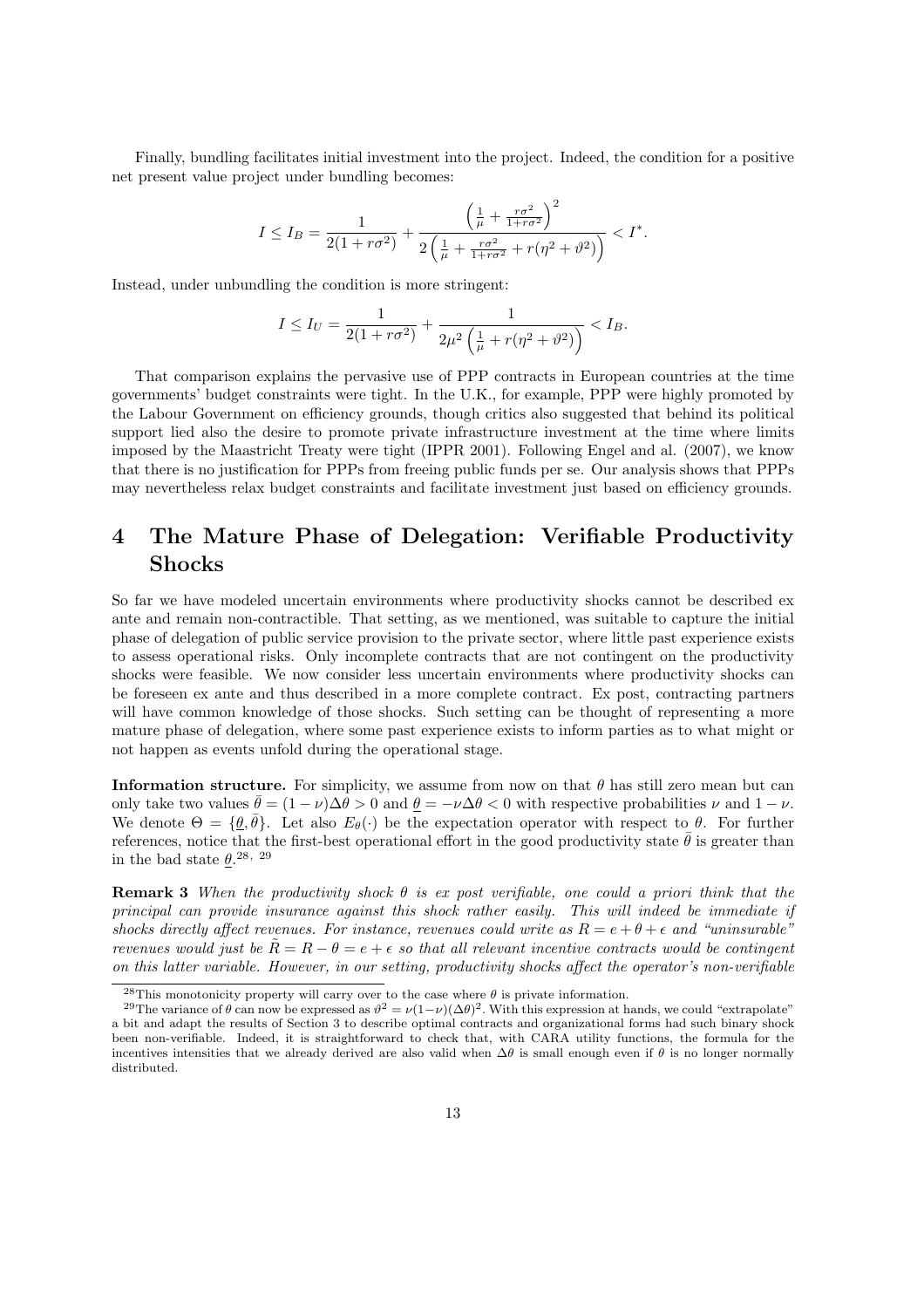cost. As such their impact on revenues is only indirect and takes into account the ex post choice of the operational effort. As we will see some insurance is nevertheless still possible.

Unbundling. Consider first the case where the operator and builder are kept as separated entities. Only the operator suffers from the productivity risk and must be somewhat insured against those shocks. At the same time, the builder is still rewarded as a function of the realized quality index and operates under a linear scheme  $t_B(Q) = \alpha_B + \beta Q$ . This contract is independent of the productivity shock since this shock has not yet realized at the time the builder is paid.

Let us now turn to the description of the operator's contract. The largest class of contracts stipulates a menu of revenues sharing schemes that depend on the realized shock parameter  $\theta$  since that shock is common knowledge and contractible. Such menu is designed with the dual objective of providing insurance to the operator against productivity shocks but also inducing operational effort. For further references, we denote such mechanism as the collection  $\{(\alpha_{\Omega}(\theta), \gamma(\theta))\}_{\theta \in \Theta}$ .

Abusing slightly our previous notations, we define the certainty equivalent of the operator's payoff in state  $\theta$  as

$$
U_O(\theta, a) = \max_{\tilde{e}} \alpha_O(\theta) + \gamma(\theta)\tilde{e} - \frac{\mu}{2}(\tilde{e} - a - \theta)^2 - \frac{r\eta^2\gamma^2(\theta)}{2}.
$$

This expression makes it clear that the risk borne in fine by the operator depends on the revenues sharing agreement. Unless the principal chooses to always leave all revenues to the firm (i.e.,  $\gamma(\theta) \equiv 1$ which is very bad for insurance), the fluctuations of the operator's payoff only partially reflect those of the productivity shock.

Using the definition of the optimal operational effort given from (3), we finally obtain

$$
U_O(\theta, a) = \alpha_O(\theta) + \gamma(\theta)(a + \theta) + \left(\frac{1}{\mu} - r\eta^2\right) \frac{\gamma^2(\theta)}{2}.
$$
 (12)

Because  $\theta$  is still unknown at the time of contracting, the risk-averse operator's participation constraint becomes:

$$
E_{\theta}(v(U_O(\theta, a))) \ge 0. \tag{13}
$$

Optimal incentive schemes. We can characterize the optimal contract as follows.

**Proposition 4** Suppose that  $\theta$  is common knowledge ex post and verifiable. The optimal scheme under unbundling entails the following properties.

• The operator is fully insured against productivity shocks; fixed payments being lower in state  $\bar{\theta}$ :

$$
U_O(\bar{\theta}, a^*_B) = U_O(\underline{\theta}, a^*_B) = 0 \text{ and } \alpha^*_O(\underline{\theta}) > \alpha^*_O(\bar{\theta}).
$$

• The builder operates under the same scheme as when  $\theta$  is non-verifiable and exerts the same first-stage effort:

$$
\beta^*_U=\beta_U\ \ and\ a^*_U=a_U.
$$

• The share of revenues kept by the operator does not depend on the productivity shock but is greater than when productivity shocks are non-verifiable, and operational effort is higher:

$$
\gamma_U^*(\bar{\theta}) = \gamma_U^*(\underline{\theta}) = \gamma_U^* > \gamma_U \text{ and } e(\theta, \gamma_U^*, a_U^*) > e(\theta, \gamma_U, a_U) \quad \forall \theta \in \Theta.
$$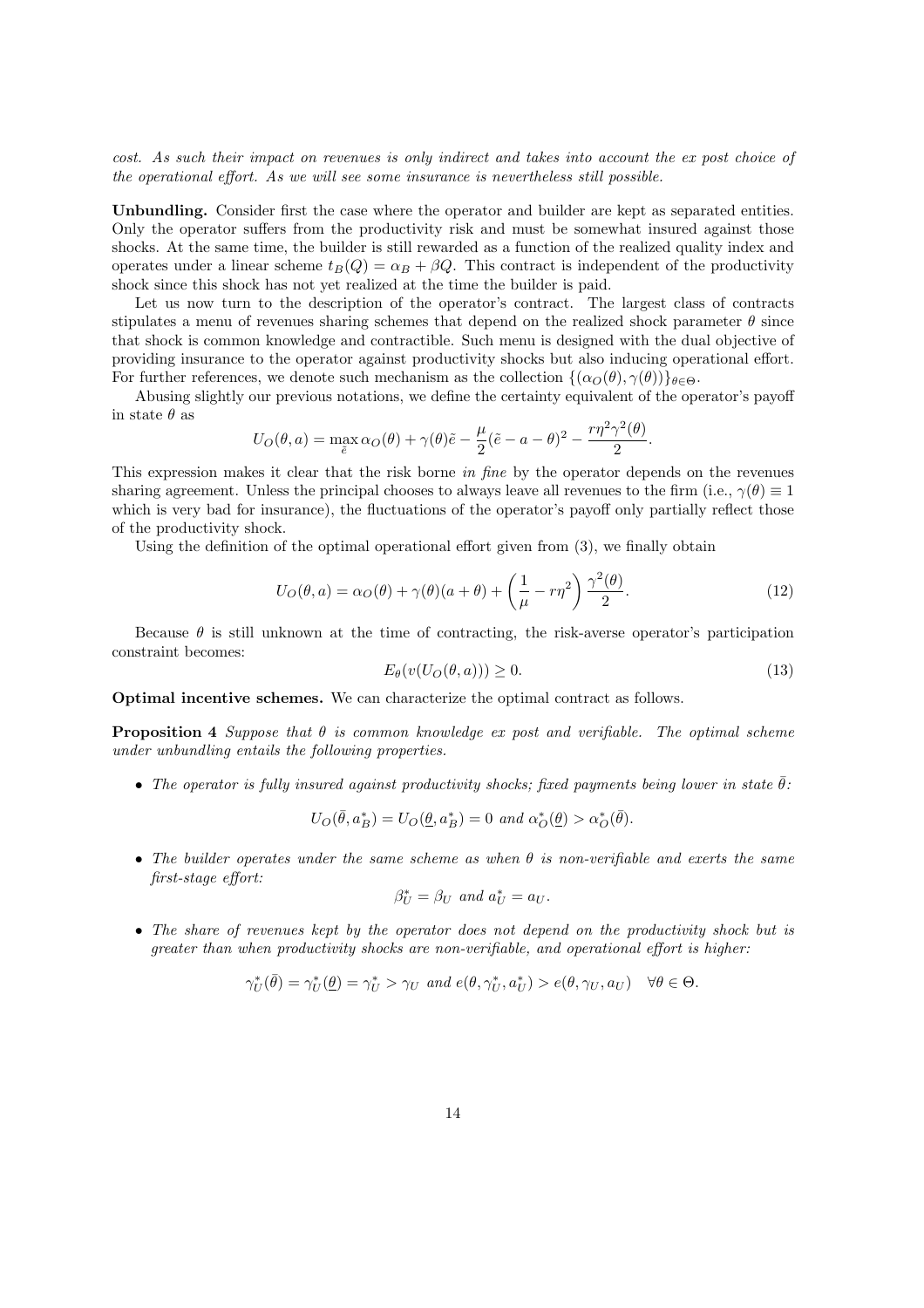Contracts between the public and private sectors for the provision of a service often entail fixed payments to reflect external conditions affecting the operator's profits (see e.g. HM Treasury 2007). When a negative shock realizes during operations (for example, input prices increase, or a national strike slows down production or there is a change in legislation that increases the cost of operations), the firm receives a compensation by the authority. When instead a positive shock realizes (for example, lending conditions improve so that the firm can re-finance its debt reducing its cost of capital), the firm shares the benefit with the authority. This also holds in our context where the fixed payment fully compensates the operator for the lost revenues:

$$
0 < \alpha_O^*(\underline{\theta}) - \alpha_O^*(\bar{\theta}) = \gamma_U^* \Delta \theta < \Delta \theta.
$$

As the shocks are exogenous and thus outside the firm's control, providing for these "compensation events" does not weaken incentives. In fact, by reducing the noise-to-signal ratio, this insurance reduces the risk premium and thus the cost of incentives.<sup>30</sup> Incentives for operating effort are thus boosted by letting the firm keep more revenues.

An important aspect of the analysis is that the share of revenues kept by the operator does not depend on the productivity shock. In other words, there is a dichotomy between solving moral hazard which is done with a fixed incentives intensity and providing insurance which is obtained by modifying the fixed payment. The reasoning is familiar from agency theory. Making the incentives intensity  $\gamma$ depend on  $\theta$  would add further noise to the firm's overall compensation without inducing cheaper incentives since the operator's effort does not affect the distribution of  $\theta$ .<sup>31</sup>

Bundling. Again the conglomerate can be induced to exert first-stage effort by rewarding its performances according to the quality index but now a revenue-sharing agreement can also be contingent on the productivity shock to provide better insurance. To keep symmetry with the unbundling case, we assume that rewards on quality index are made just after the design stage and cannot be contingent on the future productivity shock. A mechanism is thus now a collection  $\{(\alpha(\theta), \gamma(\theta))\}_{\theta \in \Theta}$  cum a fixed incentive reward on quality  $\beta$ <sup>32</sup> Overall, the conglomerate operates under a linear scheme that depends a priori of the ex post realization of  $\theta$  and writes as:

$$
t(Q, R, \theta) = \alpha(\theta) + \beta Q + \gamma(\theta)R.
$$

The second-stage incentive constraint is kept unchanged and remains as in (3). To study the firm's first-stage incentive constraint, it is useful to rewrite its overall expected payoff as

$$
E_{\theta}\left(v\left(\beta a - \frac{a^2}{2} - \frac{r\sigma^2\beta^2}{2} + U_O(\theta, a)\right)\right)
$$

For each realization of  $\theta$ , the conglomerate's profit is the sum of its payoff as a builder and as an operator. In particular, the profit from operating assets  $U_O(\theta, a)$  is still defined as in (12). This expression makes it also clear how the conglomerate anticipates the impact of design on second-stage effort and revenues. More precisely, the first-stage effort now solves:

$$
a = \arg\max_{\tilde{a}} E_{\theta} \left( v \left( \beta \tilde{a} - \frac{\tilde{a}^2}{2} - \frac{r \sigma^2 \beta^2}{2} + U_O(\theta, \tilde{a}) \right) \right). \tag{14}
$$

 $30$ To see why, let us come back on the case where  $\theta$  cannot be contracted upon and only a pooling revenues sharing scheme that does not depend on  $\theta$  can be offered. In this case, and supposing that  $\Delta\theta$  is small enough, the extra risk-premium  $r\theta^2\beta^2/2$  where  $\theta^2 = \nu(1-\nu)(\Delta\theta)^2$  must be offered to ensure the operator's participation. We are back to the same analysis as in Section 3.

<sup>&</sup>lt;sup>31</sup>The proof of this result is however somewhat more involved than what such rough intuition suggests. Indeed, in this model, the operational effort is chosen after productivity shocks realize and the principal might want to transfer wealth across those different states to reduce agency costs. The absence of income effect with CARA utility functions nevertheless ensures that such strategy is suboptimal.

<sup>&</sup>lt;sup>32</sup>Without loss of generality, we incorporate the fixed payment  $\alpha_B$  into  $\alpha(\hat{\theta})$ .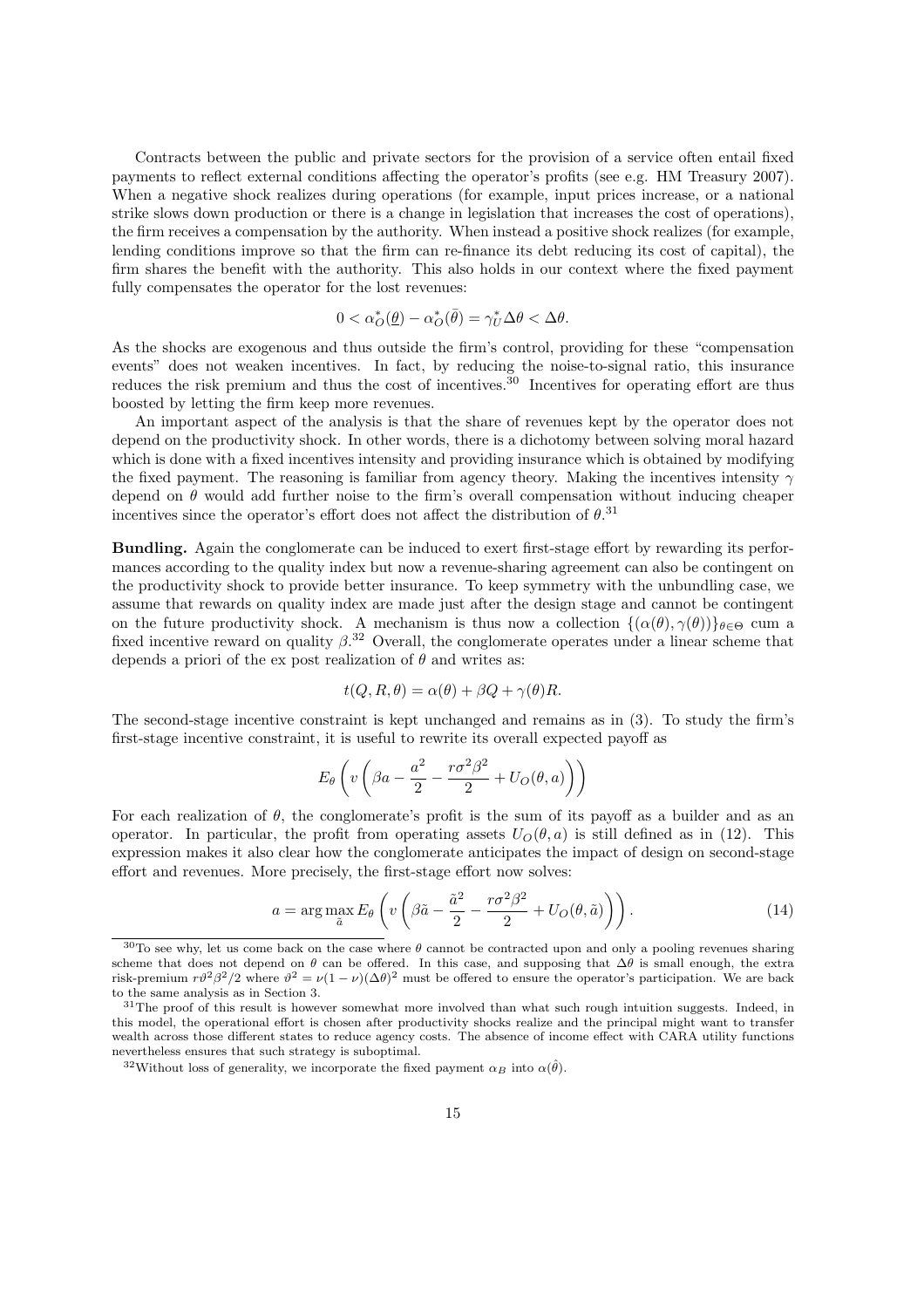On the other hand, inducing the conglomerate's participation requires now that

$$
E_{\theta}\left(v\left(\beta a - \frac{a^2}{2} - \frac{r\sigma^2\beta^2}{2} + U_O(\theta, a)\right)\right) \ge 0.
$$
\n(15)

**Proposition 5** Suppose that  $\theta$  is common knowledge ex post and verifiable. The optimal scheme under bundling entails the following properties.

• The firm is fully insured against productivity shocks. Again, fixed payments are lower in state  $\bar{\theta}$ 

$$
\beta_B^* a_B^* - \frac{(a_B^*)^2}{2} - \frac{r\sigma^2(\beta_B^*)^2}{2} + U_O(\theta, a_B^*) = 0 \quad \forall \theta \text{ and } \alpha_B^*(\bar{\theta}) < \alpha_B^*(\underline{\theta}).
$$

• The share of revenues kept by the firm does not depend on the productivity shock but is greater than when productivity shocks are non-verifiable,

$$
\gamma_B^*(\theta) = \gamma_B^* > \gamma_B \quad \forall \theta \in \Theta.
$$

• Infrastructure quality is less rewarded than when productivity shocks are non-verifiable

$$
\beta_B^* < \beta_B.
$$

• Efforts are greater than when productivity shocks are non-verifiable:

$$
a_B^* > a_B
$$
 and  $e_B^*(\theta, \gamma_B^*, a_B^*) > e_B(\theta, \gamma_B, a_B^*) \quad \forall \theta \in \Theta.$ 

As under unbundling, providing the firm with full insurance against productivity shocks reduces the risk premium and makes it more attractive to rely on revenues as an incentive tool to boost first-stage effort. Now, however, relying on the quality index is also less attractive. The quality index provides incentives for design effort, but under bundling, revenues sharing also provides such incentives - albeit indirectly. When  $\theta$  is common knowledge and used to adjust the fixed payment, improving the noiseto-signal ratio at the operating stage raises the relative effectiveness of revenues sharing, compared to the quality index, as an instrument to provide incentives for design effort. Overall, operational efforts is boosted directly, as more of the revenues are kept by the firm than when productivity shocks are non-verifiable, and indirectly, as first-stage effort is greater.

These results suggest that projects that should rely more on the revenues from the service (or on service standards in cases where users do not pay) are those where risks that the contractor cannot control can be well identified ex ante (so as to be accounted for in the contract) and ex post (so that compensations can be paid) and then kept within the public sector.

Welfare comparison. The comparison between organizational forms is straightforward. The risk reduction that more complete contracts allows does not change the dominant organizational form. But with risk at operating stage being shared more efficiently (in the sense that the noise-to-signal ratio decreases), revenue sharing becomes a more effective instrument to provide incentives, and the relative gain of bundling increases.<sup>33</sup>

**Proposition 6** Suppose that  $\theta$  is common knowledge ex post and verifiable. Bundling is again the optimal organizational form. Compared to the case where  $\theta$  is non-verifiable, the gains of bundling tasks are greater.

<sup>33</sup>In the simple case where the quality index cannot be used to contract but only revenues sharing schemes are available, the builder has no incentives under unbundling and only bundling can induce some first-stage effort. However, with more complete contracts, leaving more revenues to the conglomerate firm boosts its first-stage effort.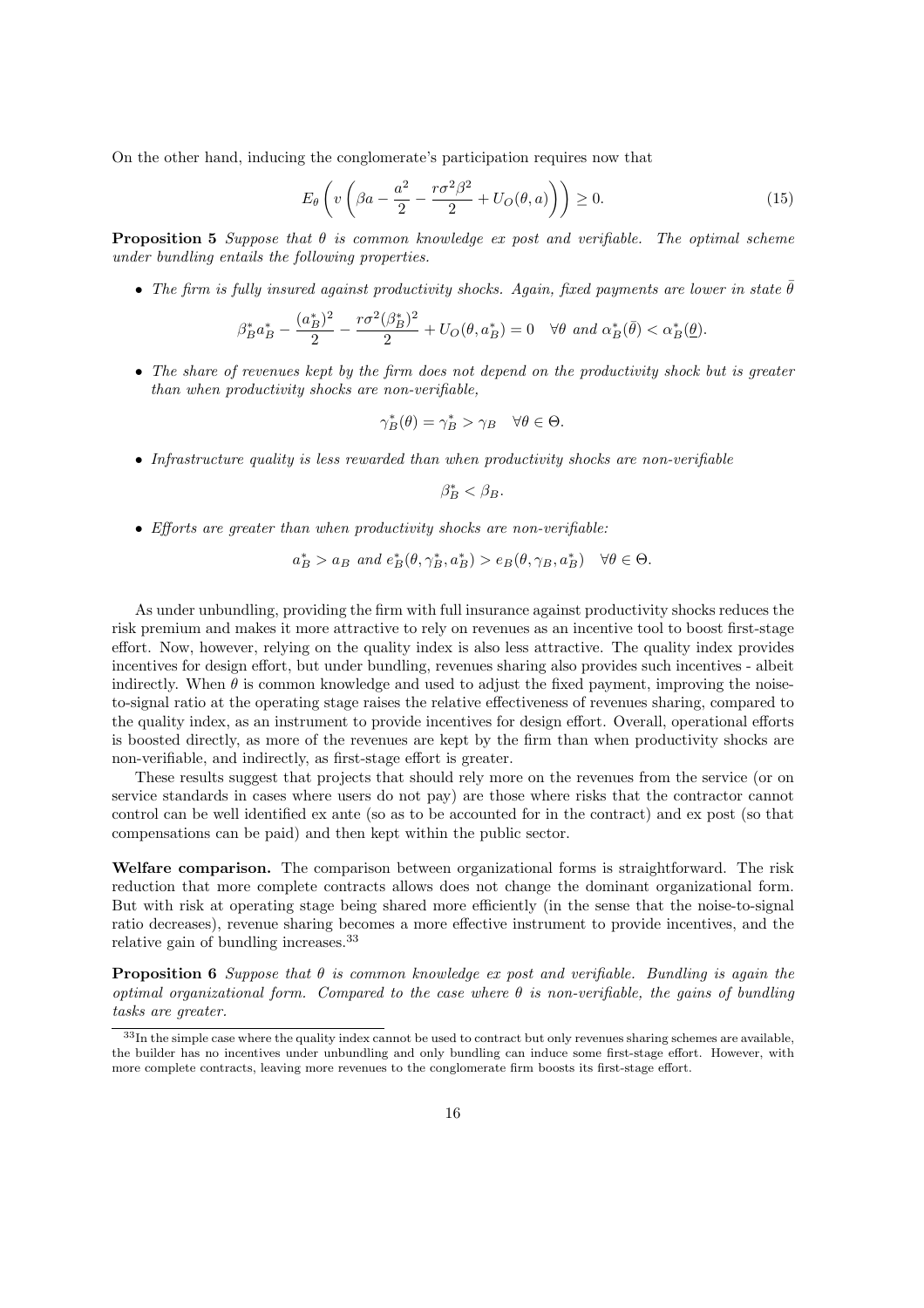When the firm can use its past experience to predict events that may realize during operations, and when the authority also has such experience, they can agree that the firm will not be responsible for events beyond its control. Risk identification and risk allocation in PPP contracts is indeed key. Standardized PPP contracts typically contain a "risk matrix" that spells out, for each event that can be predicted, how the risk should be allocated between the private and the public sector, where risk sharing considerations in best international practices are in line with our suggestions.<sup>34</sup> In these circumstances, our analysis shows that the benefits of bundling are the greatest. PPPs become particularly effective at incentivizing innovative approaches (a increases) to public service provision and containing the cost of operations (e increases). As it is reasonable to assume that the shocks  $\theta$  become verifiable ex post as more and more experience in the sector accumulates, our analysis suggests that the benefits from PPPs, whilst positive also under incomplete contracting, will increase as a mature phase of delegation develops.

Finally, it is interesting to observe that even more projects can now be financed under bundling. The condition for a positive net present value becomes:

$$
I \le I_B^* = \frac{1}{2(1 + r\sigma^2)} + \frac{\left(\frac{1}{\mu} + \frac{r\sigma^2}{1 + r\sigma^2}\right)^2}{2\left(\frac{1}{\mu} + \frac{r\sigma^2}{1 + r\sigma^2} + r\eta^2\right)}
$$
 where  $I_B^* > I_B$ .

## 5 The Cost of Innovation: Asymmetric Information on Productivity Shocks

The complexity of the operations undertaken by a contractor may vary greatly from one sector to the other and within the same sector. Complexity is low when the contractor is responsible for simple, low-skilled repetitive tasks that are not critical to the service operation (e.g. routine janitorial services of simple buildings), or for facilities management services considered routine for buildings and basic civil infrastructure. Complexity is higher for performing technically demanding services that require specialist skill sets or demanding project management skills, such as operating complex medical or process engineering equipment. Complex projects are also the ones introducing a new design, changing existing procedures and approaches, experimenting with a new technology or providing new services. The degree of complexity in a project is important since it affects project risk.<sup>35</sup>

With complex projects, the specialized skills required to manage the service and the changes introduced by the innovations typically make past information within the public sector of little use to assess current risks. The greater uncertainty at operational stage that this complexity brings about is then combined with an informational advantage of the operator on the productivity shocks that affect operations. In this section, we analyze the role of PPPs in such scenarios, where complexity, risk, and asymmetric information come together.

With asymmetric information, the contract that was offered to the operator when  $\theta$  was common knowledge is certainly no longer feasible. Whether bundling or unbundling has been chosen, an operator having faced a high productivity shock wants to report a low productivity in order to receive a higher payment  $(\alpha(\bar{\theta}) < \alpha(\bar{\theta}))$ . There is now a tension between truthtelling and insurance.

Whatever the choice of organizational form, a menu of screening mechanisms stipulates revenues sharing agreements that depend now on the operator's announcement  $\hat{\theta}$  on the realization of the shock parameter  $\theta$  that he has privately observed. By the *Revelation Principle*,<sup>36</sup> there is no loss of generality

 $34$ Risk matrixes may contain hundreds of different entries, one for each identifiable risk. the risk allocation guidelines and the risk matrix preparred by the PPP unit in Australia, http://www.partnerships.vic.gov.au/CA25708500035EB6/0/9AFD5F0EA938027FCA2570C0001A8570?OpenDocument

<sup>35</sup>For instance, Moody's (2007) identifies different categories of project complexity and assigns a higher degree of risk to more complex projects. <sup>36</sup>Myerson (1982).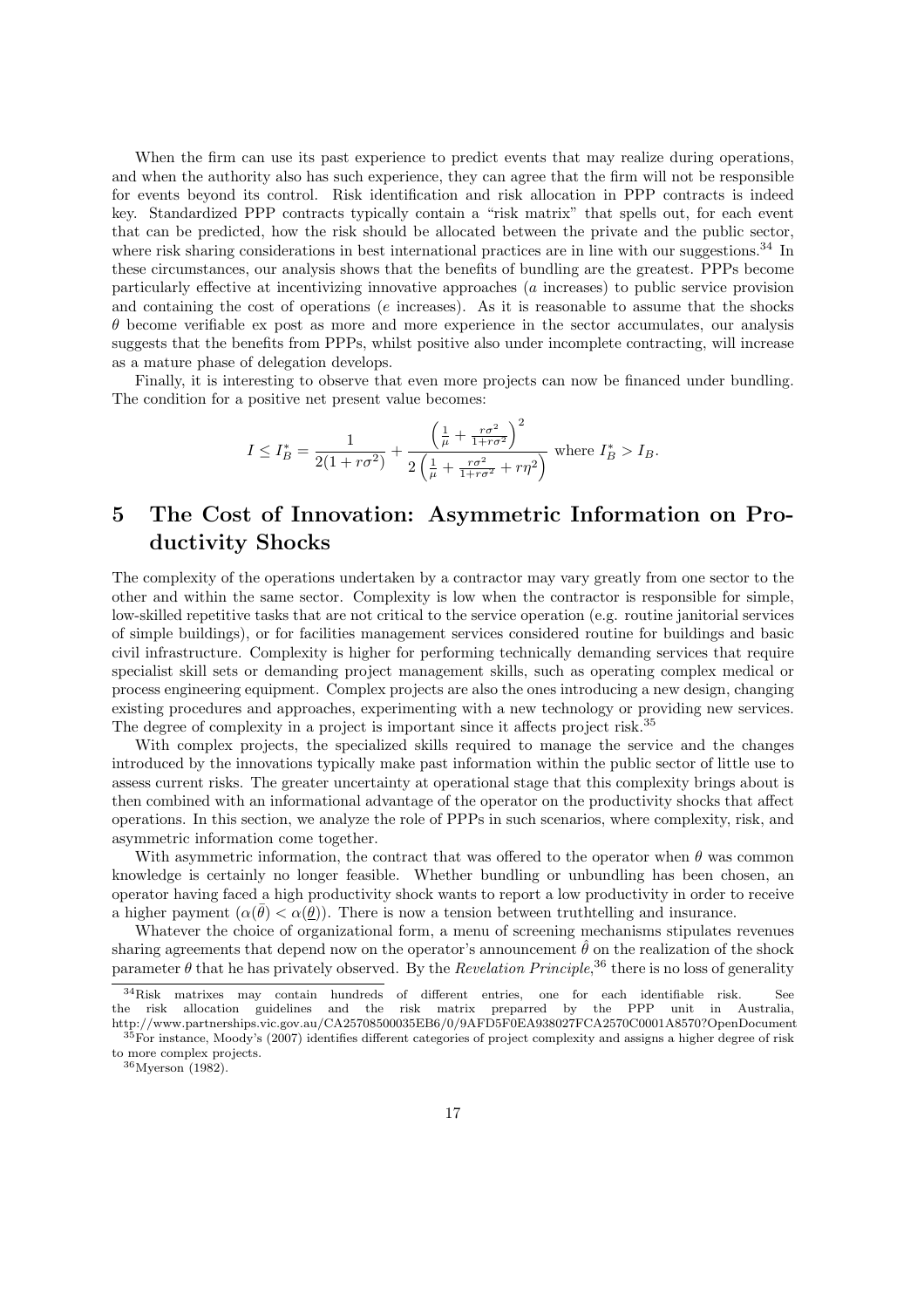in considering schemes of the form  $\{(\alpha_{\mathcal{O}}(\theta), \gamma(\theta))\}_{\theta \in \Theta}$  that induce truthful revelation. Such menu is now designed with the triple goals of providing the builder with insurance against productivity shocks, inducing efforts at both stages and inducing truthtelling ex post.

Unbundling. Consider first the operator's incentive problem. Let now define the operator's ex post information rent (i.e., once informed on  $\theta$ ) as:

$$
U_O(\theta, a) = \max_{(\tilde{e}, \hat{\theta})} \alpha_O(\hat{\theta}) + \gamma(\hat{\theta})\tilde{e} - \frac{\mu}{2}(\tilde{e} - a - \theta)^2 - \frac{r\eta^2\gamma^2(\hat{\theta})}{2} = \max_{\hat{\theta}} \alpha_O(\hat{\theta}) + \gamma(\hat{\theta})(a + \theta) + \left(\frac{1}{\mu} - r\eta^2\right)\frac{\gamma^2(\hat{\theta})}{2}
$$

where  $\alpha$  is the equilibrium first-stage effort that is anticipated by the operator. This expression encompasses the usual incentive compatibility constraints that are both necessary and sufficient to induce truthful revelation once  $\theta$  is known. In particular, the constraint that prevents an operator having faced a shock  $\bar{\theta}$  to pretend having faced a more averse shock  $\theta$  can be expressed as:

$$
U_O(\bar{\theta}, a) - U_O(\underline{\theta}, a) \ge \Delta \theta \gamma(\underline{\theta}). \tag{16}
$$

This constraint is of course the only relevant one (binding) in our framework with two productivity shocks.<sup>37</sup> By under-reporting his productivity, the operator offers a lower estimate of revenues and receives a greater fixed payment. With such strategy, the high-productivity firm appropriates an extra rent worth  $\Delta\theta\gamma(\theta)$ . This rent is strictly positive unless  $\gamma(\theta) = 0$ . Setting  $\gamma(\theta) \equiv 0$  would of course remove the incentives to lie but it would also destroy all incentives to exert effort at the operating stage following a bad shock.

**Proposition 7** Suppose that the operator has private information on  $\theta$ . The optimal scheme under unbundling entails the following properties.

• The firm is only partially insured against productivity shocks:

$$
\hat{U}_O(\bar{\theta}, \hat{a}_U) > 0 > \hat{U}_O(\underline{\theta}, \hat{a}_U).
$$

• The share of revenues kept by the operator is greater and the operating effort is higher when a good productivity shock hits,

$$
\hat{\gamma}_U(\bar{\theta}) = \gamma_U^* > \hat{\gamma}_U(\underline{\theta}) > 0 \text{ and } \hat{e}_U(\bar{\theta}) = e_U^* > \hat{e}_U(\underline{\theta}).
$$

• Incentives intensity on quality and first-stage effort are the same as when productivity shocks are verifiable:

$$
\hat{\beta}_U=\beta^*_U\ and\ \hat{a}_U=a^*_U.
$$

The important insight of Proposition 7 is that solving the asymmetric information problem requires to impose an endogenous risk on the operator (now  $\hat{U}_{\mathcal{O}}(\bar{\theta}, \hat{a}_U) > \hat{U}_{\mathcal{O}}(\underline{\theta}, \hat{a}_U)$ ), which in turn calls for less powerful incentives at the operating stage. On top, the optimal contract exhibits three important features. First, a revenue sharing rule dependent on the productivity shock is necessary to ensure truthtelling. If  $\gamma$  were kept independent of  $\theta$  (as when shocks are verifiable) the firm would always report a negative shock and retain the unreported revenues.

Second, the truthtelling incentive constraint is relaxed by making the revenues sharing agreement in state  $\theta$  less powerful whereas the agreement following  $\bar{\theta}$  remains unchanged compared to the case

 $37$ Laffont and Martimort (2002, Chapter 2) for instance.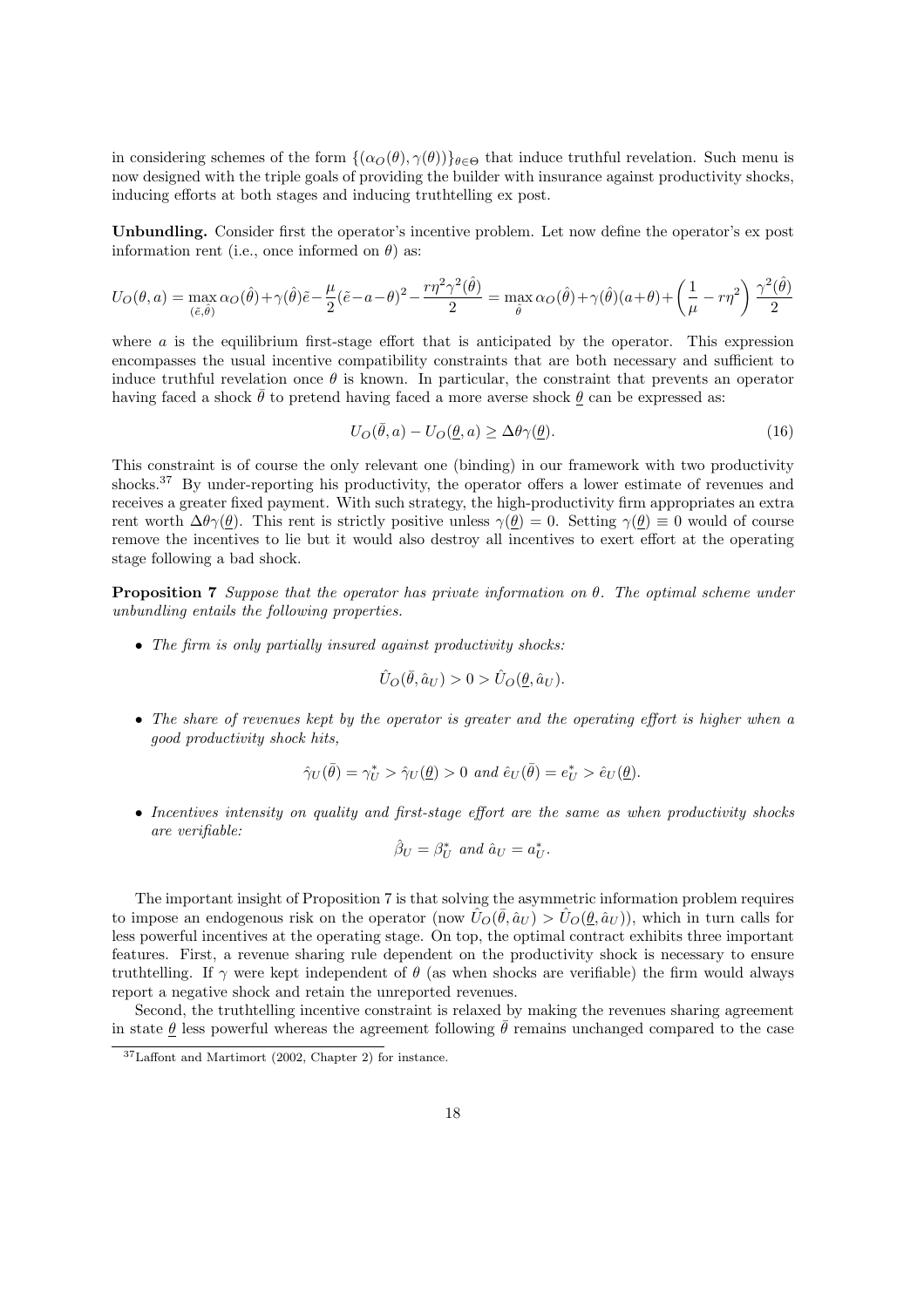where productivity shocks are contractible; a standard "no-distortion at the top" result which is familiar from the screening literature.

Third, compared to the case where  $\theta$  is common knowledge, the firm's exposure to risk is greater and the cost of incentives is higher. To reduce the risk premium, it is then optimal to reduce the operator's share of revenues in state  $\theta$ , although this comes at the cost of reducing the operator's incentives to exert effort. The operator hit by a low productivity shock is instead on very lowpowered incentives. In the Appendix, we show that such distortions are very large in the limit when  $\Delta\theta$  is itself large and  $\gamma_U(\Delta\theta)$  converges towards zero.

Because he is not concerned with productivity risk, the builder is kept under the same scheme than when productivity shocks are verifiable. This property will no longer hold with bundling.

**Bundling.** A mechanism is still a collection  $\{(\alpha(\theta), \gamma(\theta))\}_{\theta \in \Theta}$  cum a fixed incentive reward on quality  $\beta$ . Of course, such scheme has now to be incentive compatible. Slightly abusing our previous notations, we again define the firm's certainty equivalent payoff from operating assets in state  $\theta$  as as

$$
U_O(\theta, a) = \max_{(\tilde{e}, \hat{\theta})} \alpha(\hat{\theta}) + \gamma(\hat{\theta})\tilde{e} - \frac{\mu}{2}(\tilde{e} - a - \theta)^2 - \frac{r\eta^2\gamma^2(\hat{\theta})}{2} = \max_{\hat{\theta}} \alpha(\hat{\theta}) + \gamma(\hat{\theta})(a + \theta) + \left(\frac{1}{\mu} - r\eta^2\right)\frac{\gamma^2(\hat{\theta})}{2}.
$$

By a standard argument, such truthtelling constraints imply that the monotonicity condition  $\gamma(\bar{\theta}) \geq$  $\gamma(\theta)$  must hold.

The analysis of the firm's first-stage incentive constraint nevertheless requires some care. Even though the menu  $\{(\alpha(\theta), \gamma(\theta))\}_{\theta \in \Theta}$  can be designed to induce truthful revelation given that the firm exerts the equilibrium level of effort a, truthful revelation is no longer guaranteed had the firm deviated to an alternate effort  $\tilde{a}$ . To see that more clearly, suppose that the principal wants to implement an effort level a that just leaves the firm indifferent between lying or not on the state of nature, namely (16) is binding, with on top a separating allocation such that  $\gamma(\bar{\theta}) > \gamma(\underline{\theta})$ :

$$
U_O(\bar{\theta}, a) = \alpha(\bar{\theta}) + \gamma(\bar{\theta})(a + \bar{\theta}) + \left(\frac{1}{\mu} - r\eta^2\right)\frac{\gamma^2(\bar{\theta})}{2} = \alpha(\underline{\theta}) + \gamma(\underline{\theta})(a + \bar{\theta}) + \left(\frac{1}{\mu} - r\eta^2\right)\frac{\gamma^2(\underline{\theta})}{2}
$$

$$
= U_O(\underline{\theta}, a) + \Delta\theta\gamma(\underline{\theta}).
$$

If the agent deviates towards a greater level of effort than that conjectured in equilibrium,  $\tilde{a} > a$ , truthtelling is preserved. Indeed, we have:

$$
U_O(\bar{\theta}, \tilde{a}) = \alpha(\bar{\theta}) + \gamma(\bar{\theta})(\tilde{a} + \bar{\theta}) + \left(\frac{1}{\mu} - r\eta^2\right) \frac{\gamma^2(\bar{\theta})}{2} = U_O(\bar{\theta}, a) + \gamma(\bar{\theta})(\tilde{a} - a)
$$
  
> 
$$
U_O(\underline{\theta}, a) + \Delta\theta\gamma(\underline{\theta}) + \gamma(\underline{\theta})(\tilde{a} - a) = \alpha(\underline{\theta}) + \gamma(\underline{\theta})(\tilde{a} + \bar{\theta}) + \left(\frac{1}{\mu} - r\eta^2\right) \frac{\gamma^2(\underline{\theta})}{2}.
$$

Instead, if the agent were to deviate towards a lower level of effort  $\tilde{a} < a$ , that last inequality would be reversed so that, in state  $\theta$ , the firm would prefer to pretend being hit by a bad shock. Intuitively, with asymmetric information, the principal wants the conglomerate to bear more risk to induce truthtelling. However, the firm can reduce its risk exposure by reducing its first-stage effort and always choose thereafter the contract targeted for a low risk. Preventing such "double deviation" is now an issue that was absent under unbundling.

To solve the agency problem in that context, we first describe the form that the truthtelling incentive constraint must take to also control for this double deviation.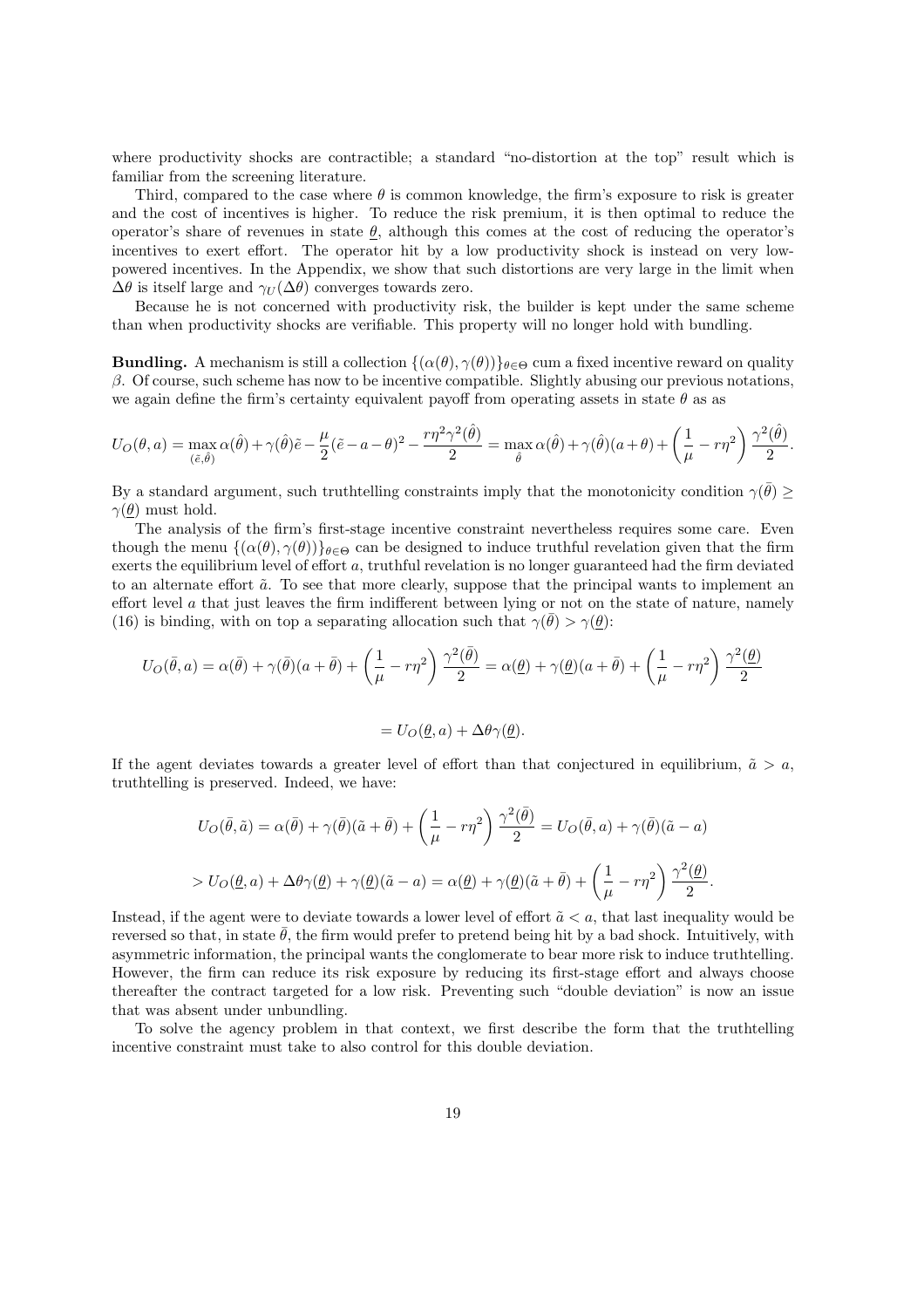Proposition 8 Suppose that the principal wants to implement an effort a. The following two conditions are necessary to induce truthtelling ex post and no deviation (either downwards or locally upward<sup>38</sup>) away from the first-stage effort a at minimal agency cost.

1. The truthtelling constraint must write as:

$$
U_O(\bar{\theta}, a) - U_O(\underline{\theta}, a) = \Delta\theta\gamma(\underline{\theta}) + \xi(\gamma(\underline{\theta}), \Delta\gamma)
$$
\n(17)

where  $\Delta\gamma = \gamma(\bar{\theta}) - \gamma(\underline{\theta})/geq0$  and  $\xi(\gamma(\bar{\theta}), \gamma(\underline{\theta}))$  is defined as the (unique) non-negative solution to

$$
\xi(\gamma(\underline{\theta}), \Delta \gamma) = \frac{2\nu(\Delta \gamma)^2}{\nu + (1 - \nu)exp(r(\Delta \theta \gamma(\underline{\theta}) + \xi(\gamma(\underline{\theta}), \Delta \gamma)))}.
$$
\n(18)

2. The first-stage effort must satisfy:

$$
a = \beta + \gamma(\underline{\theta}) + \frac{\nu \Delta \gamma}{\nu + (1 - \nu)exp(r(\Delta \theta \gamma(\underline{\theta}) + \xi(\gamma(\underline{\theta}), \Delta \gamma)))}.
$$
\n(19)

The new *generalized incentive constraint* (17) encompasses both the possibility of ex ante moral hazard and ex post adverse selection deviations in a rather tractable way. To better provide insurance, the principal needs to screen the firm according to its productivity shock which means implementing revenues sharing schemes that satisfy  $\Delta \gamma > 0$ . But preventing then the "double deviation" requires the firm to bear so much risk ex post that the truthtelling constraint is actually slack. The term  $\xi(\gamma(\bar{\theta}), \Delta \gamma)$  represents how much extra slack is needed; it captures the new agency cost that arises under asymmetric information. There is no explicit formula for that extra slack but it is immediate to observe that it increases with  $\Delta \gamma > 0$  and decreases with  $\gamma(\theta)$ . As a result of the extra risk borne at the operational stage, providing incentives on design is more costly than when  $\theta$  is verifiable as captured by the incentive constraint  $(19)$  which generalizes  $(6)$  to this more complex environment.<sup>39</sup>

Our analysis demonstrates that the compounding of first-stage moral hazard and ex post asymmetric information makes it costly to offer different revenues sharing schemes for different realizations of  $\theta$ . Although such screening is attractive to solve the asymmetric information side of the problem and provide insurance, it weakens incentives for efforts. Our next result unveils a condition under which this trades-off makes pooling optimal under bundling, i.e.,  $\Delta \gamma = 0$ .

**Proposition 9** Suppose that the firm has private information on  $\theta$  and that  $\Delta\theta$  is small enough. Then, the optimal mechanism under bundling is such that the revenues sharing agreement is independent of the productivity shocks:

$$
\hat{\gamma}_B(\bar{\theta}) = \hat{\gamma}_B(\underline{\theta}) = \hat{\gamma}_B \in (\hat{\gamma}_U, \gamma_B^*).
$$

This pooling mechanism implements an effort  $\hat{a}_B$  such that

 $\hat{a}_B < a_B^*$ .

<sup>&</sup>lt;sup>38</sup>The conditions (17) and (19) below are only necessary and not sufficient because they are obtained by considering either downward deviations or local upward deviations away from the level of effort a that one wants to implement. In particular, upward deviations are never so large that it could become attractive to have countervailing incentives, with the firm claiming to be in state  $\bar{\theta}$  when instead  $\theta$  realized. In other words, some of the first-stage effort levels and rent profiles satisfying (17) and (19) may no longer be feasible when such large deviations are considered. The argument developed below is that the optimal effort within the (possibly) larger set of implementable allocations that we so describe might indeed be achieved with a contract -and, anticipating on the findings in Proposition 9, by a pooling contract- that is actually immune to such non-local upward deviations.

 $39$ Observe that, when the firm becomes more risk averse ( $r$  increases), the revenues sharing agreement in the worst state  $\theta$  matters more when choosing first-period effort. Incentives to under-supply that first-period effort are exacerbated.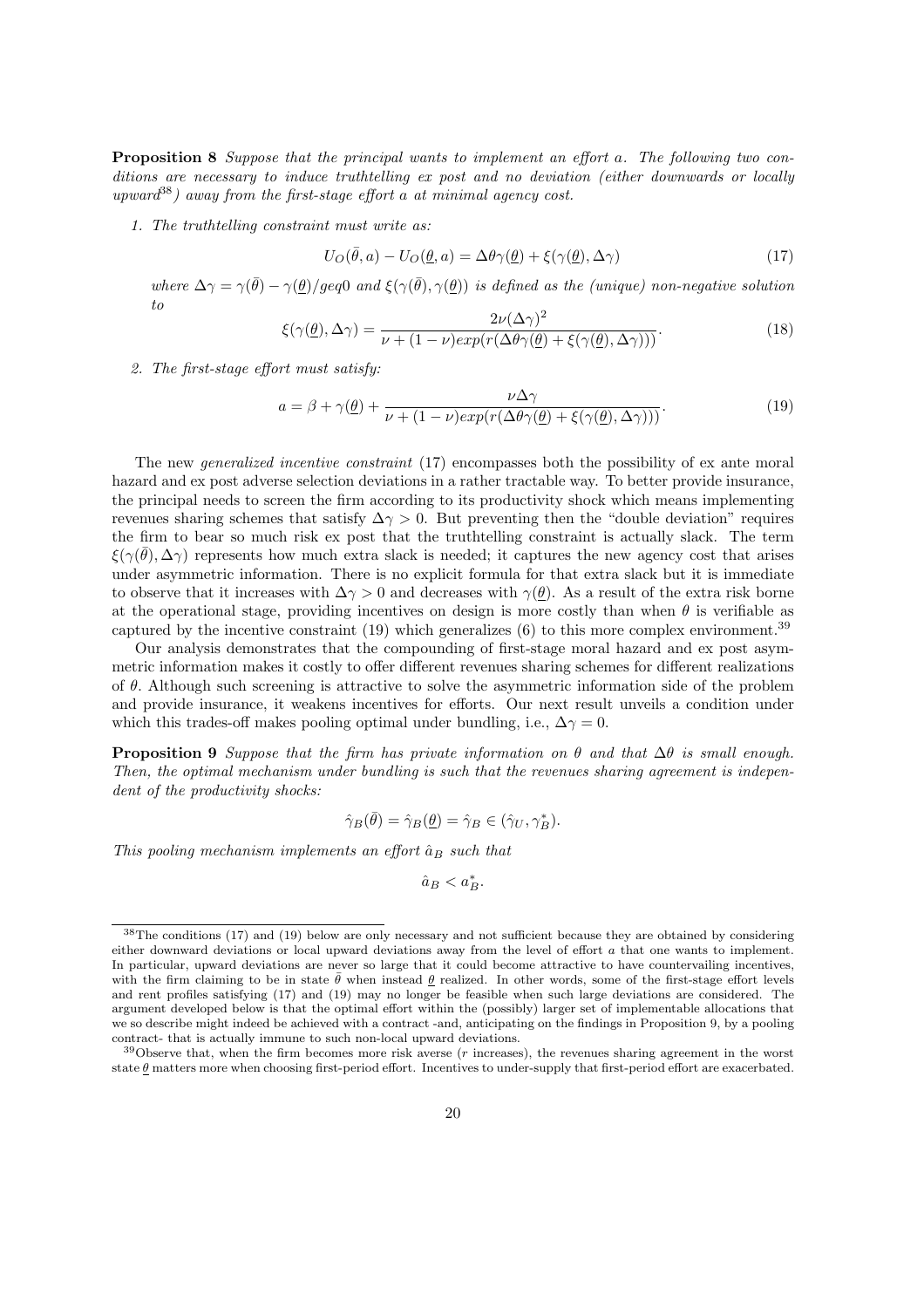When uncertainty on productivity shocks is small, screening the firm with different state-contingent contracts does not help much but it would require to keep a costly slack on the truthtelling constraint. The principal prefers to pool over revenues sharing schemes to limit the first-stage effort distortion even though this destroys insurance against productivity shocks.

Renegotiation. Suppose instead that  $\Delta\theta$  is large enough so that, the optimal mechanism under bundling might have  $\Delta \gamma > 0$ . Such mechanism is not immune to the possibility of an interim renegotiation which would take place just after the design stage but still before the firm learns the productivity shock and chooses accordingly its operational effort. Since the first-stage effort is now sunk under such scenario, a renegotiation towards a contract with incentives intensity  $\gamma^R(\theta)$ , fees  $\alpha^R(\theta)$  and payoffs  $U_O^R(\theta, a)$  would reduce the risk borne at the operating stage to its minimal amount consistent with truthful revelation of the productivity shock  $\theta$ . There is no longer any reason to leave a slack on the truthtelling constraint which now becomes:

$$
U_O^R(\bar{\theta}, a) - U_O^R(\underline{\theta}, a) = \Delta \theta \gamma^R(\underline{\theta}).
$$

Anticipating such risk-reducing renegotiation, $40$  the firm finds it attractive to reduce its first-stage effort, as we have seen above.

Insisting on (deterministic) contracts that remain renegotiation-proof thus forces the principal to offer pooling allocations which are immune to such risk reduction:

$$
\gamma^R(\bar{\theta}) = \gamma^R(\underline{\theta})
$$
 and  $\alpha^R(\bar{\theta}) = \alpha^R(\underline{\theta})$ .

Mutatis mutandis, Proposition 9 applies again for those renegotiation-proof contracts for any  $\Delta\theta$ . We can state:

**Proposition 10** Suppose that the firm has private information on  $\theta$  and that renegotiation-proof (deterministic) contracts are offered. Then, the optimal mechanism under bundling is such that the revenues sharing agreement is independent of the productivity shocks:

$$
\hat{\gamma}_B(\bar{\theta}) = \hat{\gamma}_B(\underline{\theta}) = \hat{\gamma}_B \in (\hat{\gamma}_U, \gamma_B^*).
$$

This pooling mechanism implements an effort  $\hat{a}_B$  such that

 $\hat{a}_B < a_B^*$ .

Welfare comparison. As we have seen above, screening possibilities disappear under bundling when either  $\Delta\theta$  is small enough or renegotiation is a concern. From a welfare point of view, the trade-off between organizational forms is then reduced to comparing the gains from bundling tasks, which better incentivizes the first-stage effort, and the costs of keeping pooling allocations at the operating stage, which weakens incentives for operating effort. The next proposition unveils that the trade-off can indeed go now against bundling.

Proposition 11 The following properties hold.

- When  $\Delta\theta$  is small enough, bundling dominates.
- When renegotiation is a concern under bundling, unbundling dominates.

<sup>40</sup>Note that unbundling is of course and by definition immune to the threat of such renegotiation.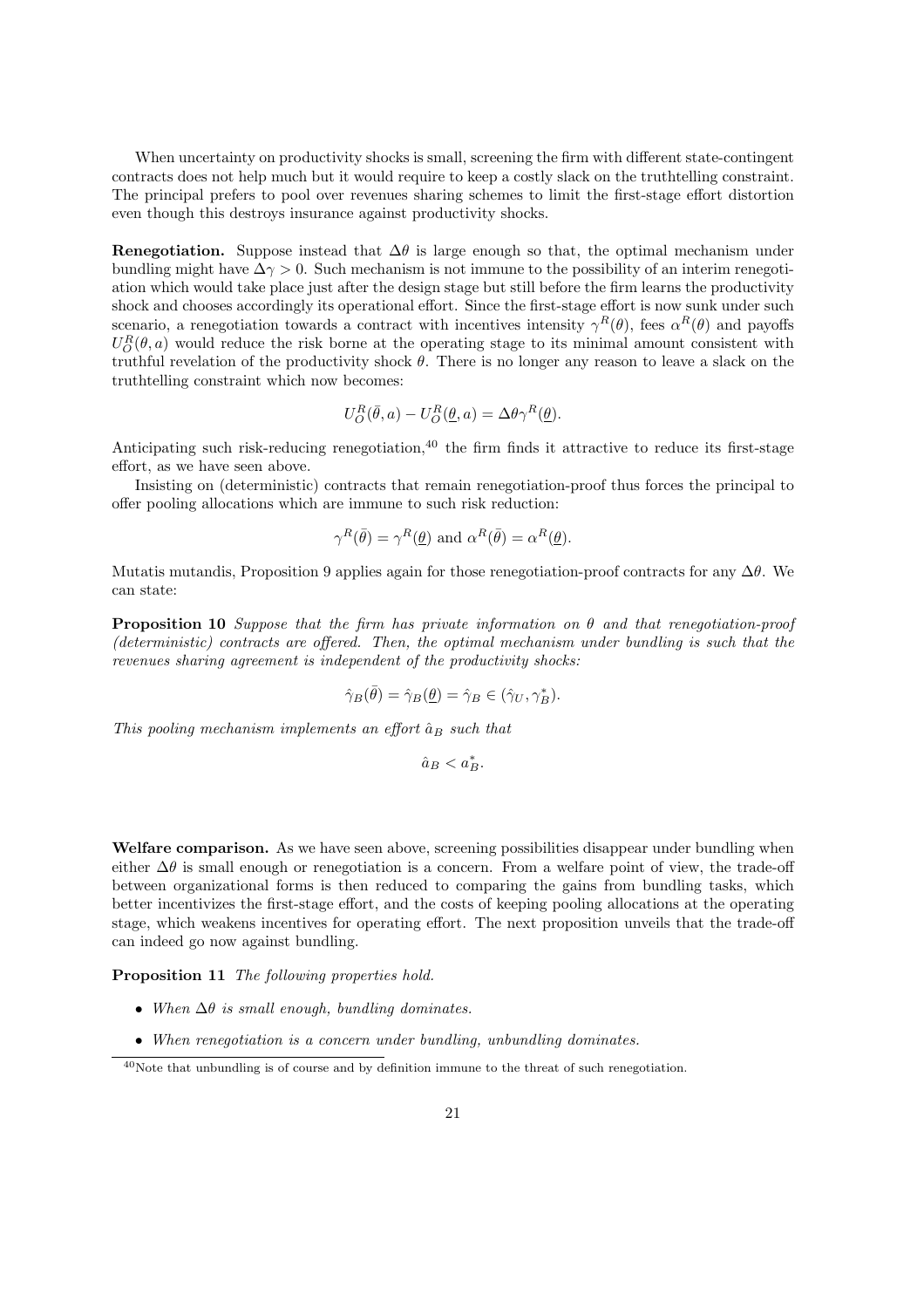Under bundling, the compounding of asymmetric information ex post, moral hazard and renegotiation forces to use pooling contracts that do not screen according to productivity shocks. For large operational risks, such pooling contracts are close to fixed payments which induce no operational effort. Under unbundling, where it is easier to extract the information necessary to provide insurance, the revenues sharing scheme is higher powered following a good shock. Unbundling thus still allows screening along productivity shocks and preserves some incentives at the operational stage when a high productivity shock hits. Bundling is then suboptimal.

Instead, for small operational risks, asymmetric information is not a big deal. The possibility of screening the operator according to productivity shocks under unbundling does not yield much gains compared to the internalization of externalities that is possible under bundling, even though a pooling contract is offered in that case.

Our results suggest that bundling of project phases into a single contract is not always positive, despite the presence of a positive externality across stages. For complex projects where risk is high, PPPs may refrain innovation and result in higher operational costs compared to unbundling. Innovation in complex projects brings about a level of risk at operational stage that neither the authority nor the contractor wishes to bear. Asymmetric information on the events that unfold at operational stage makes it difficult to compensate the firms for events beyond its control. Risk is then shared inefficiently and incentives at operating stage are weakened. The fear that innovative approaches at design stages create excessive risk bearing at operating stage will also refrain the firm from innovating.

## 6 The Value and Cost of Private Finance

In DBFO models, the bundling of design and implementation is accompanied by the use of private finance, whilst in BOT model it is not: the facility is financed by the public sector and remains in public ownership throughout the contract. In practice, the interest of lenders in financing infrastructure projects for the provision of public services is explained by the stable returns, to a large extent uncorrelated with the market, that these investments are known to generate. But the interest of governments in private finance is less clear-cut. Existing evidence suggests that private finance has been sometimes employed more because of the urge to overcome budget and Maastricht Treaty constraints, or to gain political consent through strategic infrastructure programs, than because of efficiency considerations  $(IPPR, 2001).<sup>41</sup>$  And since private finance is typically more costly than public finance, the cost of this distortion has often been high. However, an argument also often heard is that, with significant funds at risk, lenders and equity investors provide a level of rigor and due diligence to assessing project risks that may turn beneficial also to the public sector, especially when the government lacks the knowledge and expertise to evaluate project risks rigorously (Leahy 2005).

In this section, we analyze the potential benefits and costs of private finance when there is bundling of design and implementation, considering the case where the financier observes the ex post realization of the productivity shock whilst the government does not.<sup>42</sup> This assumption implies that the government's contract cannot be made contingent on the shock, whilst the financier can ask for reimbursements that explicitly depend on realized profits and thus on productivity shocks.

Suppose that the government and the financier are two different entities taking moves sequentially. The firm must respond to the contracts offered by those two principals. The government offers first a contract to the firm, which stipulates how much the firm should be paid for providing the services. Then, the firm turns to its financier to cover the initial investment  $I$  that is needed to build the

<sup>41</sup>The Eurostat made a decision (news release 18/2004) on the accounting of PPPs to ensure homogeneity across member states and limit accounting tricks made to comply with the rules of the Stability and Growth Pact.

 $^{42}$ De Bettignies and Ross (2009) also discuss the benefit of private finance in PPPs. In their model, information is symmetric but private finance may lead to the efficient termination of bad projects, while public developers may sustain such projects for political reasons.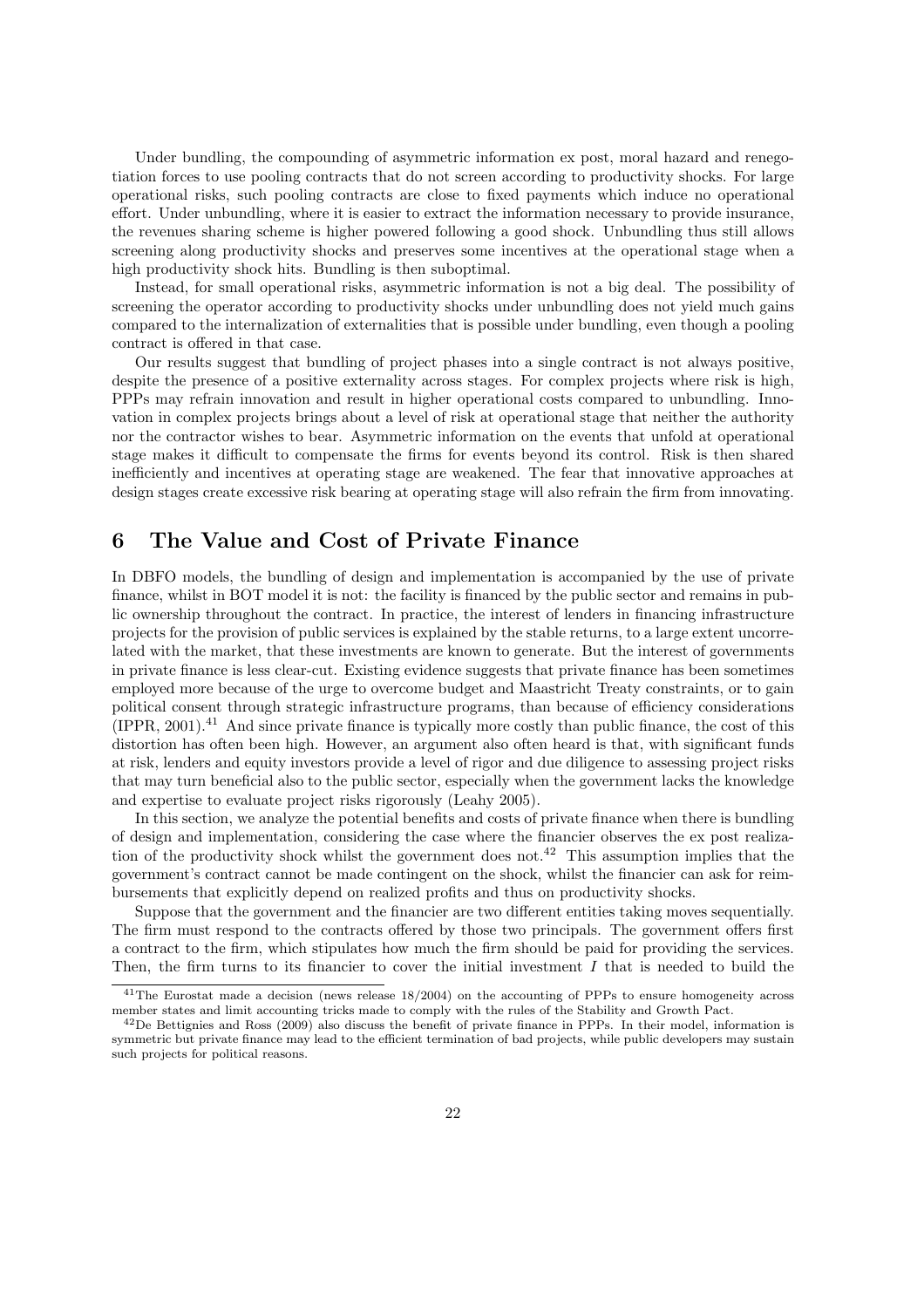infrastructure.

For simplicity, we shall also assume that  $\sigma^2 = +\infty$ , so that no quality index is available (equivalently,  $\beta \equiv 0$ ). Note that in this case, we have  $\gamma_B^* = \frac{1 + \frac{1}{\mu}}{1 + \frac{1}{\mu} + r\eta^2}$ . Bundling has then its greatest benefits. In such context, the government can still use a profit sharing scheme of the form  $t^*(R) = \alpha_B + \gamma_B^* R$ and keep the residual  $R - t^*(R)$ . The fee  $\alpha_B$  will be soon described but we should already notice that this contract is seemingly incomplete because it does not provide any insurance to the firm against productivity shocks. Note also that such scheme preserves the choice of operational efforts that remain equal to their optimal values under all circumstances below.

Given such a scheme, the financier asks for state-dependent loan reimbursements of the form

$$
z(\theta) = \delta_B + \gamma_B^* \theta
$$

so that the firm's net return in state  $\theta$ , when it exerts effort a, writes now as

$$
\alpha_B - \delta_B + \gamma_B^* a - \frac{a^2}{2} + \left(\frac{1}{\mu} - r\eta^2\right) \frac{\gamma_B^{*2}}{2}.
$$

This quantity is independent of  $\theta$  so that the firm is thus insured against productivity shocks. Clearly such reimbursement rule is optimal from the financier's viewpoint. Notice also that, given such payoff, the firm also chooses the second-best first-stage effort  $a_B^* = \gamma_B^*$ .

Given that the financier has all bargaining power in setting up reimbursement rules, he extracts as much as possible from the firm and gets an expected payoff worth

$$
\delta_B - I = \alpha_B + \gamma_B^* a_B^* - \frac{a_B^{*2}}{2} + \left(\frac{1}{\mu} - r\eta^2\right) \frac{\gamma_B^{*2}}{2} - I.
$$

Moving backwards, the government initially chooses  $\alpha_B$  so that, in expectations, the financier breaks even and, finally,  $\overline{a}$  $\mathbf{r}$ 

$$
\alpha_B = I - \left(1 + \frac{1}{\mu} - r\eta^2\right)\frac{\gamma_B^{*2}}{2}.
$$

This implementation is not unique. The government could as well ask the firm for an entry fee  $\alpha'_B$ and let the financier not only provide insurance but also solve the moral hazard problem by himself. Given that this entry fee only shifts the firm's payoff by a constant, it has no incentive effect. The financier's problem is thus formally identical to that of the government in our main scenario were both the responsibilities for incentivizing the firm and proving insurance were in its own hands. Therefore, the financier chooses the same incentives intensity  $\gamma_B^*$  and his overall payoff ends up being:

$$
a_B^* - \frac{a_B^{*2}}{2} + \frac{1}{\mu} \left( \gamma_B^* - \frac{\gamma_B^{*2}}{2} \right) - \frac{r \eta^2 \gamma_B^{*2}}{2} - I - \alpha_B'
$$

where again  $a_B^* = \gamma_B^*$ . Again, the government can take advantage of his first-mover advantage in setting up the fee  $\alpha'_B$  to just let the financier break-even. This yields:

$$
\alpha'_B = a_B^* - \frac{a_B^{*2}}{2} + \frac{1}{\mu} \left( \gamma_B^* - \frac{\gamma_B^{*2}}{2} \right) - \frac{r \eta^2 \gamma_B^{*2}}{2} - I \equiv \frac{\left( 1 + \frac{1}{\mu} \right)^2}{2 \left( 1 + \frac{1}{\mu} + r \eta^2 \right)} - I.
$$

This entry fee is of course just equal to the social value of the project that could have been achieved with the government directly providing insurance on top of inducing efforts. In other words, the financier is made indirectly residual claimant for the implementation of the optimal incentive package.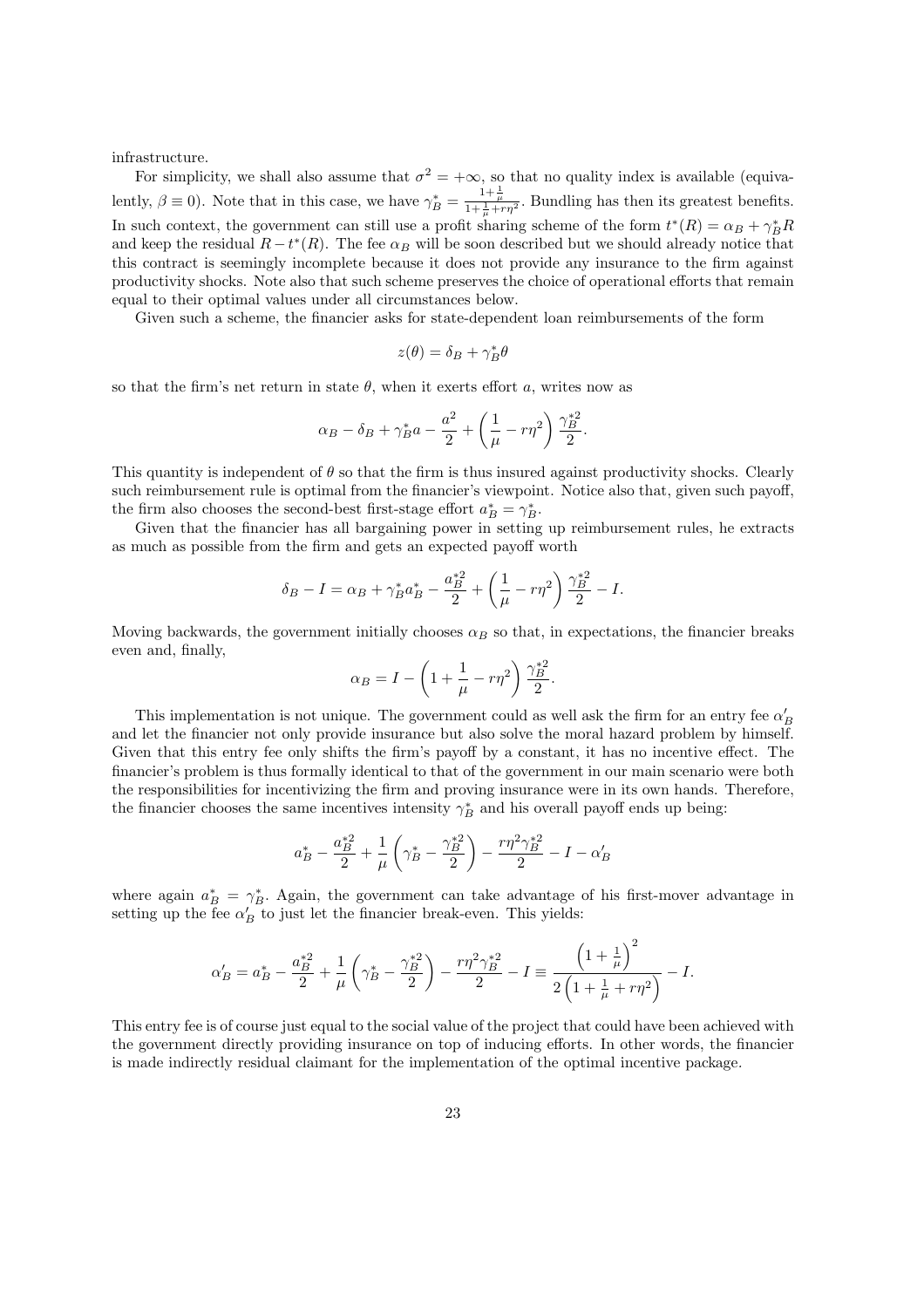**Proposition 12** Suppose that the financier has the expertise to observe  $\theta$  whilst the government does not. Then, bundling dominates unbundling.

Using private finance brings additional costs over and above conventional funding. The cost of the debt, which in the UK before the current credit crisis was about 1 percentage point (60-150 basis points) above the nominal cost of Government borrowing, by 2009 was estimated to have risen to around 140 to 250 basis points (House of Lords, 2009) because of the credit crunch. The current cost of private finance raises issues about the benefit of PPP. If the private sector borrows capital at a higher interest rate than public authorities, the real cost of an investment I becomes  $(1 + \rho)I$  for some  $\rho > 0$ . Notwithstanding, Proposition 12 suggests that the benefits may still outweigh this cost if project risk is high  $(\Delta \theta)$  and the financier has the expertise to evaluate project risks to an extent that public authorities cannot do. With its expertise, the financier can help to improve upon risk allocation and re-establish the benefit of bundling.

## 7 Conclusion

We have studied the agency costs of delegated project management, focusing on the link between the organizational form and the uncertainty that characterizes the project implementation. Our analysis has pointed at the efficiency gains that bundling of project planning and implementation can bring to a public sector seeking to delegate the provision of public services, but it has also emphasized how unbundling may be preferred when operational risks are high and informational asymmetries can create an undue advantage to the firm. In public procurement, our results suggests that contracting out through PPPs can yield potentially the highest benefit for services where uncertainty is limited or where sufficient past experience exists to inform the parties as to what may happen during operations so that an efficient risk allocation can be achieved. This also points out to the suitability of PPPs for services that have been traditionally provided in house under low-powered incentives but where the institutional context has changed creating scope for modernizing approaches, risks however remaining low. Examples include prison services and educational services.

Caution should instead be exerted when the public sector seeks to radically innovate on public service provision or to introduce new services but it lacks the knowledge or expertise to anticipate the impact of the innovative design/procedure/technology on the cost of operations. PPPs are less likely to deliver efficiency gains for highly innovative and complex services where risks are high and it is difficult for the government to commit to transfer such high risks to the private sector. However, to the extent that it is easier to predict contingencies that may arise during operations once the service has been already contracted out to the private sector, and thus that asymmetric information reduces over time, our analysis suggests that improvements in PPP contracting and performance should be observed over time.

An important issue that has been left out of the analysis is related to the procurement process for PPPs and how the uncertainty that characterizes service provision affects the costs of participating to the tender and thus the level of competitiveness in the contract award. Most PPP or PFI contracts are too complex to use the open or restricted procedure. In most PPPs, the contracting authority is unable to determine the technical specifications and the appropriate price level in advance. Therefore, until now the negotiated procedure has been the preferred solution for procuring PPP or PFI contracts. Current experience shows however that the procurement process for PPPs has been costly and time consuming. Albeit with differences between sectors, it has been estimated that PPP tendering periods last an average of 34 months (NAO, 2007) and that procurement costs can reach 5-10% of the capital cost of a project (Yescombe, 2007).<sup>43</sup> Recently the European Commission introduced

<sup>43</sup>These transaction costs are also to a large extent independent of the size of a project, which suffices to make PPP unsuitable for low capital value projects. The HM Treasury (2006) in the UK currently considers PFI projects for less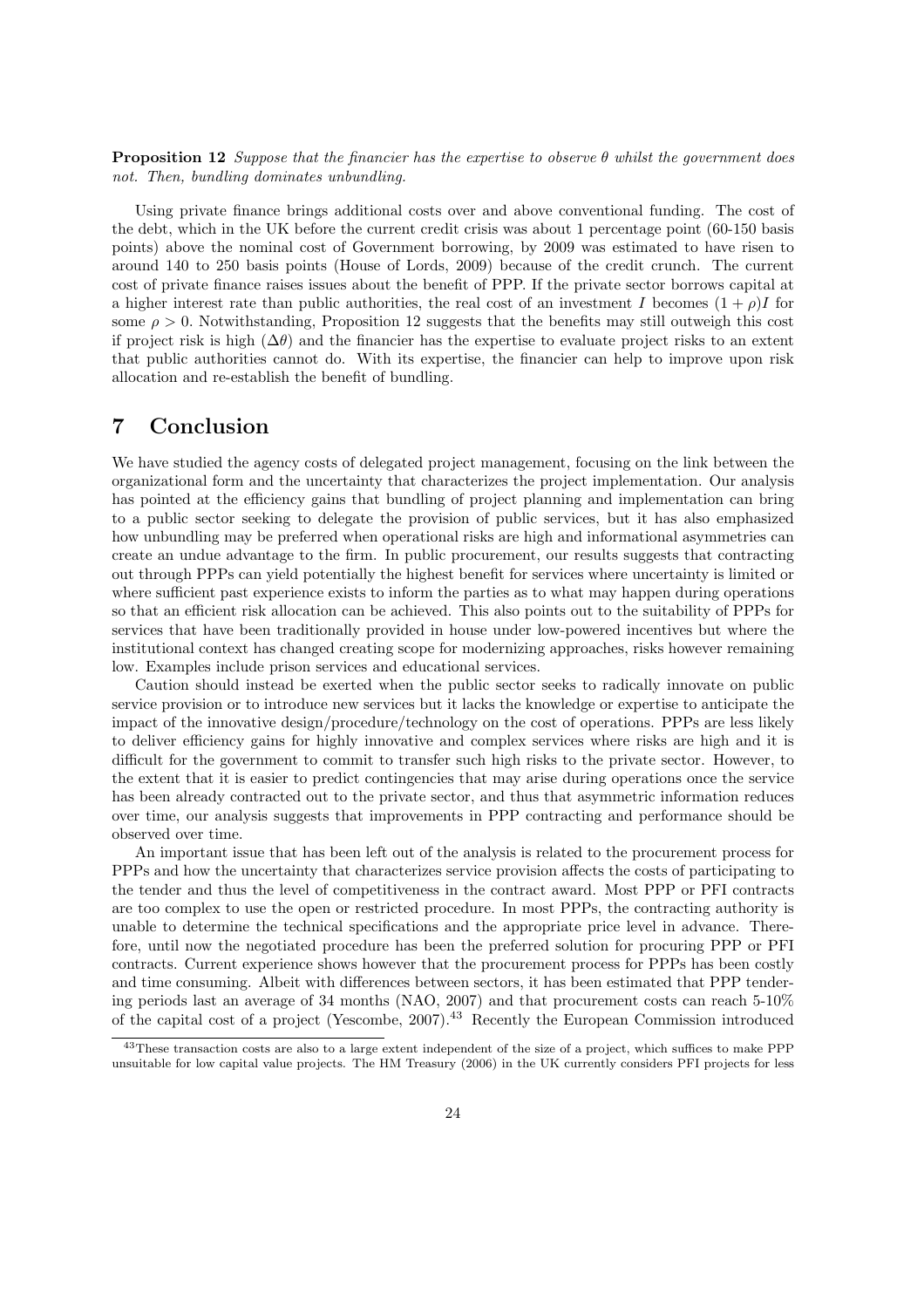the Competitive Dialogues, a new procedure for PPPs contracts (EU Directive 2004/18/EC ) but doubts have emerged as to its suitability because of it being a complex and time consuming procedure.

## References

- Aghion, P. and J. Tirole (1994), "The Management of Innovation," Quarterly Journal of Economics, 109: 1185-1209.
- Auriol, E. and P.M. Picard (2011), "A Theory of BOT Concession Contracts," , IDEI Working Paper, n. 667.
- Baker, G. and B. Jorgensen (2003), "Volatility, Noise and Incentives," Mimeo Harvard University.
- Bajari, P. and S. Tadelis (2001), "Incentives versus Transaction Costs: A Theory of Procurement Contracts," The RAND Journal of Economics, 32: 387-407.
- Baliga, S. and T. Sjöström (1998), "Decentralization and Collusion," Journal of Economic Theory, 104: 525-536.
- Baron, D. and D. Besanko (1992), "Information, Control and Organizational Structure,"Journal of Economics and Management Strategy, 1: 237-275.
- Baron, D. and D. Besanko (1999), "Informational Alliance,"Review of Economic Studies, 66: 743-768.
- Bennett, J. and E. Iossa (2006), "Building and Managing Facilities for Public Services," Journal of Public Economics, 90: 2143-2160.
- Bennett, J. and E. Iossa (2010), "Contracting Out Public Service Provision to Not-forprofit Firms,"Oxford Economic Papers, 62: 784-802.
- Benz, A., P. Grout, and M. Halonen (2001), "What Should the State Buy?" CMPO Working Paper No. 01/40, University of Bristol.
- Besley, T. and M. Ghatak (2001), "Government versus Private Oownership of Public Goods," Quarterly Journal of Economics, 116: 1343-1372.
- Che, Y. K. and S. Yoo (2001), "Optimal Incentives for Teams," American Economic Review, 91: 525-541.
- Choi, Y. (1993), "Managerial Incentive Contracts with a Production Externality," Economics Letters, 42: 37-42.
- De Bettignies, J.E.and T.W. Ross (2009), "Public–Private Partnerships and the Privatization of Financing: An Incomplete Contracts Approach,"International Journal of Industrial Organization, 27: 358-368.
- Dequiedt, V. and D. Martimort (2004), "Delegated Monitoring versus Arm's-Length Contracting,"International Journal of Industrial Organization, 22: 951-981.
- Engel, E., R. Fisher and A. Galetovic (2007), "The Basic Public Finance of Public-Private-Partnerships," forthcoming in The Journal of the European Economic Association.
- Estache, A. and B. Wren-Lewis (2009), "Towards a Theory of Regulation for Developing Countries: Following Jean-Jacques Laffont's Lead," Journal of Economic Literature, 47: 730-771.

than £20m as poor value for money.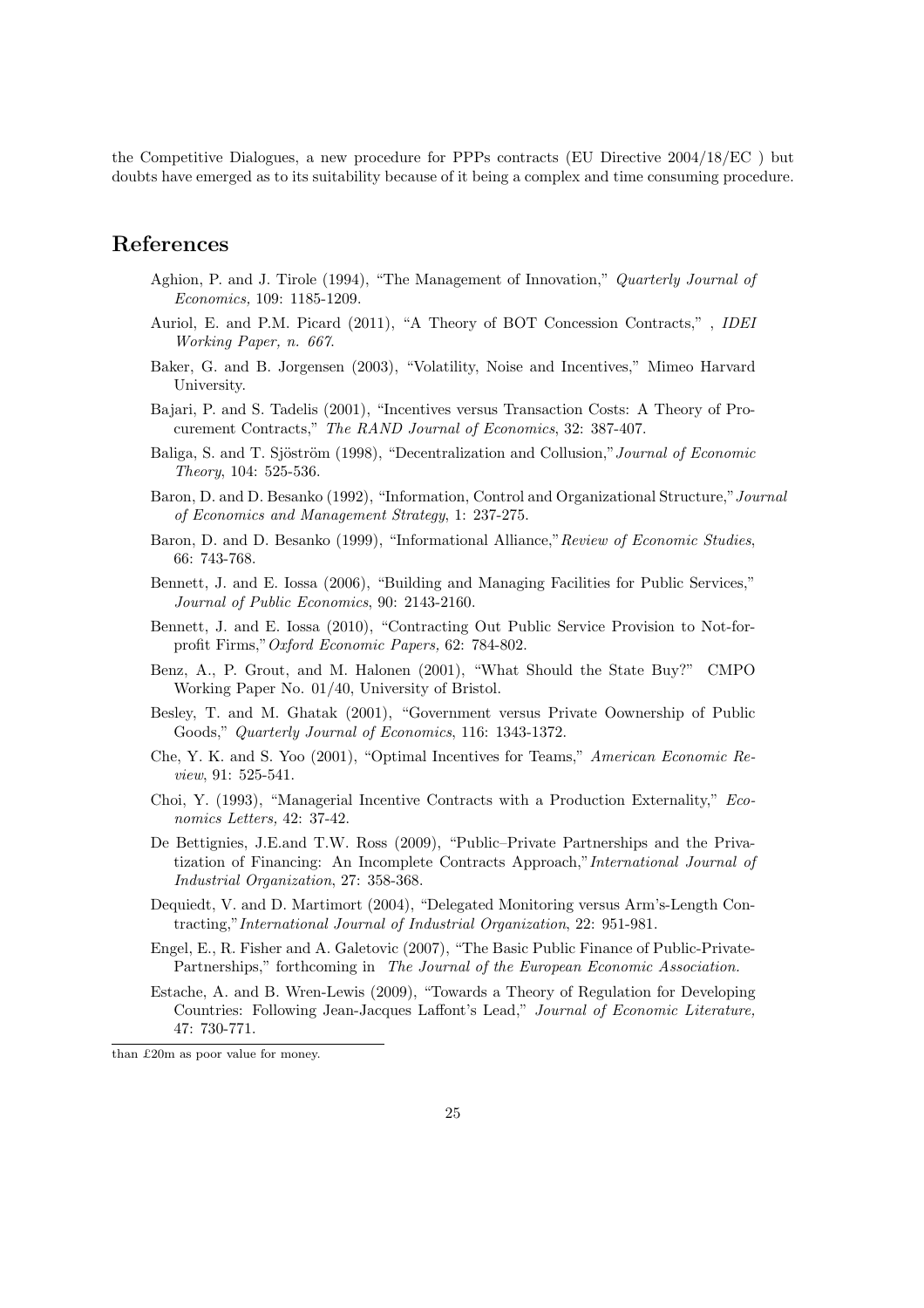- Francesconi, M. and A. Muthoo (2006), "Control Rights in Complex Partnerships," IZA Discussion Paper.
- Gilbert, R. and M. Riordan (1995), "Regulating Complementary Products: A Comparative Institutional Analysis,"The RAND Journal of Economics, 26: 243-256.
- Gromb, D. and D. Martimort (2007), "Collusion and the Organization of Delegated Expertise," Journal of Economic Theory, 137: 271-299.
- Guash, J.L. (2004), "Granting and Renegotiating Infrastructure Concessions: Doing it Right,"WBI Development studies, the World Bank.
- Guasch, J.L., J.J. Laffont and S. Straub (2008), "Renegotiation of Concession Contracts in Latin America: Evidence from the Water and Transport Sectors,"International Journal of Industrial Organization, Special Issue on PPPs , 26: 421-442.
- Hart, O. (2003), "Incomplete Contracts and Public Ownership: Remarks and an Application to Public-Private Partnerships," Economic Journal, 119: 69-76.
- HM Treasury (2006), Strengthening Long-Term Partnerships. London: HM Treasury.
- HM Treasury (2007), Standardisation of PFI Contracts, Version 4. London: HM Treasury.
- Holmström, B. (1979), "Moral Hazard and Observability," Bell Journal of Economics, 10: 74-91.
- Holmström, B. and P. Milgrom (1987), "Aggregation and Linearity in the Provision of Intertemporal Incentives," Econometrica 55: 303-328.
- Holmström, B. and P. Milgrom (1991), "Multi-Task Principal-Agent Analyses: Incentive Contracts, Asset Ownership, and Job Design," Journal of Law, Economics and Organization, Special Issue, 24-52.
- IPPR, Institute of Public Policy Research (2001), Building Better Partnerships. London: Institute for Public Policy Research.
- Khalil, F., D. Kim and D. Shin (2006), "Optimal Task Design: To Integrate or Separate Planning and Implementation?"Journal of Economics and Management Strategy, 15: 457-47.
- King, S. and R. Pitchford (2001), "Private or Public? A Taxonomy of Optimal Ownership and Management Regimes," Mimeo University of Melbourne.
- Krähmer, D. and R. Strausz (2009), "Optimal Procurement Contracts with Pre-Project Planning,"Mimeo University of Berlin.
- Laffont, J.J. (2005), Regulation and Development, Cambridge University Press.
- Laffont, J.J. and D. Martimort (1998), "Collusion and Delegation,"The RAND Journal of Economics, 29: 280-305.
- Laffont, J.J. and D. Martimort (2002), The Theory of Incentives: The Principal-Agent Model, Princeton University Press.
- Laux, C. (2001), "Limited Liability and Incentive Contracting with Multiple Projects,"The RAND Journal of Economics, 32: 514-526.
- Leahy, P. (2005), "Lessons from the Private Finance Initiative in the United Kingdom," European Investment Bank Papers.
- Lewis, T. and D. Sappington (1995), "Optimal Capital Structure in Agency Relationships,"The RAND Journal of Economics, 26: 343-361.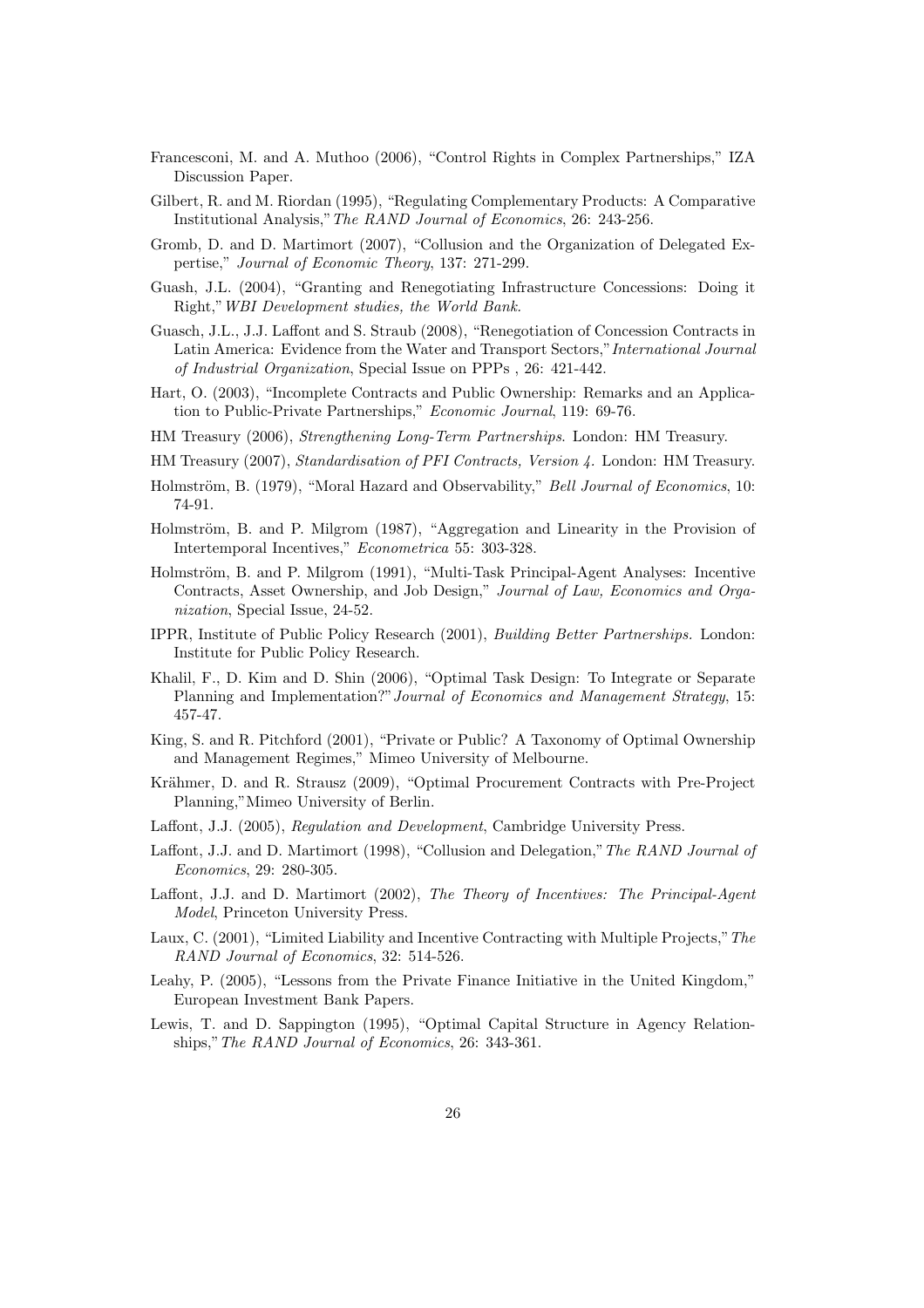- Lewis, T. and D. Sappington (1997), "Information Management in Incentive Problems,"Journal of Political Economy, 105: 786-819.
- Macho-Stadler, I. and D. Perez-Castrillo (1993), "Moral Hazard with Several Agents: The Gains from Cooperation," International Journal of Industrial Organization, 11: 73-100.
- Martimort, D. (2006), "An Agency Perspective on the Costs and Benefits of Privatization," Journal of Regulatory Economics, 30: 5-44.
- Martimort, D. and J. Pouyet (2008), "Build It Not: Normative and Positive Theories of Public-Private Partnerships," International Journal of Industrial Organization, Special Issue on PPPs , 26: 393-411.
- Martimort, D. and W. Sand-Zantman (2007), "Signalling and the Design of Delegated Management Contracts for Public Utilities," The RAND Journal of Economics, 37: 763-782.
- Myerson, R., (1982), "Optimal Coordination Mechanisms in Generalized Principal-Agent Problems,"Journal of Mathematical Economics, 10: 67-81.
- MOODY'S (2007), "Operating Risk in Privately-Financed Public Infrastructure (PFI/PPP/P3) Projects."
- Mookherjee, D. and M. Tsumagari (2004), "The Organization of Supplier Networks: Effects of Delegation and Intermediation,"Econometrica, 72: 1179-1219.
- NAO, National Audit Office (2003), Operational Performance of Prisons. London: National Audit Office, HC700.
- NAO, National Audit Office (2004), London Underground: Were They Good Deals? London: National Audit Office, HC 645.
- NAO, National Audit Office (2007), Improving the PFI Tendering Process. London: National Audit Office, HC149.
- PUK, Partnership UK (2008), Investigating the Performance of Operational PFI contracts, a report by Ipsos MORI. London.
- Ramakrishnan, R. and A. Thakor (1991), "Cooperation versus Competition in Agency," Journal of Law, Economics and Organization, 7: 248-283.
- Rosenkranz, S. and P. Schmitz (2003), "Optimal Allocation of Ownership Rights in Dynamic RD Alliances,"Games and Economic Behavior, 43: 153-173.
- Sappington, D. and J. Stiglitz (1987), "Privatization, Information and Incentives," Journal of Policy Analysis and Management, 6: 567-582.
- Schmitz, P. (2005), "Allocating Control in Agency Problems with Limited Liability and Sequential Hidden Actions," The RAND Journal of Economics, 36: 318-336.
- SERCO Institute (2007), "What Gets Measured: Contracting for Delivery," The Serco Institute.
- Severinov, S. (2008), "The Value of Information and Optimal Organization,"The RAND Journal of Economics, 39: 238-265.
- Shapiro, C. and R. Willig (1990), "Economic Rationales for the Scope of Privatization," in E. Suleiman and J. Waterbury eds. The Political Economy of Public Sector Reform and Privatization, 55-87.
- Shleifer, A. (1998), "State versus Private Ownership," Journal of Economic Perspectives, 12: 133-150.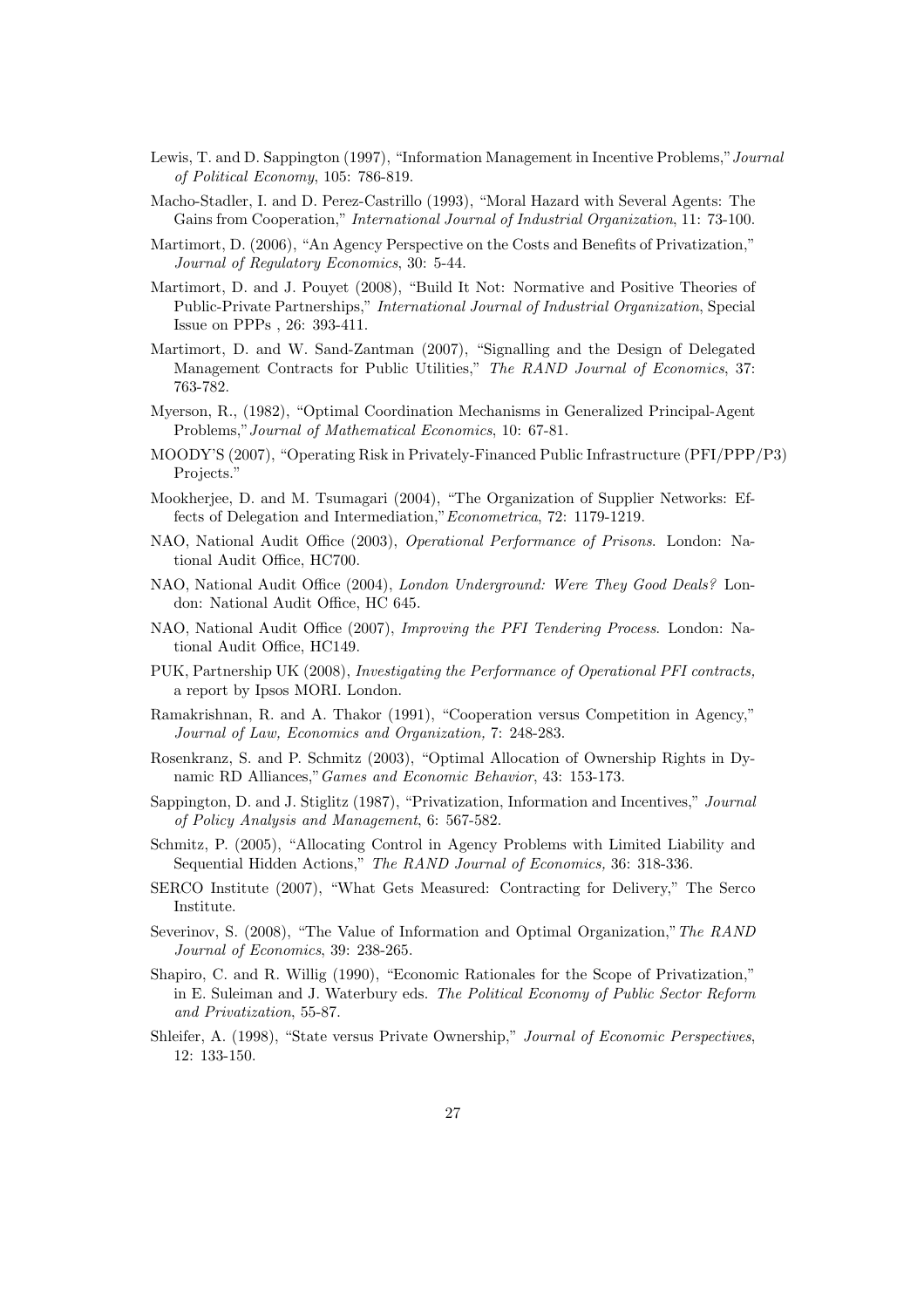Tirole, J. (1999), "Incomplete Contracts: Where Do We Stand," Econometrica, 67: 741- 781.

## Appendix

Proof of Proposition 1. Under unbundling, the principal's expected payoff is

$$
E_{\theta} ((1 - \gamma)e(\theta, \gamma, a)) - \beta a - \alpha B - \alpha_{\mathcal{O}} - I.
$$

Taking into account the expressions of of the operator's and builder's payoffs, the principal's problem consists in maximizing expected net surplus minus risk premiums and any surplus left to the builder and the operator:

$$
\max_{(U_B, U_O(\cdot), \beta, \gamma)} E_{\theta} \left( e(\theta, \gamma, a) - \frac{\mu}{2} (e(\theta, \gamma, a) - a - \theta)^2 \right) - \frac{a^2}{2} - \frac{r(\eta^2 + \vartheta^2)\gamma^2}{2} - \frac{r\sigma^2\beta^2}{2} - U_B - U_O(a) - I
$$

subject to  $(1)$ ,  $(2)$ ,  $(3)$  and  $(4)$ .

The two participation constraints (2) and (4) are of course binding. Inserting  $U_B = U_O(a) = 0$  and the expressions of efforts from (1) and (3) into the maximand, we must solve:

$$
\max_{(\beta,\gamma)} \mathcal{W}_U(\beta,\gamma) \equiv \beta - \frac{\beta^2}{2} + \frac{1}{\mu} \left(\gamma - \frac{\gamma^2}{2}\right) - \frac{r(\eta^2 + \vartheta^2)\gamma^2}{2} - \frac{r\sigma^2\beta^2}{2} - I.
$$

 $\blacksquare$ 

Optimizing immediately yields (5).

Proof of Proposition 2. Under bundling, the principal's expected payoff is

$$
E_{\theta}\left((1-\gamma)e(\theta,\gamma,a)\right)-\beta a-\alpha-I.
$$

Taking into account the expressions of the conglomerate's payoff, we obtain the following expression of the principal's problem:

$$
\max_{(U(a),\beta,\gamma)} E_{\theta}\left(e(\theta,\gamma,a) - \frac{\mu}{2}(e(\theta,\gamma,a) - a - \theta)^2\right) - \frac{a^2}{2} - \frac{r(\eta^2 + \vartheta^2)\gamma^2}{2} - \frac{r\sigma^2\beta^2}{2} - U(a) - I
$$
\n
$$
\text{subject to (3), (6) and (7).}
$$

Inserting the expressions of efforts at both stages given by (3) and (6) into the maximand and taking into account that (7) is binding, this optimization problem boils down to:

$$
\max_{(\beta,\gamma)} \mathcal{W}_B(\beta,\gamma) \equiv \beta + \gamma - \frac{(\beta + \gamma)^2}{2} + \frac{1}{\mu} \left(\gamma - \frac{\gamma^2}{2}\right) - \frac{r(\eta^2 + \vartheta^2)\gamma^2}{2} - \frac{r\sigma^2\beta^2}{2} - I.
$$

First-order conditions for optimality are:

$$
1 - a = 1 - \beta - \gamma = r\sigma^2 \beta,
$$
  

$$
1 - a + \frac{1}{\mu}(1 - \gamma) = r(\eta^2 + \vartheta^2)\gamma.
$$

From this, the optimal incentives intensities and first-stage effort given in (8), (9) and (10) follow.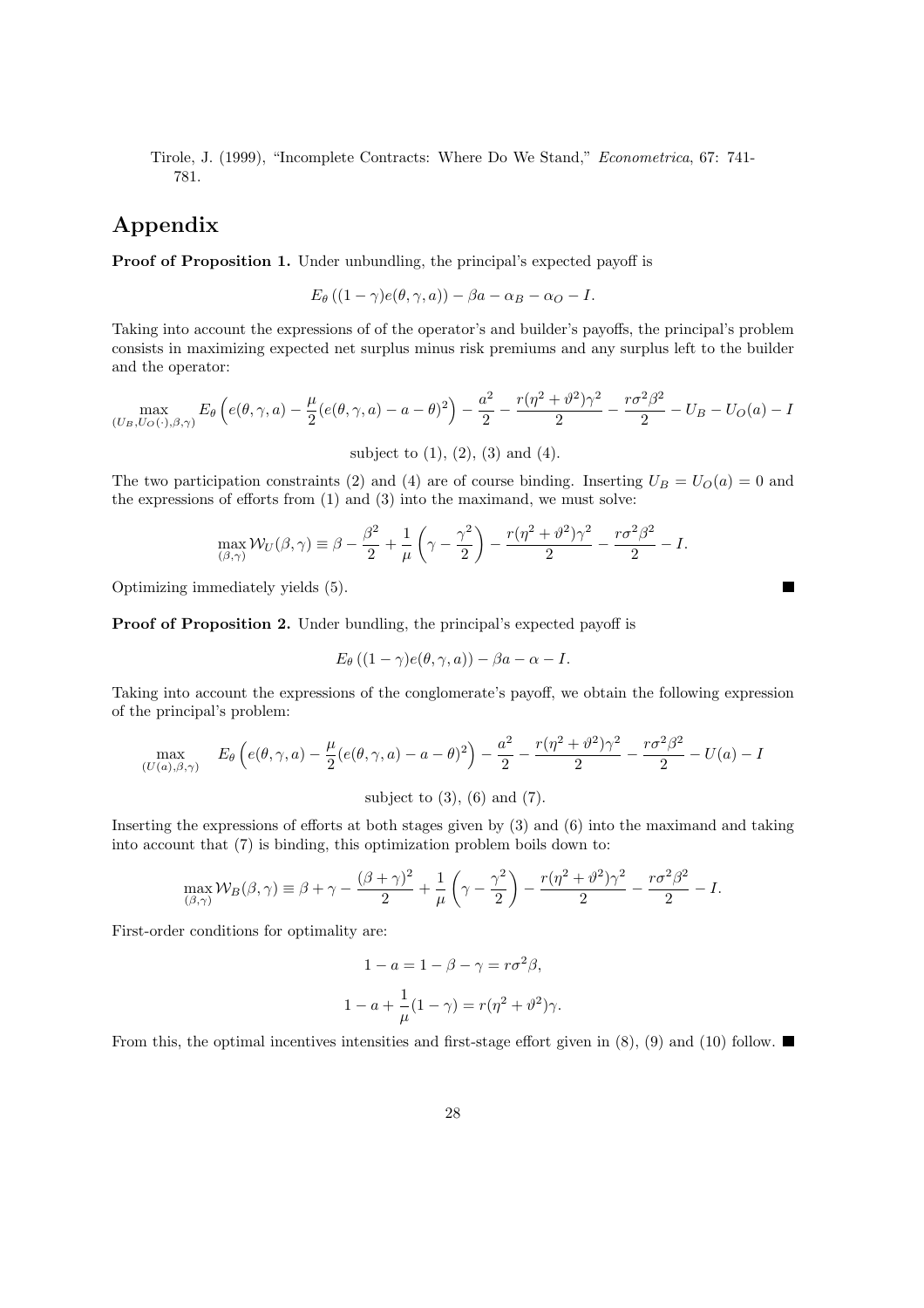Proof of Proposition 3. First, observe that

$$
\max_{\beta} W_U(\beta, \gamma) = \frac{1}{2(1 + r\sigma^2)} + \frac{1}{\mu} \left(\gamma - \frac{\gamma^2}{2}\right) - \frac{r(\eta^2 + \vartheta^2)\gamma^2}{2} - I
$$

whereas

$$
\max_{\beta} \mathcal{W}_{B}(\beta, \gamma) = \gamma - \frac{\gamma^2}{2} + \frac{(1-\gamma)^2}{2(1+r\sigma^2)} + \frac{1}{\mu} \left(\gamma - \frac{\gamma^2}{2}\right) - \frac{r(\eta^2 + \vartheta^2)\gamma^2}{2} - I.
$$

Since  $\gamma \in [0, 1]$ , we thus get:

$$
\Delta W(\gamma) = \max_{\beta} W_B(\beta, \gamma) - \max_{\beta} W_U(\beta, \gamma) = \frac{r\sigma^2}{1 + r\sigma^2} \left(\gamma - \frac{\gamma^2}{2}\right) \ge 0.
$$
 (A1)

From this inequality, we immediately derive

$$
\max_{(\beta,\gamma)} \mathcal{W}_B(\beta,\gamma) \ge \max_{\beta} \mathcal{W}_B(\beta,\gamma_U) > \max_{\beta} \mathcal{W}_U(\beta,\gamma_U) = \max_{(\beta,\gamma)} \mathcal{W}_U(\beta,\gamma)
$$

where the strict inequality follows from the fact that  $\gamma_U \in (0,1)$ .

Proof of Proposition 4. Under unbundling, the principal's expected payoff writes now as:

 $E_{\theta} ((1 - \gamma(\theta))e(\theta, \gamma(\theta), a) - \alpha_O(\theta)) - \beta a - \alpha_B - I.$ 

Using the expressions of  $U_B$  and  $U_O(\theta, a)$  given in the text, the optimal incentive package solves:

$$
\max_{(a,U_B,U_O(\cdot),\beta,\gamma(\cdot))} E_{\theta}\left(e(\theta,\gamma(\theta),a) - \frac{\mu}{2}(e(\theta,\gamma(\theta),a) - a - \theta)^2 - \frac{a^2}{2} - \frac{r\sigma^2\beta^2}{2} - \frac{r\eta^2\gamma^2(\theta)}{2} - U_O(\theta,a)\right) - U_B - I
$$
\nsubject to (1), (2), (3) and (13).

Both participation constraints (2) and (13) are binding at the optimum. (2) binding means  $U_B = 0$ . From (13) binding and the strict concavity of  $v(\cdot)$ , it immediately follows that  $U_O(\bar{\theta}, a) = U_O(\underline{\theta}, a) = 0$ . Inserting those expressions of the operator's and builder's payoffs into the maximand, we obtain:

$$
\max_{(\beta,\gamma(\cdot))} \beta - (1 + r\sigma^2) \frac{\beta^2}{2} + E_{\theta} \left( \frac{1}{\mu} \left( \gamma(\theta) - \frac{\gamma^2(\theta)}{2} \right) - \frac{r\eta^2 \gamma^2(\theta)}{2} \right) - I.
$$

Optimizing with respect to  $\gamma(\theta)$  and  $\beta$  finally yields

$$
\gamma_U^*(\bar{\theta}) = \gamma_U^*(\underline{\theta}) = \gamma_U^* \equiv \frac{\frac{1}{\mu}}{\frac{1}{\mu} + r\eta^2} > \gamma_U,
$$

$$
\beta_B^*=\beta_U \text{ and } a_B^*=a_U.
$$

Because the operator is fully insured against productivity shocks, we immediately obtain

$$
\alpha_O^*(\underline{\theta}) - \alpha_O^*(\bar{\theta}) = \gamma_U^* \Delta \theta > 0.
$$

For future reference (see below the proof of Proposition 6), we define also the principal's expected payoff when choosing a mechanism with incentives intensities  $\beta$  and  $\gamma(\underline{\theta}) = \gamma(\overline{\theta}) = \gamma$  as

$$
\mathcal{W}_U^*(\beta, \gamma) = \beta - (1 + r\sigma^2)\frac{\beta^2}{2} + \frac{1}{\mu} \left(\gamma - \frac{\gamma^2}{2}\right) - \frac{r\eta^2\gamma^2}{2} - I.
$$

Proof of Proposition 5. We first prove the following lemma.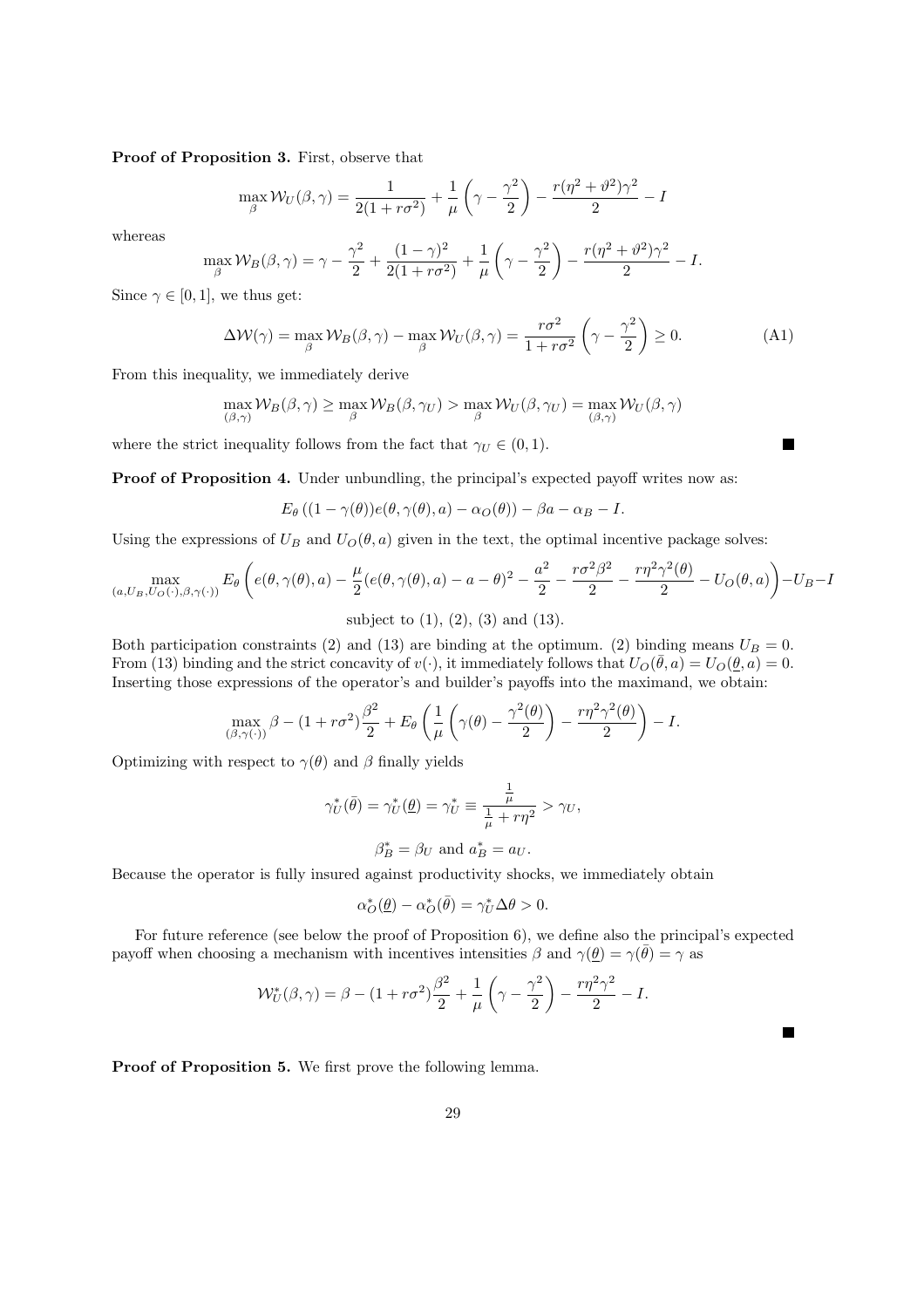**Lemma 1** Under bundling, there is no gain to make  $\gamma$  depend on  $\theta$ :

$$
\gamma(\bar{\theta}) = \gamma(\underline{\theta}) = \gamma. \tag{A2}
$$

Proof. First, observe that the operator's payoff with a state-dependent contract writes a priori as

$$
U_O(\theta, a) = \alpha(\theta) + \gamma(\theta)(a + \theta) + \left(\frac{1}{\mu} - r\eta^2\right)\frac{\gamma^2(\theta)}{2}.
$$
 (A3)

Using the CARA specification, the conglomerate's participation constraint (15) can be rewritten as

$$
U_O(\underline{\theta},a) - \frac{1}{r}ln(1-\nu + \nu exp(-r(U_O(\bar{\theta},a) - U_O(\underline{\theta},a)) )) \geq 0
$$

Denoting  $U_O(\theta, a) = \gamma(\theta)a + \tilde{U}_O(\theta), \ \Delta \gamma = \gamma(\bar{\theta}) - \gamma(\underline{\theta})$  and  $\Delta \tilde{U}_O = \tilde{U}_O(\bar{\theta}) - \tilde{U}_O(\underline{\theta}),$  this condition becomes:

$$
(\beta + \gamma(\underline{\theta}))a - \frac{a^2}{2} - \frac{r\sigma^2\beta^2}{2} + \tilde{U}_O(\underline{\theta}) - \frac{1}{r}ln\left(1 - \nu + \nu exp(-r(a\Delta\gamma + \Delta\tilde{U}_O))\right) \ge 0.
$$
 (A4)

Observe that the right-hand side above is strictly concave in a. The first-order approach leads us thus to the following expression of the conglomerate's incentive constraint in the first stage:

$$
a = \beta + \gamma(\underline{\theta}) + \frac{\nu \Delta \gamma exp(-r(a\Delta \gamma + \Delta \tilde{U}_O))}{1 - \nu + \nu exp(-r(a\Delta \gamma + \Delta \tilde{U}_O))}.
$$
 (A5)

The principal's expected payoff writes now:

$$
E_{\theta} ((1 - \gamma(\theta))e(\theta, \gamma(\theta), a) - \alpha(\theta)) - \beta a - I.
$$

Using (3) and (A3), this expression can be rewritten as:

$$
(1 - \beta)a + E_{\theta} \left( \frac{1}{\mu} \left( \gamma(\theta) - \frac{\gamma^2(\theta)}{2} \right) - \frac{r\eta^2 \gamma^2(\theta)}{2} - U_O(\theta, a) \right) - I
$$
 (A6)

Recalling the definition of  $U_O(\theta, a)$ , we can rewrite the optimization problem as:

$$
\max_{(a,\beta,\gamma(\cdot),\tilde{U}(\cdot))} (1-\beta)a + E_{\theta} \left( \frac{1}{\mu} \left( \gamma(\theta) - \frac{\gamma^2(\theta)}{2} \right) - \frac{r\eta^2 \gamma^2(\theta)}{2} \right) - \nu(a\Delta\gamma + \Delta\tilde{U}_O) - \gamma(\underline{\theta})a - \tilde{U}_O(\underline{\theta}) - I
$$
\nsubject to (A4) and (A5).

Clearly, the participation constraint (A4) is binding. Inserting the expression of  $\tilde{U}_O(\underline{\theta})$  so obtained into the maximand, we can rewrite the optimization problem as

$$
\max_{(y,a,\beta,\gamma(\cdot))} a - \frac{a^2}{2} - \frac{r\sigma^2\beta^2}{2} + E_{\theta}\left(\frac{1}{\mu}\left(\gamma(\theta) - \frac{\gamma^2(\theta)}{2}\right) - \frac{r\eta^2\gamma^2(\theta)}{2}\right) + \varphi(y) - I
$$
\n
$$
\text{subject to } a = \beta + \gamma(\underline{\theta}) + \frac{\nu\Delta\gamma\exp(-ry)}{1 - \nu + \nu\exp(-ry)}\tag{A7}
$$

where we have introduced the new optimization variable

$$
y = a\Delta\gamma + \Delta \tilde{U}_O
$$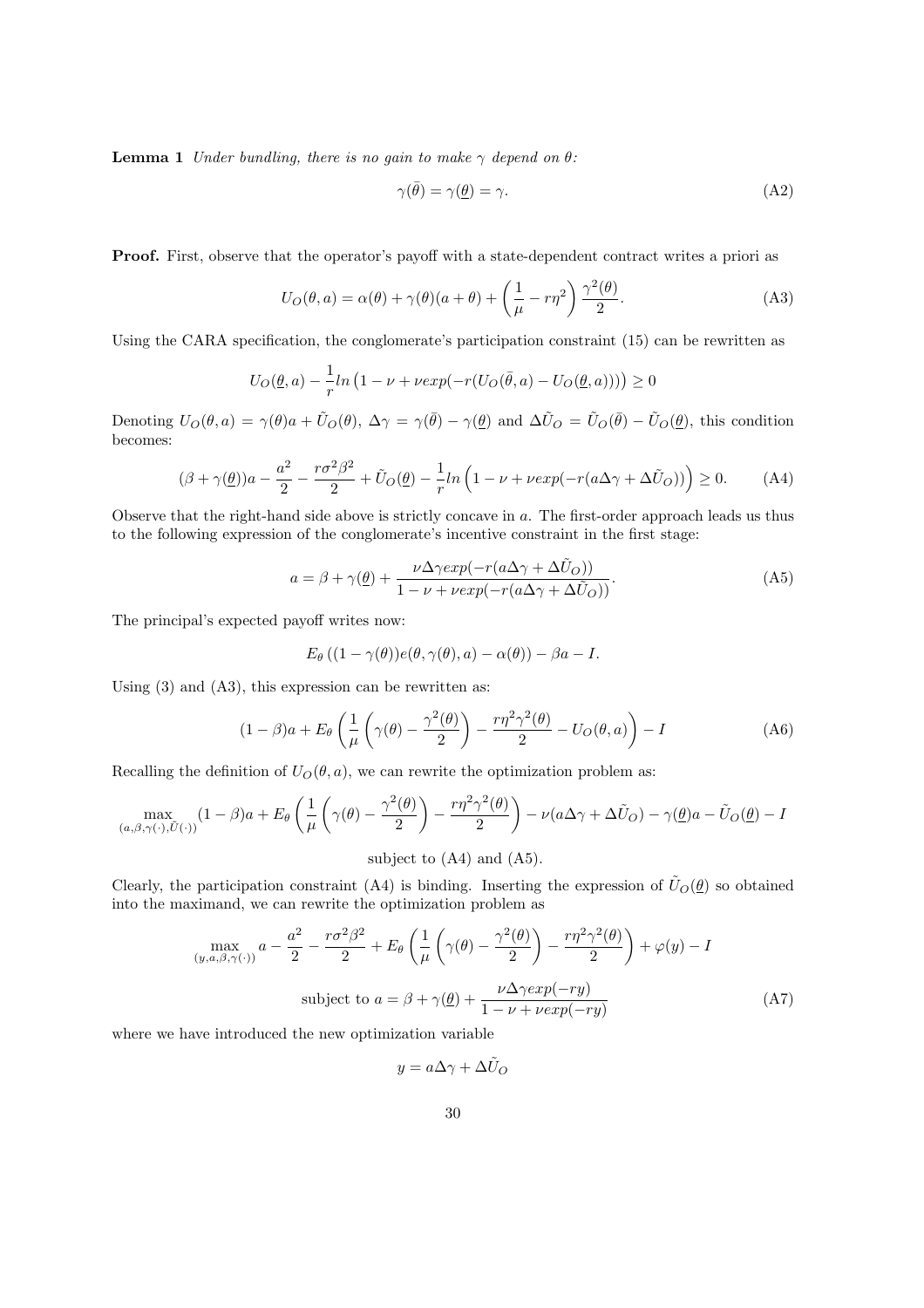and defined the function

$$
\varphi(y) = -\nu y - \frac{1}{r} \ln(1 - \nu + \nu \exp(-ry)).
$$

Note that  $\varphi(0) = 0$ ,  $\varphi'(y) = -\frac{\nu(1-\nu)(1-exp(-ry))}{1-\nu+ \nu exp(-ry)}$  $\frac{1-\nu(1-exp(-ry))}{1-\nu+vexp(-ry)},$  with in particular  $\varphi'(0)=0.$ 

Denoting by  $\lambda$  the multiplier of the incentive constraint  $(A7)$ , the optimality conditions with respect to a,  $\beta$ ,  $\gamma(\bar{\theta})$ ,  $\gamma(\theta)$  and y are respectively given by:

$$
a = 1 - \lambda,\tag{A8}
$$

$$
-r\sigma^2 \beta + \lambda = 0,\tag{A9}
$$

$$
\frac{1}{\mu}(1-\gamma(\bar{\theta})) - r\eta^2\gamma(\bar{\theta}) + \frac{\lambda exp(-ry)}{1-\nu+\nu exp(-ry)} = 0,
$$
\n(A10)

$$
\frac{1}{\mu}(1-\gamma(\underline{\theta})) - r\eta^2\gamma(\underline{\theta}) + \frac{\lambda}{1-\nu+\nu exp(-ry)} = 0,
$$
\n(A11)

$$
\varphi'(y) - \frac{r\nu(1-\nu)\lambda \Delta \gamma exp(ry)}{((1-\nu)exp(ry) + \nu)^2} = 0.
$$
\n(A12)

For  $y = 0$ , (A10) and (A11) imply that  $\gamma(\bar{\theta}) = \gamma(\theta) = \gamma$  and thus  $\Delta \gamma = 0$ . But then (A12) also holds at  $y = 0$  which shows that we have found the optimal allocations for  $y = 0$  and that (A2) holds.

From Lemma 1, we get the simpler expression for  $U_O(\theta, a)$  as

$$
U_O(\theta, a) = \alpha(\theta) + \gamma(a + \theta) + \left(\frac{1}{\mu} - r\eta^2\right)\frac{\gamma^2}{2}.
$$

Again from Lemma 1, and in particular the fact that  $y = 0$  is optimal, the participation constraint (A4) implies that  $\tilde{U}_O(\bar{\theta}) = \tilde{U}_O(\underline{\theta}) = -\gamma a$ . Thus  $U_O(\bar{\theta}, a) = U_O(\underline{\theta}, a)$  which is given by

$$
\beta a - \frac{a^2}{2} - \frac{r\sigma^2 \beta^2}{2} + U_O(\theta, a) = 0 \quad \forall \theta \in \Theta,
$$
\n(A13)

or to put it differently

$$
\alpha(\theta) + \gamma \theta + (\beta + \gamma)a - \frac{a^2}{2} - \frac{r\sigma^2 \beta^2}{2} + \left(\frac{1}{\mu} - r\eta^2\right)\frac{\gamma^2}{2} = 0 \quad \forall \theta \in \Theta.
$$

From which, we immediately deduce that

$$
\alpha(\underline{\theta}) - \alpha(\overline{\theta}) = \gamma \Delta \theta > 0.
$$

The first-order optimality conditions (A8), (A10) and (A11) immediately yield:

$$
1 - a = 1 - \beta - \gamma = r\sigma^2 \beta,
$$
  

$$
1 - a + \frac{1}{\mu}(1 - \gamma) = r\eta^2 \gamma.
$$

From this, we derive the optimal contract parameters:

$$
\beta_B^* = \frac{1}{1 + r\sigma^2} \frac{r\eta^2}{\frac{1}{\mu} + \frac{r\sigma^2}{1 + r\sigma^2} + r\eta^2}, \text{ and } \gamma_B^* = \frac{\frac{1}{\mu} + \frac{r\sigma^2}{1 + r\sigma^2}}{\frac{1}{\mu} + \frac{r\sigma^2}{1 + r\sigma^2} + r\eta^2}.
$$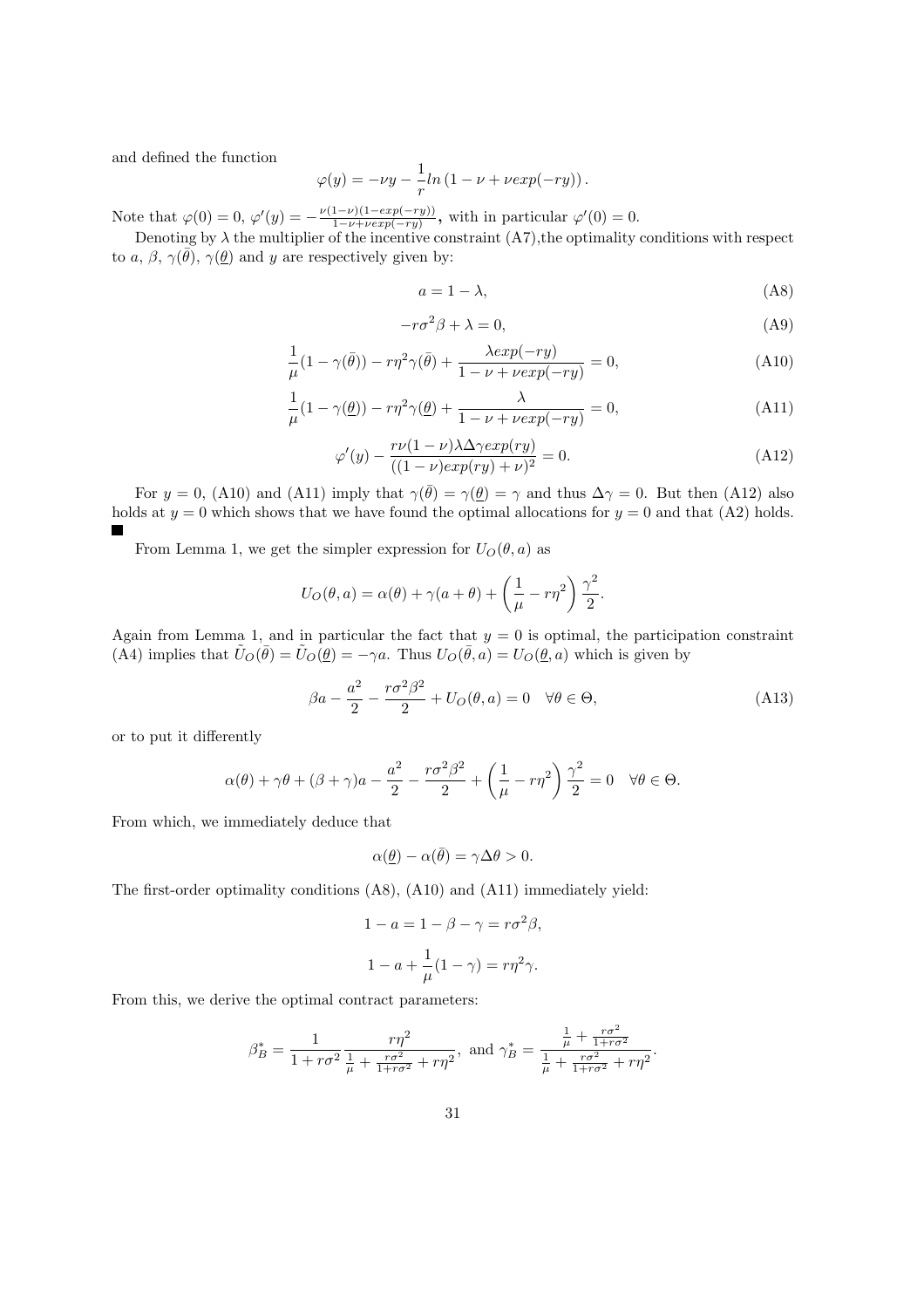The optimal investment level is now given by

$$
a_B^* = \frac{1 + \gamma_B^* r \sigma^2}{1 + r \sigma^2}.
$$

The comparison of those variables with their values when  $\theta$  is non-observable is straightforward.

For further reference (see below the proof of Proposition 6), note that we may also rewrite the principal's optimization problem after having inserted the expression of  $U_O(\theta, a)$  from (A13) as:

$$
\max_{(a,\beta,\gamma)} a - \frac{a^2}{2} - \frac{r\sigma^2\beta^2}{2} + \frac{1}{\mu} \left(\gamma - \frac{\gamma^2}{2}\right) - \frac{r\eta^2\gamma^2}{2} - I
$$
 subject to (6)

which amounts to

$$
\max_{(\beta,\gamma)} \mathcal{W}_B^*(\beta,\gamma) \equiv \beta + \gamma - \frac{(\beta + \gamma)^2}{2} + \frac{1}{\mu} \left(\gamma - \frac{\gamma^2}{2}\right) - \frac{r\eta^2\gamma^2}{2} - \frac{r\sigma^2\beta^2}{2} - I.
$$

**Proof of Proposition 6.** The proof is identical to that of Proposition 3. In particular  $\Delta W^*(\gamma) \equiv$  $\max_{(\beta,\gamma)} \mathcal{W}_{B}^{*}(\beta,\gamma) - \max_{(\beta,\gamma)} \mathcal{W}_{U}^{*}(\beta,\gamma)$  is as in expression (A1).  $\overline{\phantom{a}}$ 

Proof of Proposition 7. To induce participation from the operator before he learns the realization of  $\theta$ , the ex ante participation constraint (13) must again be satisfied. At the same time, it is worth noticing that the first-stage effort still satisfies the incentive constraint (1). Under unbundling and asymmetric information, the optimal contract therefore solves the following maximization problem:

$$
\max_{(a,U_B,U_O(\cdot),\beta,\gamma(\cdot))} E_{\theta}\left(e(\theta,\gamma(\theta),a) - \frac{\mu}{2}(e(\theta,\gamma(\theta),a) - a - \theta)^2 - \frac{a^2}{2} - \frac{r\sigma^2\beta^2}{2} - \frac{r\eta^2\gamma^2(\theta)}{2} - U_O(\theta,a)\right) - U_B - I
$$
\nsubject to (1), (2), (3), (13) and (16).

Both participation constraints (2) and (13) and the truthtelling constraint (16) are binding at the optimum. (2) binding means  $U_B = 0$ . The fact that both (13) and (16) are binding allows us to solve explicitly this system of equations for  $(U_O(\bar{\theta}, a), U_O(\underline{\theta}, a))$  thanks to the CARA specification. We get the following expressions of the operator's payoff in each state of nature:

$$
U_O(\bar{\theta}, a) = \Delta\theta\gamma(\underline{\theta}) + \frac{1}{r}ln(1 - \nu + \nu exp(-r\Delta\theta\gamma(\underline{\theta}))),
$$
  

$$
U_O(\underline{\theta}, a) = \frac{1}{r}ln(1 - \nu + \nu exp(-r\Delta\theta\gamma(\underline{\theta}))).
$$

Inserting those expressions of the builder's and the operator's payoffs into the maximand leads to the more compact expression of expected social welfare:

$$
\max_{(\beta,\gamma(\cdot))} \hat{W}_U(\beta,\gamma) \equiv \beta - (1+r\sigma^2)\frac{\beta^2}{2} + E_\theta \left(\frac{1}{\mu} \left(\gamma(\theta) - \frac{\gamma^2(\theta)}{2}\right) - \frac{r\eta^2\gamma^2(\theta)}{2}\right) + \varphi(\Delta\theta\gamma(\underline{\theta})) - I
$$

Optimizing with respect  $\beta$ , we find  $\hat{\beta}_U = \beta^*_{U}$ . Therefore,

$$
\hat{a}_U = \hat{\beta}_U^* = a_U^* = \frac{1}{1 + r\sigma^2},\tag{A14}
$$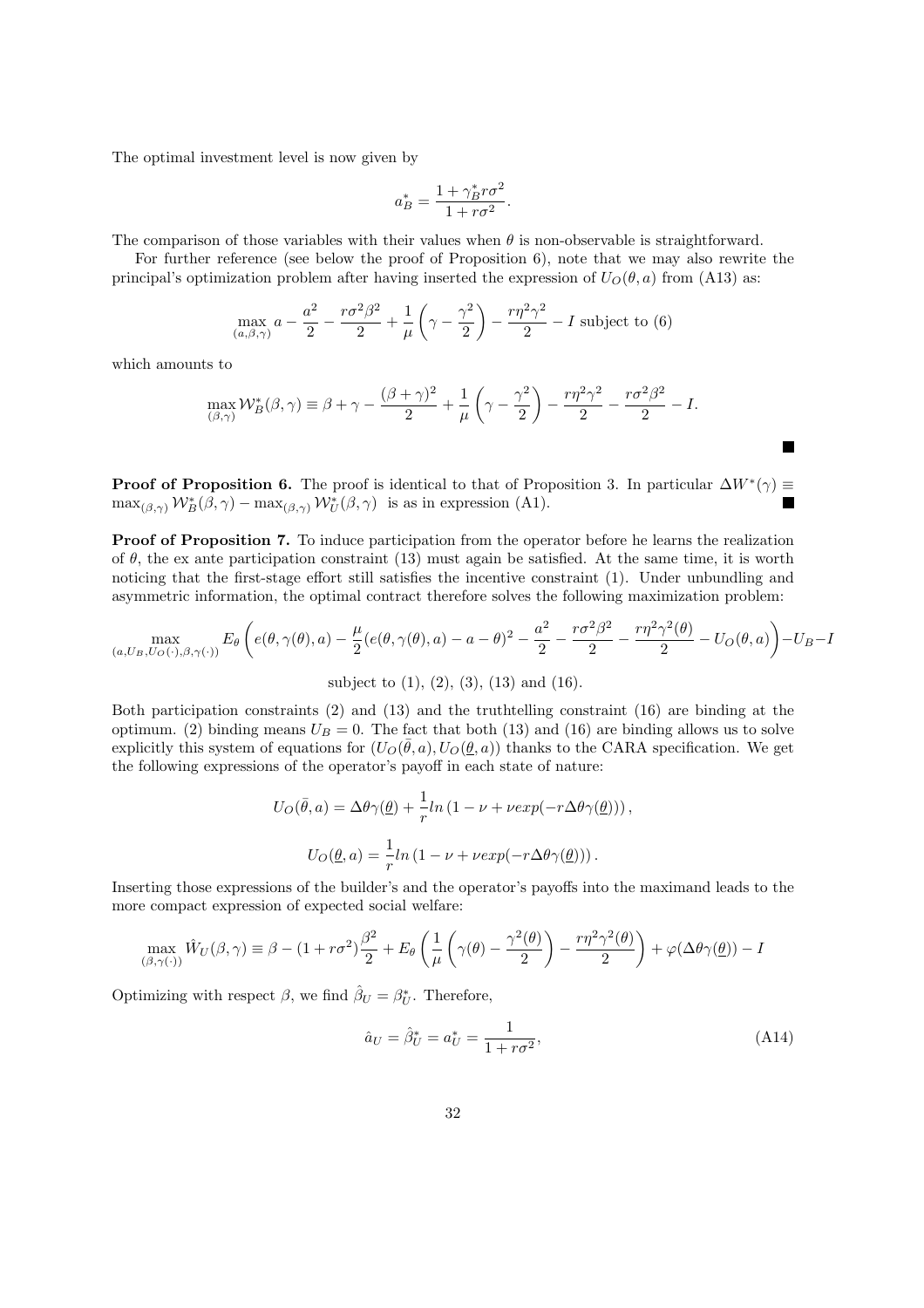Optimizing with respect to  $\gamma(\bar{\theta})$ , we find:

$$
\hat{\gamma}_U(\bar{\theta}) = \gamma_U^* = \frac{\frac{1}{\mu}}{\frac{1}{\mu} + r\eta^2}.
$$
\n(A15)

This finally yields the following expression of the principal's expected payoff under unbundling (where we use the notation  $\gamma = \gamma(\theta)$ ):

$$
\max_{\beta} \hat{W}_U(\beta, \gamma) = \frac{1}{2(1 + r\sigma^2)} + \frac{\nu}{2\mu(1 + \mu r\eta^2)} + (1 - \nu) \left(\frac{1}{\mu} \left(\gamma - \frac{\gamma^2}{2}\right) - \frac{r\eta^2 \gamma^2}{2}\right) + \varphi(\Delta\theta\gamma) - I. \tag{A16}
$$

Optimizing with respect to  $\gamma$ , we finally get:

$$
\hat{\gamma}_U(\underline{\theta}) = \Phi(\Delta\theta, \hat{\gamma}_B(\underline{\theta})) < \gamma_B^* \tag{A17}
$$

where the function  $\Phi(\Delta\theta, \gamma) = \frac{\frac{1}{\mu} - \frac{\nu\Delta\theta(1 - exp(-r\Delta\theta\gamma))}{1 - \nu + verp(-r\Delta\theta\gamma)}}{\frac{1}{\mu} + r\eta^2}$  is strictly decreasing in  $\gamma$ . Since we have  $\Phi(\Delta\theta, 0) >$ 0 and  $\Phi(\Delta\theta, 1) < \frac{1}{\frac{L}{\mu} + r\eta^2} < 1$ , (A17) has a unique solution  $\hat{\gamma}_U(\underline{\theta}) \in (0, 1)$ .

**Proof of Proposition 8.** Take a level of first-stage effort a that the principal wants to implement. Suppose that the principal wants to implement this effort  $a$  with revenues sharing schemes such that  $\Delta\gamma > 0$ . (The case where the principals wants to implement this effort a with a contract such that  $\Delta\gamma=0$  at minimal agency costs is easy and will lead also to conditions (17) and (19) but rewritten under those specific circumstances.) From (17), we know that incentive compatibility implies

$$
U_O(\bar{\theta}, a) - U_O(\underline{\theta}, a) = \Delta\theta\gamma(\underline{\theta}) + \xi
$$
\n(A18)

for some  $\xi > 0$ . Suppose that the agent was to deviate to an alternate effort  $\tilde{a}$ . When knowing ex post  $\bar{\theta}$ , the agent tells the truth whenever

$$
U_O(\bar{\theta}, a) + \gamma(\bar{\theta})(\tilde{a} - a) \ge U_O(\underline{\theta}, a) + \gamma(\underline{\theta})(\tilde{a} - a) + \Delta\theta\gamma(\underline{\theta})
$$

or alternatively when

$$
\tilde{a} \ge a - \frac{\xi}{\Delta \gamma}.
$$

Let us turn to the first-stage moral hazard incentive constraint. We are considering only deviations that do not induce a bad firm to lie, those deviations are thus sufficiently close to a to avoid the countervailing problem mentioned in Footnote 38. We are thus describing a priori a larger set of implementable allocations.

In full generality, the first-stage moral hazard incentive constraint can still be written as in (14). This incentive constraint can be written in two different ways, depending on whether the first-stage effort deviation induces a lie or not in state  $\bar{\theta}$ .

• Consider first deviations such that  $\tilde{a} \ge a - \frac{\xi}{\Delta \gamma}$ . These deviations are dominated when the payoff of choosing a satisfies  $\overline{a}$  $\overline{a}$  $\mathbb{R}$ 

$$
E_{\theta}\left(v\left(\beta a - \frac{a^2}{2} - \frac{r\sigma^2\beta^2}{2} + U_O(\theta, a)\right)\right)
$$
  

$$
\geq \max_{\tilde{a} \geq a - \frac{\xi}{\Delta\gamma}} E_{\theta}\left(v\left(\beta\tilde{a} - \frac{\tilde{a}^2}{2} - \frac{r\sigma^2\beta^2}{2} + U_O(\theta, a) + \gamma(\theta)(\tilde{a} - a)\right)\right).
$$

Taking into account (A18) gives us the following condition written in terms of certainty equivalents

$$
\beta a - \frac{a^2}{2} - \frac{r\sigma^2 \beta^2}{2} + U_O(\underline{\theta}, a) - \frac{1}{r} \ln(1 - \nu + \nu \exp(-r(\Delta \theta \gamma(\underline{\theta}) + \xi))) \ge
$$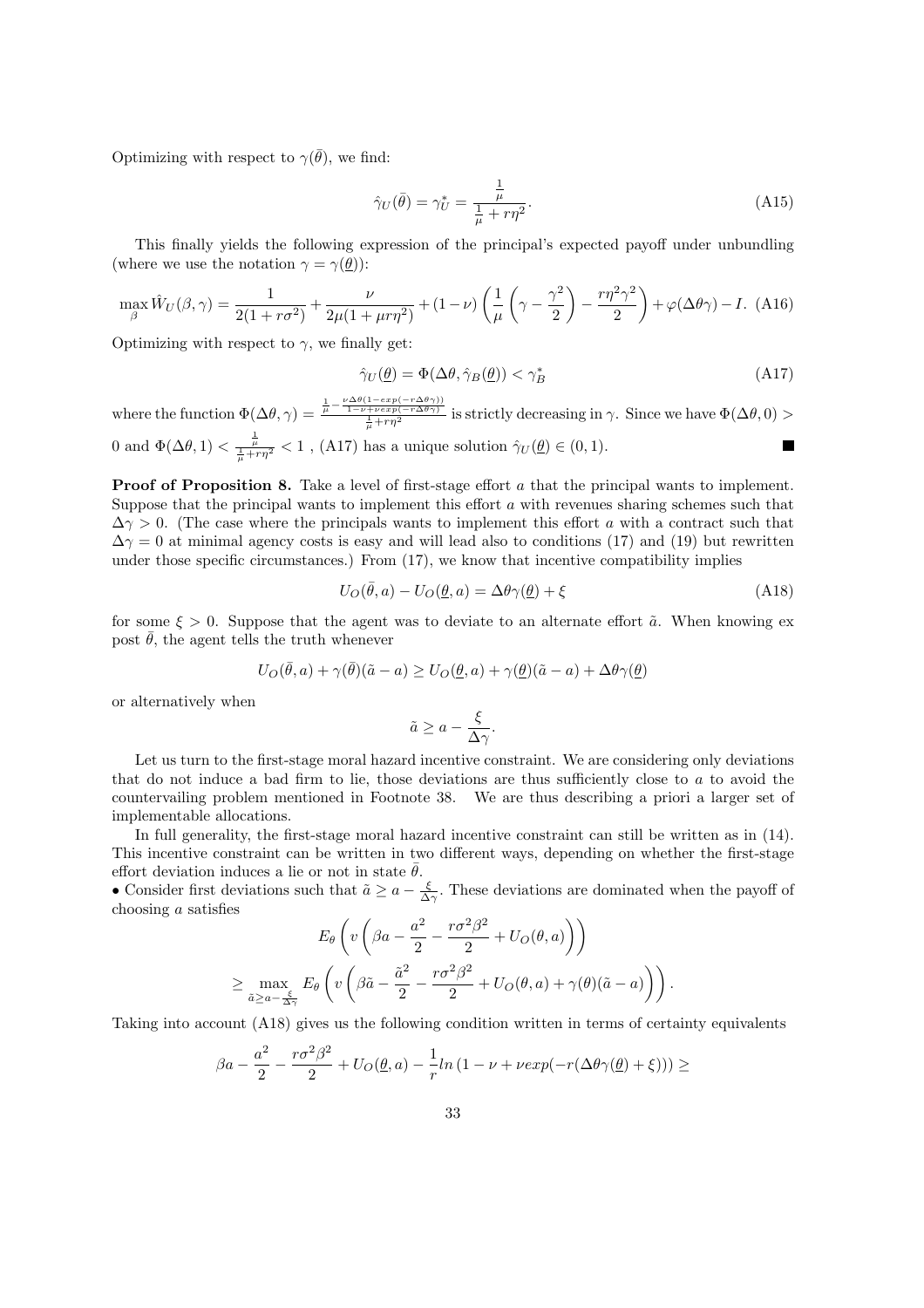$$
\max_{\tilde{a} \geq a-\frac{\xi}{\Delta \gamma}} \beta \tilde{a}-\frac{\tilde{a}^2}{2}-\frac{r \sigma^2 \beta^2}{2}+\gamma(\underline{\theta})(\tilde{a}-a)+U_O(\underline{\theta},a)-\frac{1}{r}ln\left(1-\nu+\nu exp(-r(\Delta \gamma(\tilde{a}-a)+\Delta \theta \gamma(\underline{\theta})+\xi))\right)
$$

or simplifying

$$
\beta a - \frac{a^2}{2} - \frac{1}{r} ln (1 - \nu + \nu exp(-r(\Delta\theta \gamma(\underline{\theta}) + \xi))) \ge
$$
  

$$
\max_{\tilde{a} \ge a - \frac{\tilde{a}^2}{\Delta \gamma}} \beta \tilde{a} - \frac{\tilde{a}^2}{2} + \gamma(\underline{\theta})(\tilde{a} - a) - \frac{1}{r} ln (1 - \nu + \nu exp(-r(\Delta\gamma(\tilde{a} - a) + \Delta\theta \gamma(\underline{\theta}) + \xi))).
$$
 (A19)

The maximand on the right-hand side is concave in  $\tilde{a}$  since  $\Delta\gamma \geq 0$  (a standard monotonicity condition coming from adding up truthtelling constraints in state  $\bar{\theta}$  and  $\theta$ .<sup>44</sup>) The maximum must also be achieved at a by definition. The first-order condition for optimality evaluated at  $\tilde{a} = a$  is

$$
a = \beta + \frac{\nu\gamma(\bar{\theta}) + (1 - \nu)\gamma(\underline{\theta})exp(r(\Delta\theta\gamma(\underline{\theta}) + \xi))}{\nu + (1 - \nu)exp(r(\Delta\theta\gamma(\underline{\theta}) + \xi))}.
$$
 (A20)

• Consider now deviations such that  $\tilde{a} \le a - \frac{\xi}{\Delta \gamma}$ . These deviations are dominated when

$$
E_{\theta}\left(v\left(\beta a - \frac{a^2}{2} - \frac{r\sigma^2\beta^2}{2} + U_O(\theta, a)\right)\right)
$$
  

$$
\geq \max_{\tilde{a} \leq a - \frac{\xi}{\Delta\gamma}} E_{\theta}\left(v\left(\beta\tilde{a} - \frac{\tilde{a}^2}{2} - \frac{r\sigma^2\beta^2}{2} + U_O(\theta, a) + \gamma(\theta)(\tilde{a} - a)\right)\right).
$$

Taking again into account (A18), this gives us the following condition

$$
\beta a - \frac{a^2}{2} \ge \max_{\tilde{a} \le a - \frac{\xi}{\Delta \gamma}} \beta \tilde{a} - \frac{\tilde{a}^2}{2} + \gamma(\underline{\theta})(\tilde{a} - a). \tag{A21}
$$

Suppose first that

$$
\beta + \gamma(\underline{\theta}) < a - \frac{\xi}{\Delta \gamma}.\tag{A22}
$$

Then the maximum on the right-hand side of (A21) is achieved for  $\beta + \gamma(\underline{\theta})$  but the inequality in (A21) then cannot hold.

Suppose a contrario that

$$
\beta + \gamma(\underline{\theta}) \ge a - \frac{\xi}{\Delta \gamma}.\tag{A23}
$$

Then, the maximum on the right-hand side of (A21) is achieved for  $a - \frac{\xi}{\Delta \gamma}$  and (A21) implies that

$$
(\beta + \gamma(\underline{\theta}))a - \frac{a^2}{2} \geq (\beta + \gamma(\underline{\theta}))\left(a - \frac{\xi}{\Delta \gamma}\right) - \frac{1}{2}\left(a - \frac{\xi}{\Delta \gamma}\right)^2.
$$

Hence, preventing downward deviations requires to set

$$
\frac{\xi}{2\Delta\gamma} \ge a - \beta - \gamma(\underline{\theta}).\tag{A24}
$$

which also implies (A23) as posited.

<sup>44</sup>See for instance Laffont and Martimort (2002, Chapter 2).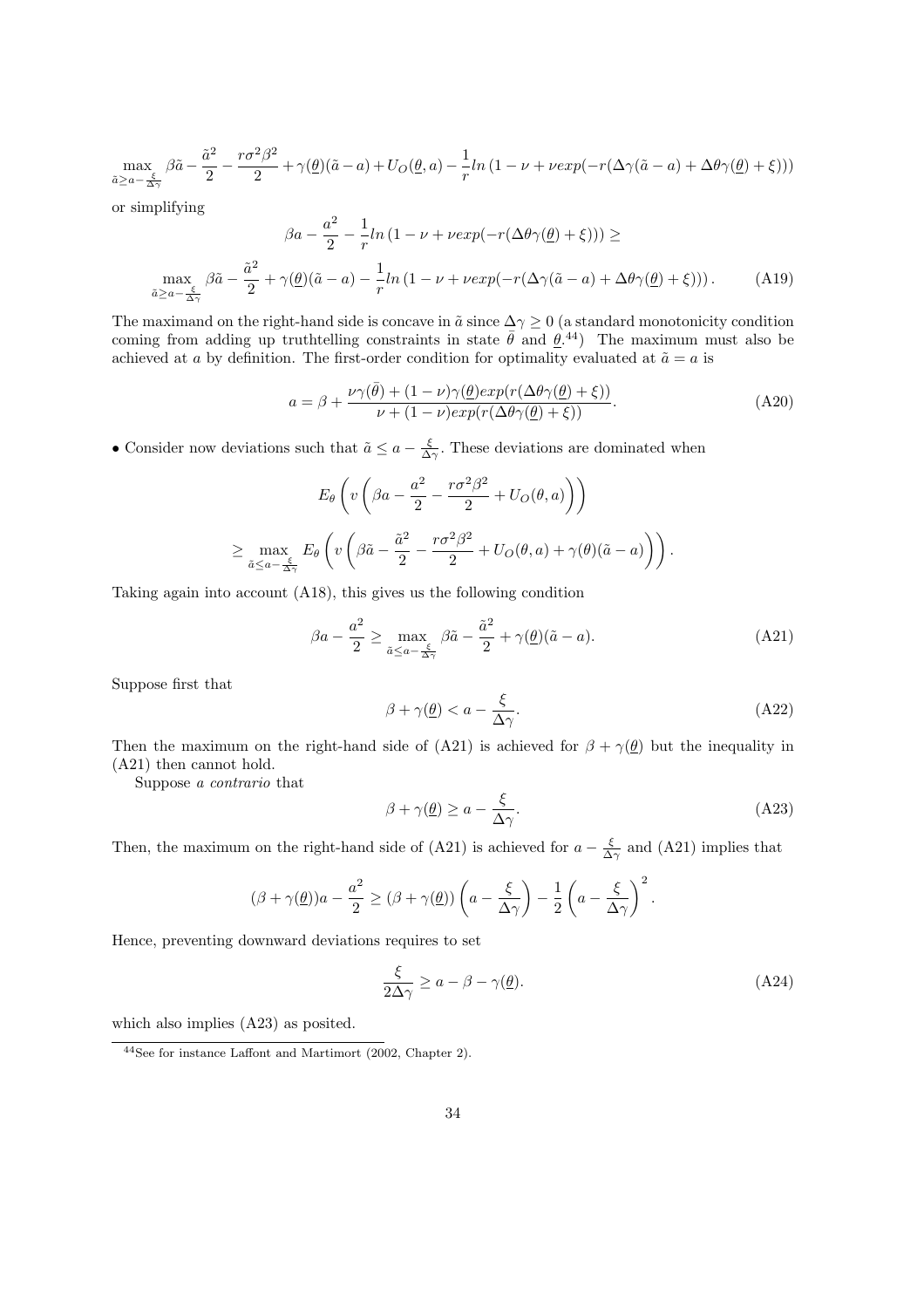Let us turn to the principal's problem. The objective writes again as in (A6) so that principal's problem becomes thus

$$
\max_{(a,U_O(\cdot),\beta,\gamma(\cdot),\xi)} (1-\beta)a + E_{\theta}\left(\frac{1}{\mu}\left(\gamma(\theta) - \frac{\gamma^2(\theta)}{2}\right) - \frac{r\eta^2\gamma^2(\theta)}{2} - U_O(\theta,a)\right) - I
$$
\nsubject to (13), (A18), (A20) and (A24).

Both the participation constraint and (13) and the truthtelling constraint (A18) are binding at the optimum. This allows us to solve explicitly this system of equations for  $(U_O(\bar{\theta},a), U_O(\underline{\theta},a))$  thanks to the CARA specification. We get the following expressions of the firm's payoff in each state of nature:

$$
\beta a - \frac{a^2}{2} - \frac{r\sigma^2 \beta^2}{2} + U_O(\bar{\theta}, a) = \Delta \theta \gamma(\underline{\theta}) + \xi + \frac{1}{r} \ln \left( 1 - \nu + \nu \exp(-r(\Delta \theta \gamma(\underline{\theta}) + \xi)) \right),
$$
  

$$
\beta a - \frac{a^2}{2} - \frac{r\sigma^2 \beta^2}{2} + U_O(\underline{\theta}, a) = \frac{1}{r} \ln \left( 1 - \nu + \nu \exp(-r(\Delta \theta \gamma(\underline{\theta}) + \xi)) \right).
$$

Inserting those expressions of the into the maximand leads to more compact expression:

$$
\max_{(\beta,\gamma(\cdot),\xi)} a - \frac{a^2}{2} - \frac{r\sigma^2\beta^2}{2} + E_{\theta}\left(\frac{1}{\mu}\left(\gamma(\theta) - \frac{\gamma^2(\theta)}{2}\right) - \frac{r\eta^2\gamma^2(\theta)}{2}\right) + \varphi(\Delta\theta\gamma(\theta) + \xi) - I
$$

subject to (A20) and (A24).

The above objective is decreasing in ξ. Moreover, from (A20), a is also decreasing in ξ and so is  $a-\frac{a^2}{2}$ 2 as long as  $a < 1$ , a condition that is satisfied on the solution as we will see. Henceforth,  $(A24)$  is binding. Inserting the expression of a coming from  $(A20)$  into  $\xi$  finally yields  $(18)$  and  $(19)$ .  $\blacksquare$ 

**Proof of Proposition 9.** Under bundling, the principal's optimization problem can be rewritten as:

$$
\max_{(\beta,\gamma(\underline{\theta}),\Delta\gamma\geq 0)}a-\frac{a^2}{2}-\frac{r\sigma^2\beta^2}{2}+E_\theta\left(\frac{1}{\mu}\left(\gamma(\theta)-\frac{\gamma^2(\theta)}{2}\right)-\frac{r\eta^2\gamma^2(\theta)}{2}\right)+\varphi(\Delta\theta\gamma(\underline{\theta})+\xi(\gamma(\underline{\theta}),\Delta\gamma))-I
$$

subject to (19).

Observe that this objective is concave when  $\Delta\theta$  is small enough.

Inserting a from (19) into the maximand yields an expression in  $(\beta, \gamma(\theta), \Delta \gamma)$ , namely

$$
\hat{W}_B(\beta, \gamma(\underline{\theta}), \Delta \gamma) = a(\beta, \gamma(\underline{\theta}), \Delta \gamma) - \frac{a^2(\beta, \gamma(\underline{\theta}), \Delta \gamma)}{2} - \frac{r\sigma^2 \beta^2}{2} + E_{\theta} \left( \frac{1}{\mu} \left( \gamma(\theta) - \frac{\gamma^2(\theta)}{2} \right) - \frac{r\eta^2 \gamma^2(\theta)}{2} \right) + \varphi(\Delta \theta \gamma(\underline{\theta}) + \xi(\gamma(\underline{\theta}), \Delta \gamma)) - I.
$$

First, observe that

$$
\frac{\partial \xi}{\partial \Delta \gamma} = \frac{\frac{4\nu \Delta \gamma}{\nu + (1-\nu)exp(r(\Delta \theta \gamma(\underline{\theta}) + \xi(\gamma(\underline{\theta}), \Delta \gamma)))}}{1 + \frac{2\nu(1-\nu)r(\Delta \gamma)^2 exp(r(\Delta \theta \gamma(\underline{\theta}) + \xi(\gamma(\underline{\theta}), \Delta \gamma)))}{(\nu + (1-\nu)exp(r(\Delta \theta \gamma(\underline{\theta}) + \xi(\gamma(\underline{\theta}), \Delta \gamma))))^2}} \Rightarrow \frac{\partial \xi}{\partial \Delta \gamma} |_{\Delta \gamma = 0} = 0,
$$

and

$$
\frac{\partial \xi}{\partial \gamma(\underline{\theta})} = \frac{-\frac{2\nu(1-\nu)r(\Delta \gamma)^2 \Delta \theta exp(r(\Delta \theta \gamma(\underline{\theta})+\xi(\gamma(\underline{\theta}),\Delta \gamma)))}{(\nu+(1-\nu)exp(r(\Delta \theta \gamma(\underline{\theta})+\xi(\gamma(\underline{\theta}),\Delta \gamma))))^2}}{1+\frac{2\nu(1-\nu)r(\Delta \gamma)^2 exp(r(\Delta \theta \gamma(\underline{\theta})+\xi(\gamma(\underline{\theta}),\Delta \gamma))))}{(\nu+(1-\nu)exp(r(\Delta \theta \gamma(\underline{\theta})+\xi(\gamma(\underline{\theta}),\Delta \gamma))))^2}} < 0 \Rightarrow \Delta \theta + \frac{\partial \xi}{\partial \gamma(\underline{\theta})} > 0 \text{ and } \frac{\partial \xi}{\partial \gamma(\underline{\theta})}|_{\Delta \gamma=0} = 0.
$$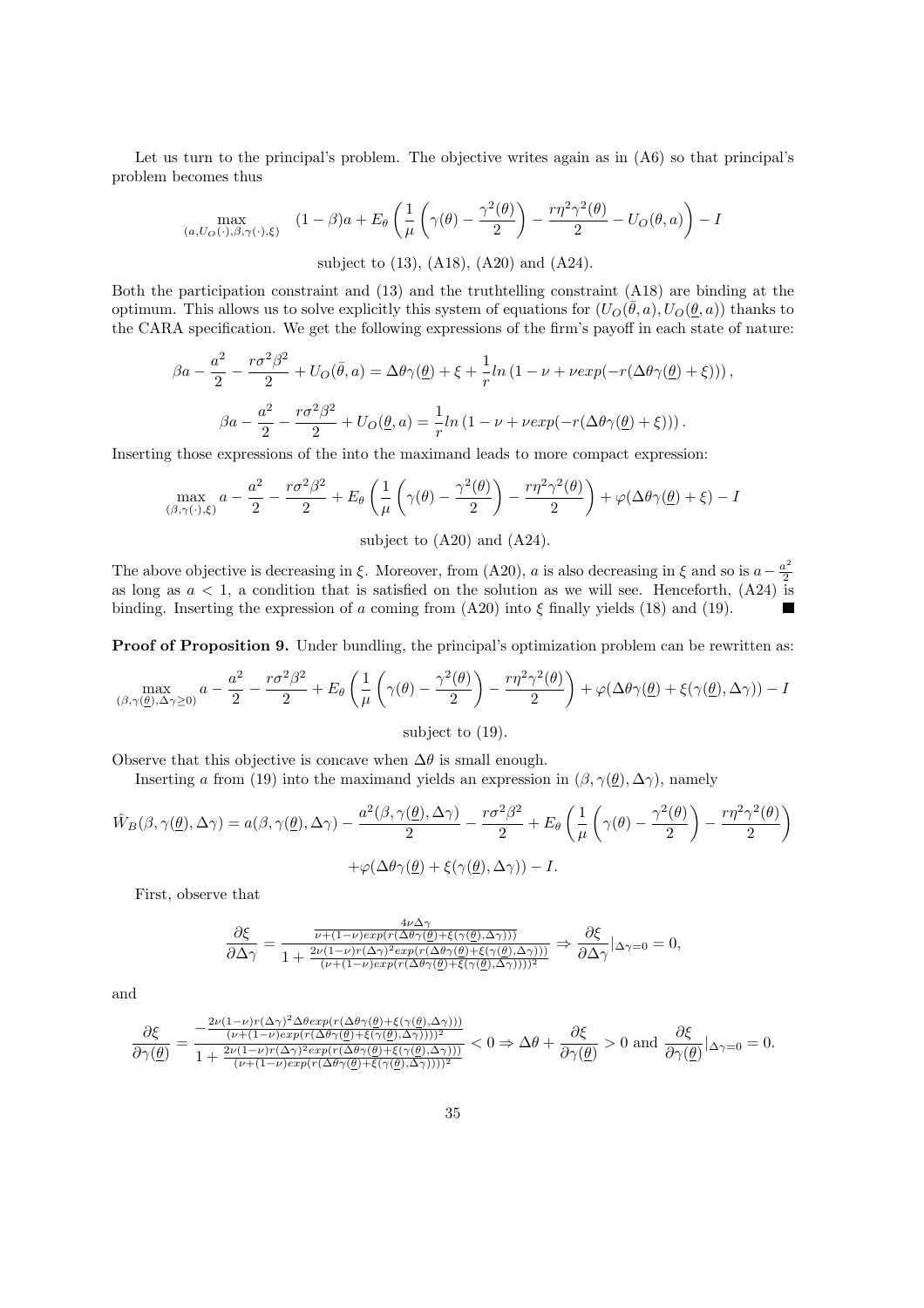Those expressions help us to find in particular the first-order derivatives of  $\hat{W}_B(\beta, \gamma(\underline{\theta}), \Delta \gamma)$  with respect to  $\beta$ ,  $\Delta \gamma$  and  $\gamma(\underline{\theta})$  evaluated at  $\Delta \gamma = 0$ . Taking into account that  $\xi(\gamma(\underline{\theta}), 0) = 0$ , we get first:

$$
\frac{\partial \hat{W}_B}{\partial \beta}(\beta, \gamma(\underline{\theta}), 0) = 1 - a(\beta, \gamma(\underline{\theta}), 0) - r\sigma^2 \beta,
$$
\n(A25)

$$
\frac{\partial \hat{W}_B}{\partial \Delta \gamma}(\beta, \gamma(\underline{\theta}), 0) = \nu \left( \frac{1 - a(\beta, \gamma(\underline{\theta}), 0)}{\nu + (1 - \nu) \exp(r \Delta \theta \gamma(\underline{\theta}))} + \frac{1 - \gamma(\underline{\theta})}{\mu} - r\eta^2 \gamma(\underline{\theta}) \right),\tag{A26}
$$

$$
\frac{\partial \hat{W}_B}{\partial \gamma(\underline{\theta})}(\beta, \gamma(\underline{\theta}), 0) = 1 - a(\beta, \gamma(\underline{\theta}), 0) + \frac{1 - \gamma(\underline{\theta})}{\mu} - r\eta^2 \gamma(\underline{\theta}) - \frac{\nu(1 - \nu)\Delta\theta(1 - \exp(-r\Delta\theta\gamma(\underline{\theta})))}{1 - \nu + \nu\exp(-r\Delta\theta\gamma(\underline{\theta}))}.
$$
(A27)

For an interior solution in  $\gamma(\underline{\theta})$  corresponding to  $\Delta\gamma=0$ , we must have  $\frac{\partial \hat{W}_B}{\partial \gamma(\theta)}(\beta, \gamma(\underline{\theta}), 0) = 0$ . Using (A27), we can simplify the expression of  $\frac{\partial \hat{W}_B}{\partial \Delta \gamma}(\beta, \gamma(\underline{\theta}), 0)$  in (A26) and obtain

$$
\frac{\partial \hat{W}_B}{\partial \Delta \gamma}(\beta, \gamma(\underline{\theta}), 0) = \frac{\nu(1 - \nu)(1 - \exp(-r\Delta\theta \gamma(\underline{\theta})))}{1 - \nu + \nu \exp(-r\Delta\theta \gamma(\underline{\theta}))} (\nu \Delta \theta - (1 - a(\beta, \gamma(\underline{\theta}), 0))).
$$
 (A28)

Hence,  $\frac{\partial \hat{W}_B}{\partial \Delta \gamma}(\beta, \gamma(\underline{\theta}), 0) < 0$  when  $\Delta \theta$  is small enough (notice indeed that (A26) and the analysis below of the pooling case  $\gamma = \gamma(\bar{\theta}) = \gamma(\underline{\theta})$  altogether imply that  $1 - a(\beta, \gamma(\underline{\theta}), 0)$  is close to  $\frac{r\sigma^2}{1 + r\sigma^2}(1 - \gamma_B^*) > 0$ so that the right-hand side of (A28) is strictly positive when  $\Delta\theta$  is small enough). Then,  $\Delta\gamma=0$  at the optimum.

When this condition holds, and denoting  $\gamma = \gamma(\bar{\theta}) = \gamma(\theta)$  (notice that this pooling case is also relevant for the case of renegotiation-proof contracts in which case  $\Delta\theta$  is arbitrary), the principal's problem becomes:

$$
\max_{(\beta,\gamma)} a - \frac{a^2}{2} - \frac{r\sigma^2\beta^2}{2} + \frac{1}{\mu} \left(\gamma - \frac{\gamma^2}{2}\right) - \frac{r\eta^2\gamma^2}{2} + \varphi(\Delta\theta\gamma) - I
$$
 subject to (6).

Inserting the constraint into the maximand, we define

$$
\hat{W}_B(\beta, \gamma) = \beta + \gamma - \frac{(\beta + \gamma)^2}{2} - \frac{r\sigma^2\beta^2}{2} + \frac{1}{\mu} \left(\gamma - \frac{\gamma^2}{2}\right) - \frac{r\eta^2\gamma^2}{2} + \varphi(\Delta\theta\gamma) - I.
$$

Optimizing first with respect to  $\beta$ , we find an optimal value

$$
\beta = \frac{1 - \gamma}{1 + r\sigma^2}.
$$

Note that

$$
\max_{\beta} \hat{W}_B(\beta, \gamma) = \frac{1}{2(1 + r\sigma^2)} + \frac{r\sigma^2}{1 + r\sigma^2} \left(\gamma - \frac{\gamma^2}{2}\right) + \frac{1}{\mu} \left(\gamma - \frac{\gamma^2}{2}\right) - \frac{r\eta^2\gamma^2}{2} + \varphi(\Delta\theta\gamma) - I. \tag{A29}
$$

Optimizing with respect to  $\gamma$  finally yields the following implicit definition of  $\hat{\gamma}_B$ :

$$
\hat{\gamma}_B = \Psi(\Delta\theta, \hat{\gamma}_B) \tag{A30}
$$

where  $\Psi(\Delta\theta, \gamma) = \frac{\frac{1}{\mu} + \frac{r\sigma^2}{1 + r\sigma^2} - \frac{\nu(1-\nu)\Delta\theta(1-\exp(-r\Delta\theta\gamma))}{1-\nu+\nu\exp(-r\Delta\theta\gamma)}}{\frac{1}{\mu} + \frac{r\sigma^2}{1 + r\sigma^2} + r\eta^2}$  is decreasing in  $\gamma$ . Since we have  $\Psi(\Delta\theta, 0) > 0$  and  $\Psi(\Delta\theta, 1) < \frac{\frac{1}{\mu} + \frac{r\sigma^2}{1 + r\sigma^2}}{\frac{1}{\mu} + \frac{r\sigma^2}{1 + r\sigma^2} + r\eta^2} < 1$ , (A30) has a unique solution  $\hat{\gamma}_B \in (0, 1)$ . It is immediate to check that

$$
\hat{\gamma}_B<\gamma_B^*.
$$